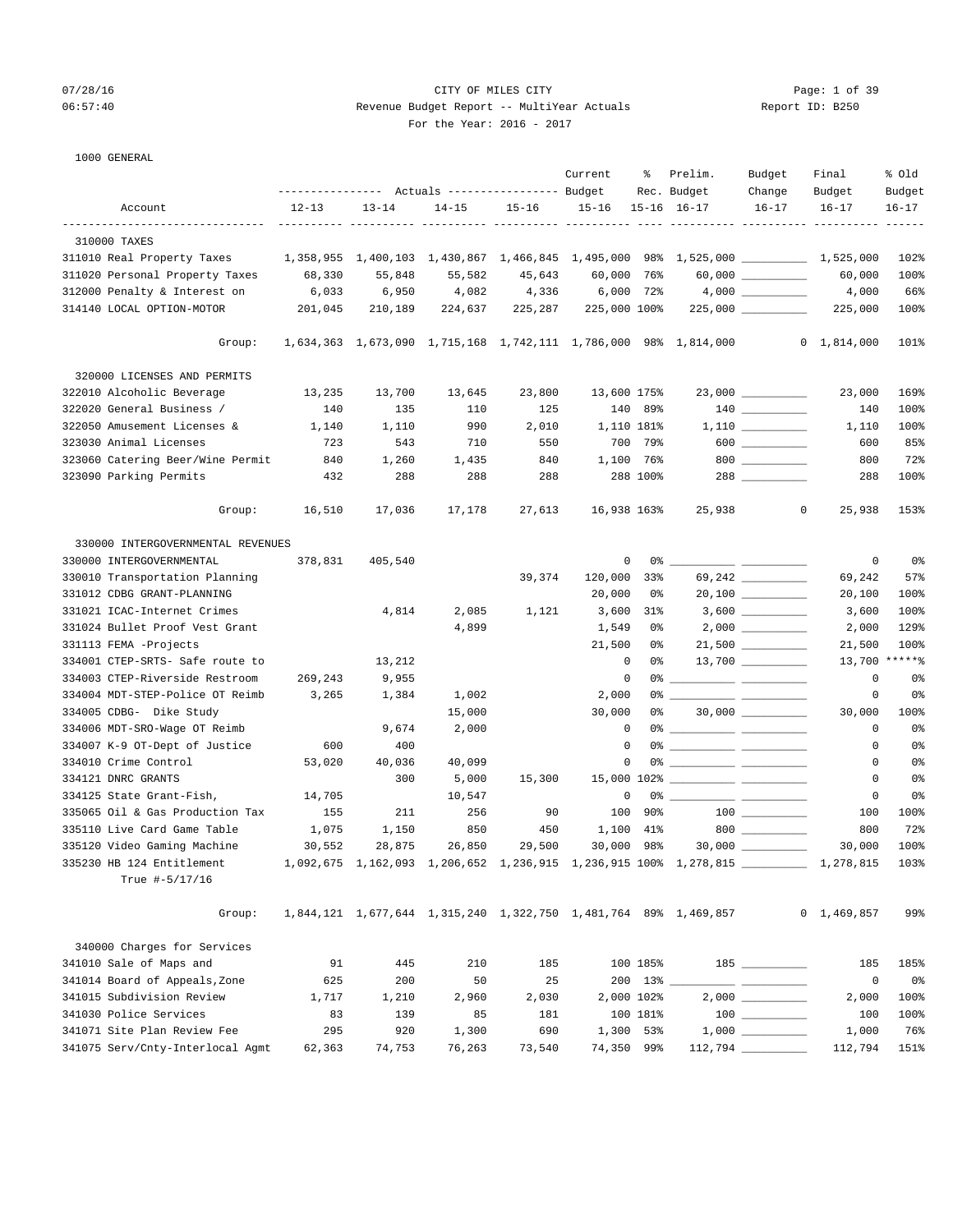# 07/28/16 Page: 2 of 39 06:57:40 Revenue Budget Report -- MultiYear Actuals Report ID: B250 For the Year: 2016 - 2017

# 1000 GENERAL

|                                          |                                                 |           |           |           | Current      | ႜ                 | Prelim.                                                                                                                                                                                                                                                                                                                                                            | Budget                 | Final                                        | % old           |
|------------------------------------------|-------------------------------------------------|-----------|-----------|-----------|--------------|-------------------|--------------------------------------------------------------------------------------------------------------------------------------------------------------------------------------------------------------------------------------------------------------------------------------------------------------------------------------------------------------------|------------------------|----------------------------------------------|-----------------|
|                                          | --------------- Actuals ---------------- Budget |           |           |           |              |                   | Rec. Budget                                                                                                                                                                                                                                                                                                                                                        | Change                 | Budget                                       | Budget          |
| Account<br>----------------------------- | $12 - 13$                                       | $13 - 14$ | $14 - 15$ | $15 - 16$ | $15 - 16$    |                   | 15-16 16-17                                                                                                                                                                                                                                                                                                                                                        | $16 - 17$              | $16 - 17$<br>---------- ---------- --------- | $16 - 17$       |
| 341076 FY09/10 PLANNING REVENUE          | 22,283                                          |           |           |           |              |                   | $\begin{picture}(150,10) \put(0,0){\vector(1,0){100}} \put(15,0){\vector(1,0){100}} \put(15,0){\vector(1,0){100}} \put(15,0){\vector(1,0){100}} \put(15,0){\vector(1,0){100}} \put(15,0){\vector(1,0){100}} \put(15,0){\vector(1,0){100}} \put(15,0){\vector(1,0){100}} \put(15,0){\vector(1,0){100}} \put(15,0){\vector(1,0){100}} \put(15,0){\vector(1,0){100}}$ |                        | 0                                            | 0%              |
| 341095 Administration &                  |                                                 |           |           | 26        |              |                   | $0***$ $\frac{20}{10}$                                                                                                                                                                                                                                                                                                                                             |                        | 0                                            | 0%              |
| 342010 Law Enforcement Fees              | 2,630                                           | 1,884     | 812       | 1,988     |              | $0***8$           |                                                                                                                                                                                                                                                                                                                                                                    |                        |                                              | $1,500$ *****%  |
| 342013 Flood Plain Fees                  | 2,975                                           | 3,125     | 4,575     | 4,756     |              | 4,000 119%        |                                                                                                                                                                                                                                                                                                                                                                    | $4,000$ _________      | 4,000                                        | 100%            |
| 342014 SRO-County/School Dist.           |                                                 | 32,538    | 34,937    | 36,502    |              | 36,477 100% __    |                                                                                                                                                                                                                                                                                                                                                                    |                        | 0                                            | 0%              |
| 342020 Special F Serv                    | 29                                              | 175       | 35        |           | 175          | 0%                |                                                                                                                                                                                                                                                                                                                                                                    |                        | 175                                          | 100%            |
| 342021 District Hydrant Flow             | 4,850                                           | 4,850     | 4,850     | 5,000     |              | 5,000 100%        |                                                                                                                                                                                                                                                                                                                                                                    |                        | 5,000                                        | 100%            |
| 342022 Special F Ser/Fire                | 36,620                                          | 33,812    | 34,300    | 80,662    |              | 48,000 168%       |                                                                                                                                                                                                                                                                                                                                                                    | 48,000 _________       | 48,000                                       | 100%            |
| 342025 Fire Dept Equip                   | 3,733                                           | 2,715     | 5,540     | 1,680     | 3,000        | 56%               |                                                                                                                                                                                                                                                                                                                                                                    |                        | 3,000                                        | 100%            |
| 344010 Animal Control/Pound Fees         | 6,311                                           | 6,351     | 5,275     | 4,504     |              | $5,000$ 90%       |                                                                                                                                                                                                                                                                                                                                                                    | $5,000$ __________     | 5,000                                        | 100%            |
| 346020 Park Fees                         | 2,580                                           | 2,011     | 2,260     | 1,980     |              | 1,500 132%        |                                                                                                                                                                                                                                                                                                                                                                    |                        | 1,500                                        | 100%            |
| 346030 Swimming Pool Fees                | 8,497                                           | 14,292    | 13,066    | 9,044     |              | 14,000 65%        |                                                                                                                                                                                                                                                                                                                                                                    |                        | 14,000                                       | 100%            |
| Group:                                   | 155,682                                         | 179,420   | 186,518   | 222,793   | 195,202 114% |                   |                                                                                                                                                                                                                                                                                                                                                                    | 198,254<br>$\mathbf 0$ | 198,254                                      | 101%            |
| 350000 FINES AND FORFEITURES             |                                                 |           |           |           |              |                   |                                                                                                                                                                                                                                                                                                                                                                    |                        |                                              |                 |
| 351030 Fines/Surcharges/etc              | 178,957                                         | 201,828   | 190,642   | 202,538   |              | 200,000 101%      |                                                                                                                                                                                                                                                                                                                                                                    | $200,000$ ___________  | 200,000                                      | 100%            |
| 351031 Adm Fees (Court)                  |                                                 |           | 12,612    | 20,551    |              | 25,000 82%        |                                                                                                                                                                                                                                                                                                                                                                    | $25,000$ _________     | 25,000                                       | 100%            |
| 351032 DUI Proceeds/equip(Court)         |                                                 | 3,384     |           |           |              | 0                 |                                                                                                                                                                                                                                                                                                                                                                    |                        | 0                                            | 0%              |
| 351035 Animal Control Court              | 7,530                                           | 8,645     | 6,125     | 7,660     |              | 7,500 102%        |                                                                                                                                                                                                                                                                                                                                                                    |                        | 7,500                                        | 100%            |
| 351036 Restitution Collection            | 675                                             | 99        | 59        |           |              | 0                 |                                                                                                                                                                                                                                                                                                                                                                    |                        | $\circ$                                      | 0%              |
| Group:                                   | 187,162                                         | 213,956   | 209,438   | 230,749   |              | 232,500 99%       | 232,500                                                                                                                                                                                                                                                                                                                                                            | $\circ$                | 232,500                                      | 100%            |
| 360000 MISCELLANEOUS REVENUE             |                                                 |           |           |           |              |                   |                                                                                                                                                                                                                                                                                                                                                                    |                        |                                              |                 |
| 361005 MidRivers Franchise Fees          | 86,291                                          | 85,033    | 91,826    | 123,895   |              | 95,000 130%       |                                                                                                                                                                                                                                                                                                                                                                    |                        | 98,000                                       | 103%            |
| 361010 Land Rental                       | 16,368                                          | 32,542    | 28,355    | 33,718    |              | 32,000 105%       |                                                                                                                                                                                                                                                                                                                                                                    |                        | 32,000                                       | 100%            |
| 361020 Building Rentals                  | 16,200                                          | 16,200    | 16,200    | 16,200    |              | 16,100 101%       |                                                                                                                                                                                                                                                                                                                                                                    |                        | 16,100                                       | 100%            |
| 362020 MISC REVENUE                      | 24,176                                          | 9,242     | 2,762     | 22,183    |              | 4,000 555%        |                                                                                                                                                                                                                                                                                                                                                                    | $10,000$ _________     | 10,000                                       | 250%            |
| 362022 Health Ins-MMIA Emp               | $-2,131$                                        |           |           | $-192$    |              | $0***$ $*$        |                                                                                                                                                                                                                                                                                                                                                                    |                        | 0                                            | 0%              |
| 362070 WAGE ANALYSIS                     |                                                 |           |           |           |              | $\mathbf 0$<br>0% |                                                                                                                                                                                                                                                                                                                                                                    | $10,050$ ________      |                                              | 10,050 ******   |
| Unions portion of wage study             |                                                 |           |           |           |              |                   |                                                                                                                                                                                                                                                                                                                                                                    |                        |                                              |                 |
| 365000 Contributions and                 | 11,195                                          | 5,100     |           | 3,025     |              | 1,000 303%        |                                                                                                                                                                                                                                                                                                                                                                    |                        | 1,000                                        | 100%            |
| 365010 RIVERSIDE PARK                    |                                                 | 35        |           |           |              | 0                 | $0\%$ __                                                                                                                                                                                                                                                                                                                                                           |                        | 0                                            | 0%              |
| 365012 Swimming Lessions                 |                                                 |           |           | 420       |              | $0***8$           |                                                                                                                                                                                                                                                                                                                                                                    |                        |                                              | 500 ******      |
| 365013 Shop With A Cop                   |                                                 |           | 8,536     | 6,170     |              | 5,000 123%        |                                                                                                                                                                                                                                                                                                                                                                    |                        | 5,000                                        | 100%            |
| 365014 Denton Field Project/2015         |                                                 |           | 7,029     | 21,400    |              | $0$ *** %         |                                                                                                                                                                                                                                                                                                                                                                    | 44,576                 |                                              | 44,576 ******   |
| 365015 Florence Stacy Foundation         |                                                 |           | 1,708     | 8,730     |              | $0***8$           |                                                                                                                                                                                                                                                                                                                                                                    | 66,917 __________      |                                              | 66,917 ******   |
| 365016 Milwaukee Park                    |                                                 |           |           | 2,000     |              | $0***8$           |                                                                                                                                                                                                                                                                                                                                                                    |                        |                                              | $16,217$ ****** |
| 365040 DONATIONS-FIRE/AMB                |                                                 |           |           | 370       |              | $0***8$           |                                                                                                                                                                                                                                                                                                                                                                    |                        |                                              | 370 ***** %     |
| 366040 Misc.-BHS                         | 975                                             | 900       | 1,050     | 800       |              | 800 100%          |                                                                                                                                                                                                                                                                                                                                                                    | 800                    | 800                                          | 100%            |
| 366050 Sale of Junk/Salvage-PD           | 135                                             | 3,190     |           | 2,885     |              | 1,000 289%        |                                                                                                                                                                                                                                                                                                                                                                    |                        | 1,000                                        | 100%            |
| 367000 Sale of Junk or Salvage           |                                                 | 63        |           | 1,100     |              | $0***8$           |                                                                                                                                                                                                                                                                                                                                                                    |                        | 0                                            | 0%              |
| Group:                                   | 153,209                                         | 152,305   | 157,466   | 242,704   | 154,900 157% |                   | 302,530                                                                                                                                                                                                                                                                                                                                                            | 0                      | 302,530                                      | 195%            |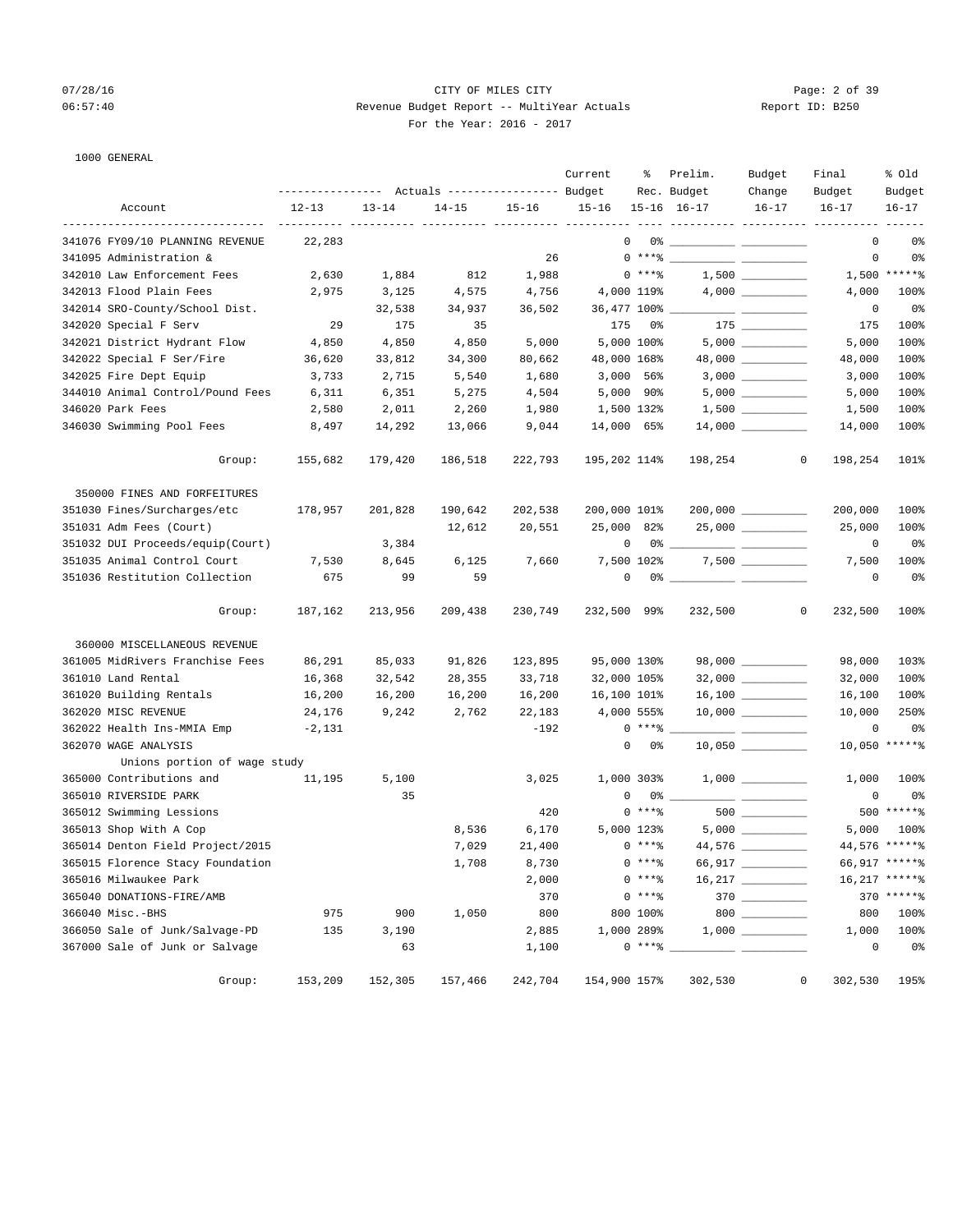# 07/28/16 CITY OF MILES CITY Page: 3 of 39 06:57:40 Revenue Budget Report -- MultiYear Actuals Report ID: B250 For the Year: 2016 - 2017

| 1000 GENERAL                                                            |                                                                         |                                                                         |         |         |              |                       |                          |         |                |                |                |
|-------------------------------------------------------------------------|-------------------------------------------------------------------------|-------------------------------------------------------------------------|---------|---------|--------------|-----------------------|--------------------------|---------|----------------|----------------|----------------|
|                                                                         |                                                                         |                                                                         |         |         | Current      |                       | % Prelim.                | Budget  |                | Final          | % Old          |
|                                                                         |                                                                         |                                                                         |         |         |              |                       | Rec. Budget              | Change  |                | Budget         | Budget         |
| Account                                                                 |                                                                         | $12-13$ $13-14$ $14-15$ $15-16$ $15-16$ $15-16$ $16-17$ $16-17$ $16-17$ |         |         |              |                       |                          |         |                |                | $16 - 17$      |
| 370000 INVESTMENT EARNINGS                                              |                                                                         |                                                                         |         |         |              |                       |                          |         |                |                |                |
| 371010 Investment Earnings                                              | $2,158$ $1,974$ $1,953$ $2,871$ $1,600$ $179\%$ $2,100$ $\qquad \qquad$ |                                                                         |         |         |              |                       |                          |         |                |                | 2,100 131%     |
|                                                                         | Group: 2,158 1,974 1,953                                                |                                                                         |         |         |              |                       | 2,871 1,600 179% 2,100 0 |         |                |                | 2,100 131%     |
| 380000 OTHER FINANCING SOURCES                                          |                                                                         |                                                                         |         |         |              |                       |                          |         |                |                |                |
| 381070 Proceeds/Loans/Intercap                                          |                                                                         |                                                                         |         |         |              | 0 %<br>$\overline{0}$ |                          |         |                |                |                |
| Loan for Flood and Police cars                                          |                                                                         |                                                                         |         |         |              |                       |                          |         |                |                |                |
| \$40,000 for Police car                                                 |                                                                         |                                                                         |         |         |              |                       |                          |         |                |                |                |
| \$262,500 for Flood                                                     |                                                                         |                                                                         |         |         |              |                       |                          |         |                |                |                |
| 382010 Sale of Fixed Assets                                             | 5,000                                                                   |                                                                         |         |         | $^{\circ}$   |                       |                          |         |                | $\overline{0}$ | 0 <sup>o</sup> |
| 382020 Compensation for Loss of -5,000 2,242                            |                                                                         |                                                                         |         |         | $^{\circ}$   |                       |                          |         |                | $\circ$        | 0 %            |
| 383000 Interfund Operating 496,595 512,008 550,114 561,775 562,194 100% |                                                                         |                                                                         |         |         |              |                       |                          | 569,742 |                | 569,742        | 101%           |
| Planning- \$44649- Wages @ \$2.00 increase- True #                      |                                                                         |                                                                         |         |         |              |                       |                          |         |                |                |                |
| Health Ins- \$169225- Will change                                       |                                                                         |                                                                         |         |         |              |                       |                          |         |                |                |                |
| 911 wages- \$102,667- \$112,000 minus \$9333 + 46,667 true \$=102,667   |                                                                         |                                                                         |         |         |              |                       |                          |         |                |                |                |
| Dispatch- \$10000- true \$                                              |                                                                         |                                                                         |         |         |              |                       |                          |         |                |                |                |
| Adm fees- \$226951- true \$                                             |                                                                         |                                                                         |         |         |              |                       |                          |         |                |                |                |
| St District- \$6250- true \$                                            |                                                                         |                                                                         |         |         |              |                       |                          |         |                |                |                |
| TFID payback-\$10,000                                                   |                                                                         |                                                                         |         |         |              |                       |                          |         |                |                |                |
| Group:                                                                  |                                                                         | 496,595 514,250                                                         | 550,114 | 561,775 | 562,194 100% |                       | 872,242                  |         | $\overline{0}$ | 872,242        | 155%           |

Fund: 4,489,800 4,429,675 4,153,075 4,353,366 4,431,098 98% 4,917,421 0 4,917,421 110%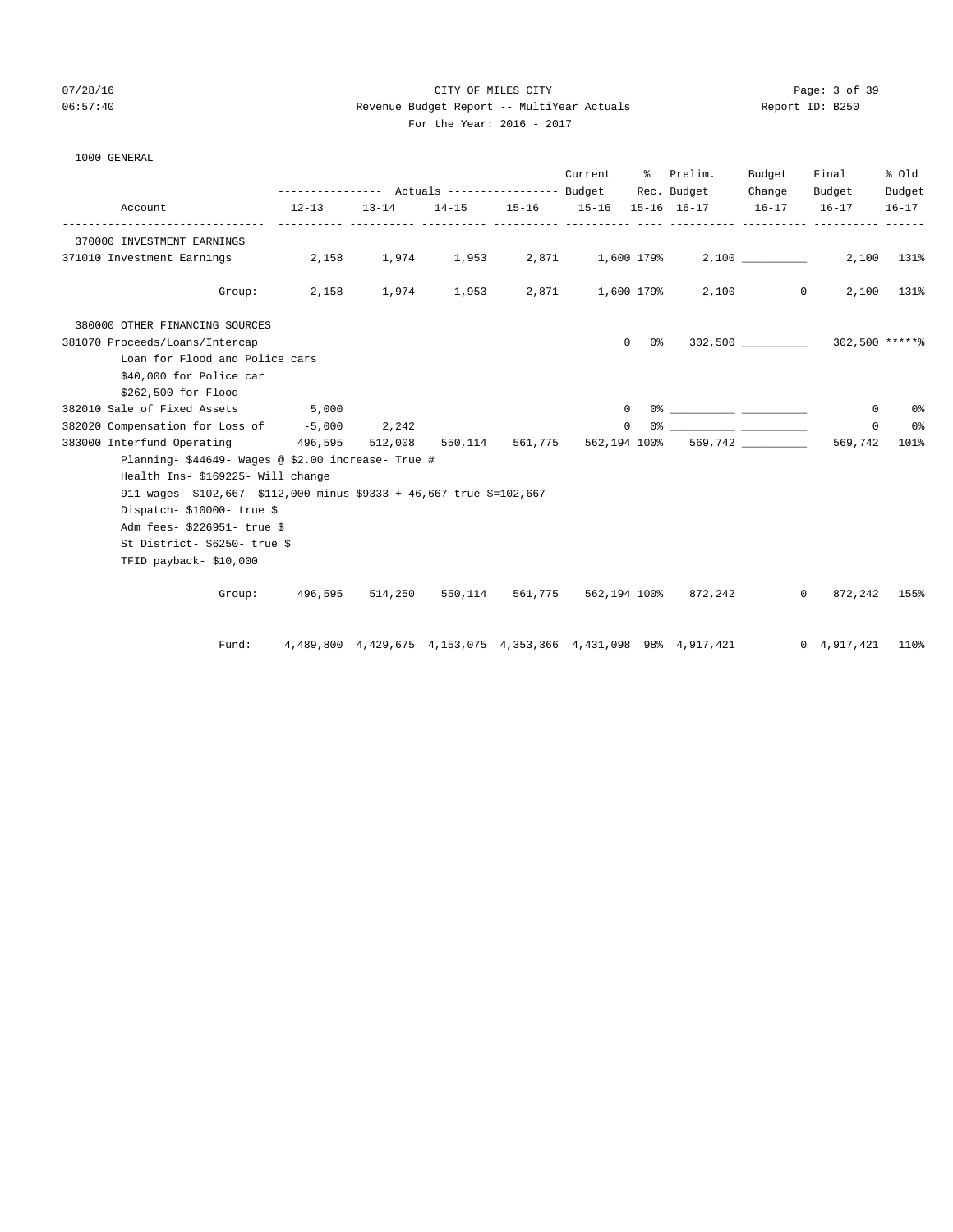# 07/28/16 CITY OF MILES CITY Page: 4 of 39 06:57:40 Revenue Budget Report -- MultiYear Actuals Report ID: B250 For the Year: 2016 - 2017

2220 LIBRARY

|                                        |           |               |                 |         | Current            | ႜႜ           | Prelim.<br>Rec. Budget                    | Budget<br>Change             | Final<br>Budget    | % old               |
|----------------------------------------|-----------|---------------|-----------------|---------|--------------------|--------------|-------------------------------------------|------------------------------|--------------------|---------------------|
| Account                                | $12 - 13$ | $13 - 14$     |                 |         |                    |              | 14-15 15-16 15-16 15-16 16-17 16-17 16-17 |                              |                    | Budget<br>$16 - 17$ |
| 340000 Charges for Services            |           |               |                 |         |                    |              |                                           |                              |                    |                     |
| 341075 Serv/Cnty-Interlocal Agmt       |           | 38,267 38,645 | 39,024          |         | 39,414 39,023 101% |              |                                           | 39,808                       | 39,808             | 102%                |
| 346070 Library Fees                    | 4,220     | 3,802         | 3,037           | 2,636   | 4,000 66%          |              |                                           | 4,000                        | 4,000              | 100%                |
| 346074 Book Sales                      | 437       | 646           | 772             |         |                    |              | 333 400 83% 400                           |                              | 400                | 100%                |
| Group:                                 | 42,924    | 43,093        | 42,833          |         |                    |              | 42,383 43,423 98% 44,208                  |                              | $\circ$<br>44,208  | 101%                |
| 360000 MISCELLANEOUS REVENUE           |           |               |                 |         |                    |              |                                           |                              |                    |                     |
| 362020 MISC REVENUE                    | 92        | 112           |                 |         |                    | $\Omega$     |                                           |                              | $\circ$            | 0 <sup>°</sup>      |
| 365000 Contributions and               | 29,032    |               |                 |         |                    | $\Omega$     |                                           |                              | $\Omega$           | 0%                  |
| 365035 Donation-Library Board of 4,201 |           | 7,050         | 6,736           | 6,565   |                    |              |                                           |                              | $\mathbf 0$        | 0 <sup>°</sup>      |
| Group:                                 | 33,325    | 7,162         | 6,736           | 6,565   |                    |              | $0***8$                                   | $0 \qquad \qquad$<br>$\circ$ | $\mathbf 0$        | 0 <sup>°</sup>      |
| 380000 OTHER FINANCING SOURCES         |           |               |                 |         |                    |              |                                           |                              |                    |                     |
| 383000 Interfund Operating 277,928     |           |               | 283,487 287,739 | 289,572 |                    |              | 289,739 100% 293,791 293,791              |                              |                    | 101%                |
| Cost of Living= 291,791                |           |               |                 |         |                    |              |                                           |                              |                    |                     |
| Website Maintenance= \$2,000           |           |               |                 |         |                    |              |                                           |                              |                    |                     |
| Group:                                 | 277,928   |               |                 |         |                    |              |                                           |                              | $\circ$<br>293,791 | 101%                |
| Fund:                                  | 354,177   | 333,742       | 337,308         | 338,520 |                    | 333,162 102% | 337,999                                   |                              | $\circ$<br>337,999 | 101%                |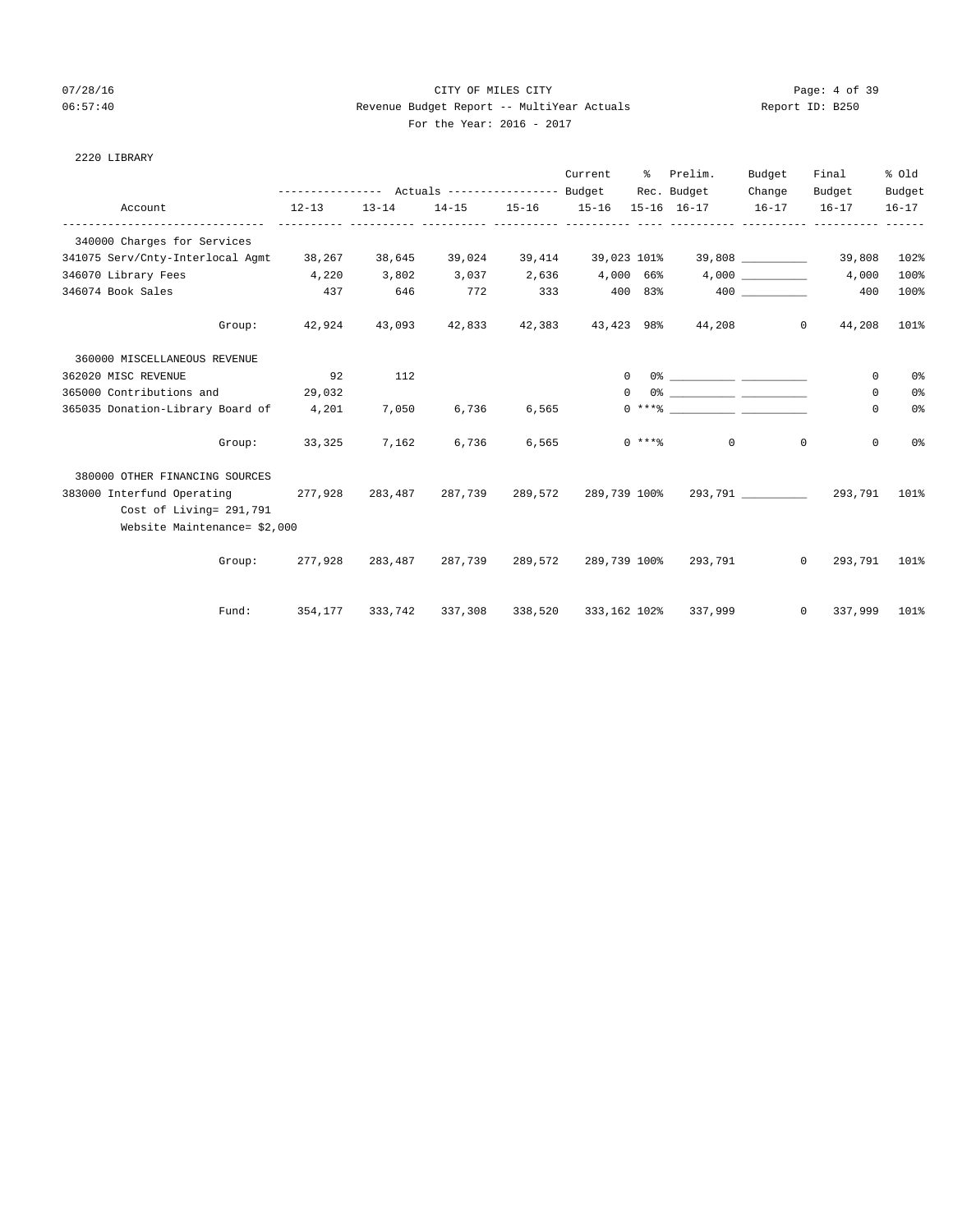# 07/28/16 CITY OF MILES CITY Page: 5 of 39 06:57:40 Revenue Budget Report -- MultiYear Actuals Report ID: B250 For the Year: 2016 - 2017

### 2260 EMERGENCY DISASTER

|                                   |        |           |                |                           |           | Current   | နွ                         | Prelim.                                                                                                                                                                                                                       | Budget    | Final       |                     | % old          |
|-----------------------------------|--------|-----------|----------------|---------------------------|-----------|-----------|----------------------------|-------------------------------------------------------------------------------------------------------------------------------------------------------------------------------------------------------------------------------|-----------|-------------|---------------------|----------------|
|                                   |        |           |                | Actuals ----------------- |           | Budget    |                            | Rec. Budget                                                                                                                                                                                                                   | Change    | Budget      |                     | Budget         |
| Account                           |        | $12 - 13$ | $13 - 14$      | $14 - 15$                 | $15 - 16$ | $15 - 16$ |                            | $15 - 16$ $16 - 17$                                                                                                                                                                                                           | $16 - 17$ | $16 - 17$   |                     | $16 - 17$      |
|                                   |        |           |                |                           |           |           |                            |                                                                                                                                                                                                                               |           |             |                     |                |
| 310000 TAXES                      |        |           |                |                           |           |           |                            |                                                                                                                                                                                                                               |           |             |                     |                |
| 311010 Real Property Taxes        |        | 194       | 84             |                           |           |           | 0                          | 0.3 - 0.3 - 0.3 - 0.3 - 0.3 - 0.3 - 0.3 - 0.3 - 0.3 - 0.3 - 0.3 - 0.3 - 0.3 - 0.3 - 0.3 - 0.3 - 0.3 - 0.3 - 0.3 - 0.3 - 0.3 - 0.3 - 0.3 - 0.3 - 0.3 - 0.3 - 0.3 - 0.3 - 0.3 - 0.3 - 0.3 - 0.3 - 0.3 - 0.3 - 0.3 - 0.3 - 0.3 - |           |             | $\mathsf{O}\xspace$ | 0 <sup>°</sup> |
| 311020 Personal Property Taxes    |        | 47        | $\overline{a}$ |                           |           |           | $\mathbf{0}$               |                                                                                                                                                                                                                               |           |             | $\mathsf{O}\xspace$ | 0 <sup>°</sup> |
| 312000 Penalty & Interest on      |        | 27        | 53             | 39                        | 41        |           | $0***8$                    |                                                                                                                                                                                                                               |           |             | $\mathsf{O}\xspace$ | 0 <sup>°</sup> |
|                                   |        |           |                |                           |           |           |                            |                                                                                                                                                                                                                               |           |             |                     |                |
|                                   | Group: | 268       | 139            | 39                        | 41        |           | $0***8$                    | $\mathbf 0$                                                                                                                                                                                                                   |           | $\mathbb O$ | $\mathsf{O}$        | 0 <sup>°</sup> |
|                                   |        |           |                |                           |           |           |                            |                                                                                                                                                                                                                               |           |             |                     |                |
| 330000 INTERGOVERNMENTAL REVENUES |        |           |                |                           |           |           |                            |                                                                                                                                                                                                                               |           |             |                     |                |
| 331113 FEMA -Projects             |        | 62,522    |                |                           |           |           | $\Omega$<br>0 %            |                                                                                                                                                                                                                               |           |             | $\mathbf 0$         | 0%             |
|                                   |        |           |                |                           |           |           |                            |                                                                                                                                                                                                                               |           |             |                     |                |
|                                   | Group: | 62,522    |                |                           |           |           | $\Omega$<br>0 <sup>o</sup> | $\mathbf 0$                                                                                                                                                                                                                   |           | 0           | $\mathbf 0$         | 0 <sup>°</sup> |
|                                   |        |           |                |                           |           |           |                            |                                                                                                                                                                                                                               |           |             |                     |                |
|                                   |        |           |                |                           |           |           |                            |                                                                                                                                                                                                                               |           |             |                     |                |
|                                   | Fund:  | 62,790    | 139            | 39                        | 41        |           | $0$ *** $%$                | 0                                                                                                                                                                                                                             |           | 0           | 0                   | 0%             |
|                                   |        |           |                |                           |           |           |                            |                                                                                                                                                                                                                               |           |             |                     |                |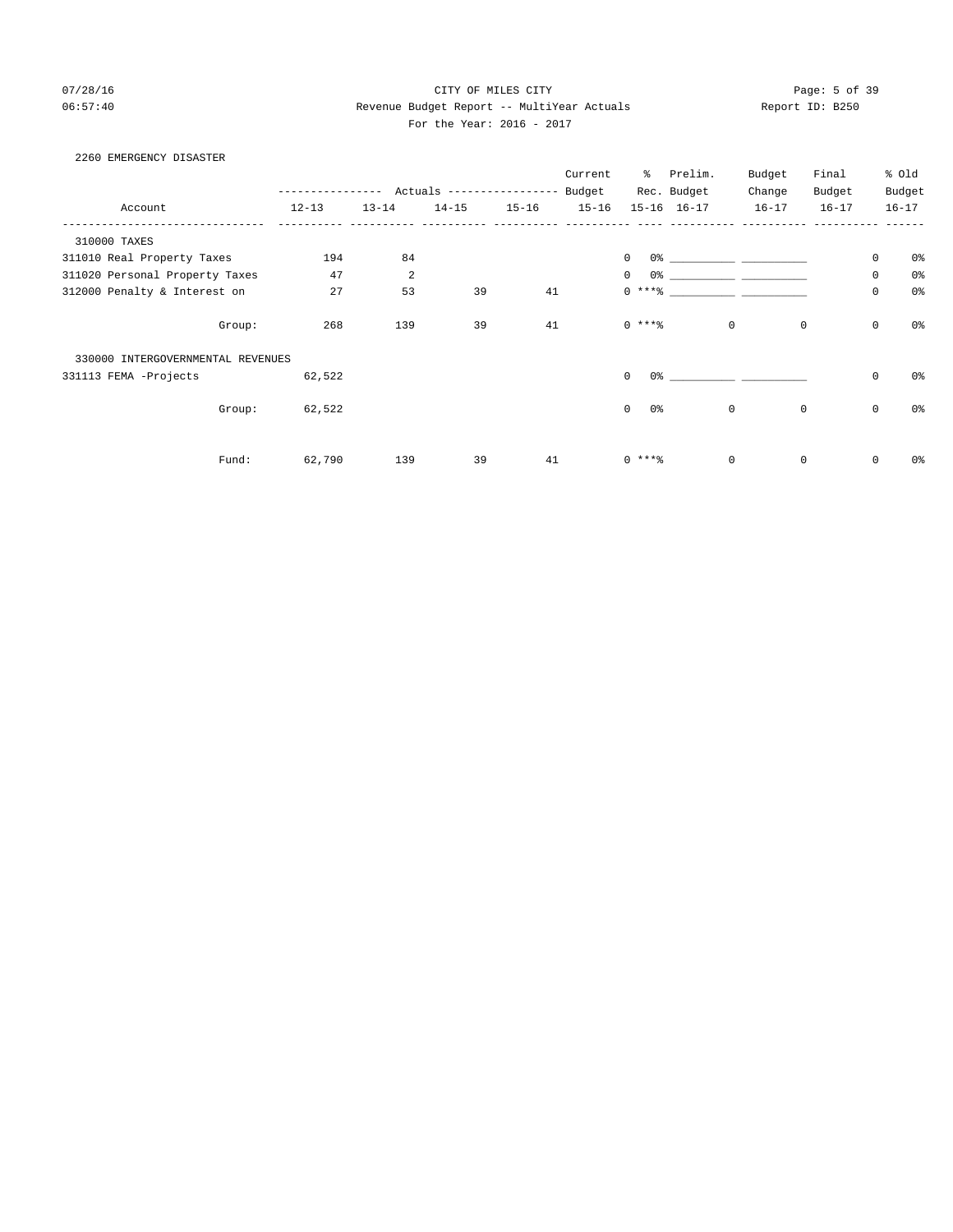# 07/28/16 CITY OF MILES CITY Page: 6 of 39 06:57:40 Revenue Budget Report -- MultiYear Actuals Report ID: B250 For the Year: 2016 - 2017

|  | For the Year: 2016 |  |
|--|--------------------|--|
|  |                    |  |

| 2270 Health                    |        |                  |           |                                  |           |           |             |                         |        |                            |                |
|--------------------------------|--------|------------------|-----------|----------------------------------|-----------|-----------|-------------|-------------------------|--------|----------------------------|----------------|
|                                |        |                  |           |                                  |           | Current   |             | % Prelim.               | Budget | Final                      | % Old          |
|                                |        | ---------------- |           | Actuals ----------------- Budget |           |           |             | Rec. Budget             | Change | Budget                     | Budget         |
| Account                        |        | $12 - 13$        | $13 - 14$ | $14 - 15$                        | $15 - 16$ | $15 - 16$ |             | 15-16 16-17 16-17       |        | $16 - 17$                  | $16 - 17$      |
| 340000 Charges for Services    |        |                  |           |                                  |           |           |             |                         |        |                            |                |
| 344030 Health Inspection Fees  |        | 12,887           | 660       | 24,408                           | 10,676    |           | 20,000 53%  |                         |        | 20,000                     | 100%           |
|                                | Group: | 12,887           | 660       | 24,408                           | 10,676    |           | 20,000 53%  | 20,000                  |        | $\mathbf 0$<br>20,000      | 100%           |
| 360000 MISCELLANEOUS REVENUE   |        |                  |           |                                  |           |           |             |                         |        |                            |                |
| 362020 MISC REVENUE            |        |                  |           | 128                              |           |           | 0           | $0$ % 이 아이 아이 아이에 어려워요. |        | 0                          | 0%             |
|                                | Group: |                  |           | 128                              |           |           | 0<br>0응     | 0                       |        | $\mathbf 0$<br>$\mathbf 0$ | 0 <sub>8</sub> |
| 380000 OTHER FINANCING SOURCES |        |                  |           |                                  |           |           |             |                         |        |                            |                |
| 383000 Interfund Operating     |        | 30,000           | 30,000    | 30,000                           | 16,500    |           | 16,500 100% |                         | 16,500 | 16,500                     | 100%           |
|                                | Group: | 30,000           | 30,000    | 30,000                           | 16,500    |           | 16,500 100% | 16,500                  |        | $\overline{0}$<br>16,500   | 100%           |
|                                | Fund:  | 42,887           | 30,660    | 54,536                           | 27,176    |           | 36,500 74%  | 36,500                  |        | $\circ$<br>36,500          | 100%           |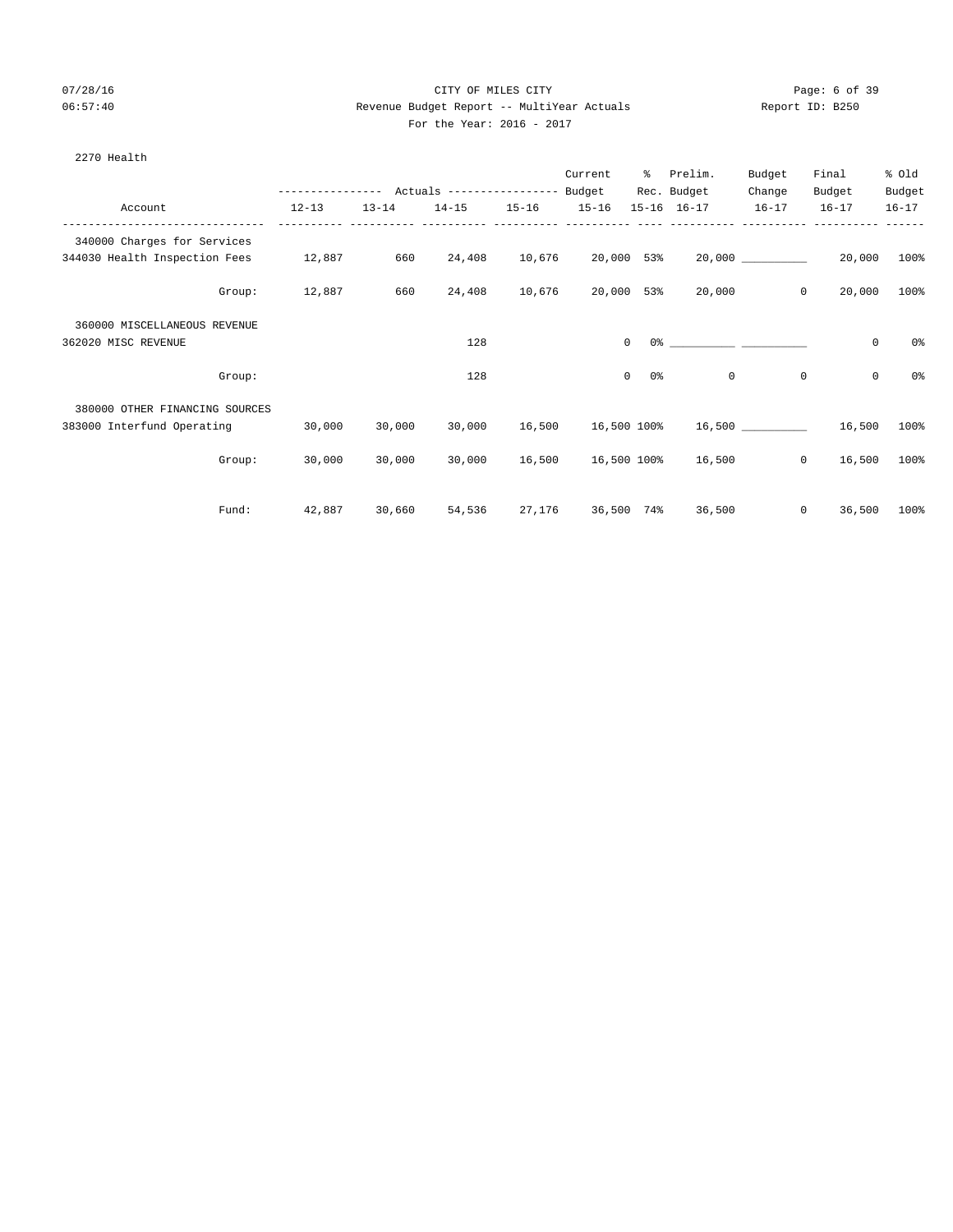# 07/28/16 Page: 7 of 39 06:57:40 Revenue Budget Report -- MultiYear Actuals Report ID: B250 For the Year: 2016 - 2017

### 2310 TIFD-Downtown

|                                   |           |           |                                                |           | Current                       | ႜႜႜၟ                          | Prelim.                       | Budget                                     | Final                            | % old           |
|-----------------------------------|-----------|-----------|------------------------------------------------|-----------|-------------------------------|-------------------------------|-------------------------------|--------------------------------------------|----------------------------------|-----------------|
|                                   |           |           |                                                |           |                               |                               | Rec. Budget                   | Change                                     | Budget                           | Budget          |
| Account                           | $12 - 13$ | $13 - 14$ | $14 - 15$<br>------ ---------- --------- ----- | $15 - 16$ | $15 - 16$<br>----- ---------- |                               | 15-16 16-17                   | $16 - 17$                                  | $16 - 17$                        | $16 - 17$       |
| 310000 TAXES                      |           |           |                                                |           |                               |                               |                               |                                            |                                  |                 |
| 311010 Real Property Taxes        |           |           |                                                |           |                               | $\mathbf 0$<br>0%             |                               |                                            |                                  | $30,000$ *****% |
| 311020 Personal Property Taxes    |           |           |                                                |           |                               | 0<br>0%                       |                               |                                            |                                  | $2,000$ *****%  |
| 312000 Penalty & Interest on      |           |           |                                                |           |                               | 0<br>0%                       |                               |                                            |                                  | 500 ******      |
| Group:                            |           |           |                                                |           |                               | 0<br>0%                       | 32,500                        |                                            | $\mathbf{0}$                     | 32,500 ******   |
| 330000 INTERGOVERNMENTAL REVENUES |           |           |                                                |           |                               |                               |                               |                                            |                                  |                 |
| 331171 HP-CDBG-ED Grant           |           |           |                                                |           |                               | 0<br>0%                       |                               |                                            | 190,000 ******                   |                 |
| 331172 Montana Main St Grant      |           |           |                                                |           |                               | 0<br>0%                       |                               |                                            | 10,000 ******                    |                 |
| Group:                            |           |           |                                                |           |                               | 0<br>0%                       | 200,000                       |                                            | $\mathsf{O}$<br>$200,000$ ****** |                 |
| 340000 Charges for Services       |           |           |                                                |           |                               |                               |                               |                                            |                                  |                 |
| 346080 Preservation Service Fees  |           |           |                                                |           |                               | 0<br>0%                       |                               |                                            |                                  | 10,000 ******   |
| Group:                            |           |           |                                                |           |                               | $\mathbf 0$<br>0 <sup>o</sup> |                               | $10,000$ 0                                 |                                  | 10,000 ******   |
| 360000 MISCELLANEOUS REVENUE      |           |           |                                                |           |                               |                               |                               |                                            |                                  |                 |
| 365020 Private Grant              |           |           |                                                | 750       |                               | $0***8$                       |                               | $8,800$ $-$                                |                                  | 8,800 ******    |
| Group:                            |           |           |                                                | 750       |                               | $0$ ****                      | 8,800                         |                                            | $\Omega$                         | $8,800$ ******  |
| 370000 INVESTMENT EARNINGS        |           |           |                                                |           |                               |                               |                               |                                            |                                  |                 |
| 371010 Investment Earnings        |           |           |                                                |           |                               | $\mathbf 0$<br>0%             |                               | $\begin{array}{c} 100 \\ -100 \end{array}$ |                                  | $100$ ******    |
| Group:                            |           |           |                                                |           |                               | 0 <sup>°</sup><br>0           | 100                           | $\mathbf 0$                                |                                  | 100 ******      |
| 380000 OTHER FINANCING SOURCES    |           |           |                                                |           |                               |                               |                               |                                            |                                  |                 |
| 383000 Interfund Operating        |           |           |                                                | 12,000    |                               |                               | 12,000 100% _________________ |                                            | $\mathbf 0$                      | 0%              |
| Group:                            |           |           |                                                | 12,000    |                               | 12,000 100%                   | 0                             | $\mathbf 0$                                | 0                                | 0%              |
| Fund:                             |           |           |                                                | 12,750    |                               | 12,000 106%                   | 251,400                       |                                            | $\mathsf{O}$<br>251,400 2095%    |                 |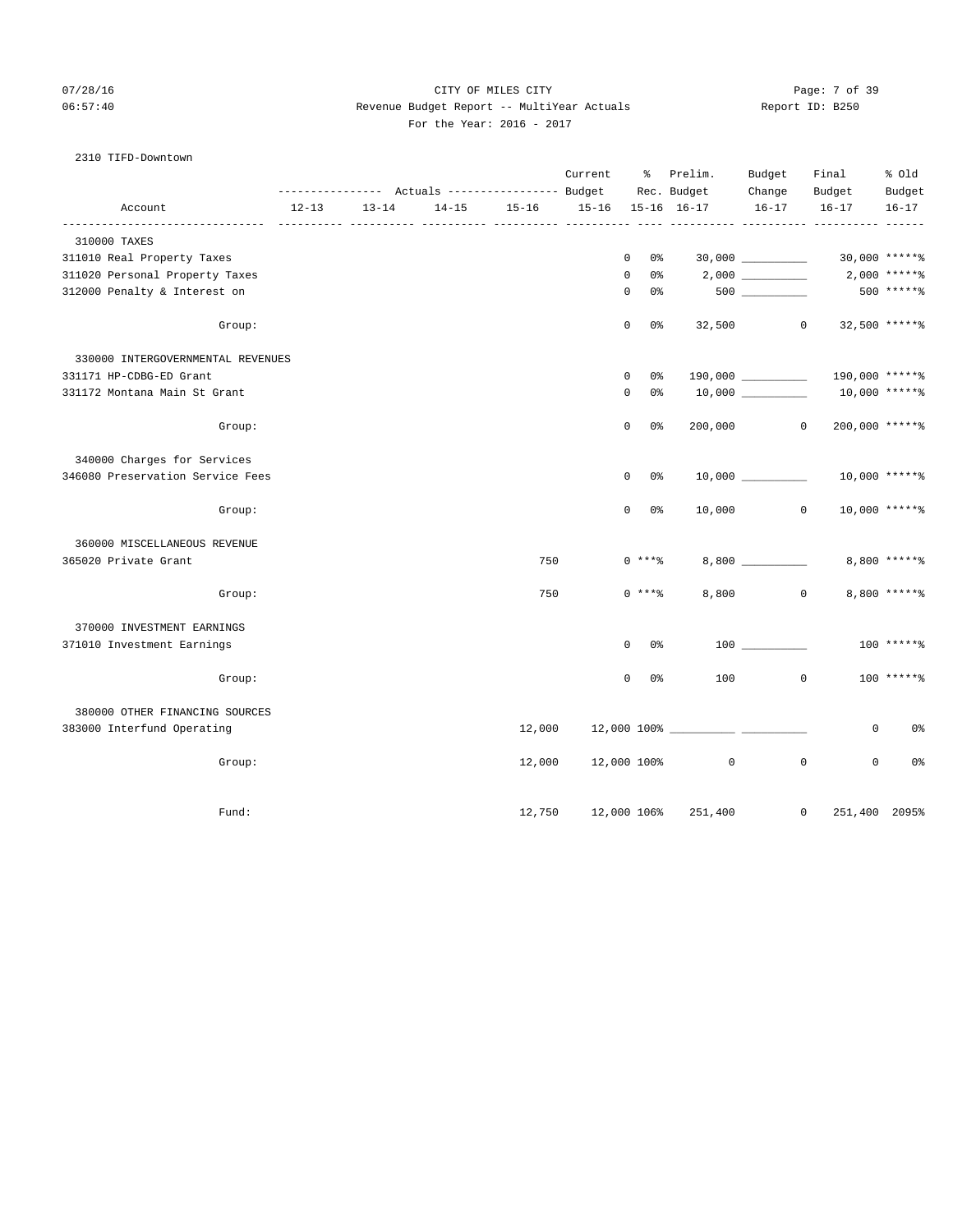# 07/28/16 CITY OF MILES CITY Page: 8 of 39 06:57:40 Revenue Budget Report -- MultiYear Actuals Report ID: B250 For the Year: 2016 - 2017

2350 Local Government/Study Commission

|                                |           |           |                            |           | Current    | $\frac{1}{2}$ | Prelim.                                                                                                                                                                                                                                                                                                                                                                                                                                                                                                                                               | Budget    | Final       | % Old     |
|--------------------------------|-----------|-----------|----------------------------|-----------|------------|---------------|-------------------------------------------------------------------------------------------------------------------------------------------------------------------------------------------------------------------------------------------------------------------------------------------------------------------------------------------------------------------------------------------------------------------------------------------------------------------------------------------------------------------------------------------------------|-----------|-------------|-----------|
|                                |           |           | Actuals ------------------ |           | Budget     |               | Rec. Budget                                                                                                                                                                                                                                                                                                                                                                                                                                                                                                                                           | Change    | Budget      | Budget    |
| Account                        | $12 - 13$ | $13 - 14$ | $14 - 15$                  | $15 - 16$ | $15 - 16$  |               | $15 - 16$ $16 - 17$                                                                                                                                                                                                                                                                                                                                                                                                                                                                                                                                   | $16 - 17$ | $16 - 17$   | $16 - 17$ |
| 310000 TAXES                   |           |           |                            |           |            |               |                                                                                                                                                                                                                                                                                                                                                                                                                                                                                                                                                       |           |             |           |
| 311010 Real Property Taxes     |           |           | 6,708                      | 8,322     | 11,739 71% |               |                                                                                                                                                                                                                                                                                                                                                                                                                                                                                                                                                       | 11,739    | 11,739      | 100%      |
| 311020 Personal Property Taxes |           |           | 247                        | 256       |            |               | $0***$ $\longleftarrow$ $\longleftarrow$ $\longleftarrow$ $\longleftarrow$ $\longleftarrow$ $\longleftarrow$ $\longleftarrow$ $\longleftarrow$ $\longleftarrow$ $\longleftarrow$ $\longleftarrow$ $\longleftarrow$ $\longleftarrow$ $\longleftarrow$ $\longleftarrow$ $\longleftarrow$ $\longleftarrow$ $\longleftarrow$ $\longleftarrow$ $\longleftarrow$ $\longleftarrow$ $\longleftarrow$ $\longleftarrow$ $\longleftarrow$ $\longleftarrow$ $\longleftarrow$ $\longleftarrow$ $\longleftarrow$ $\longleftarrow$ $\longleftarrow$ $\longleftarrow$ |           | $\mathbf 0$ | 0%        |
| Group:                         |           |           | 6,955                      | 8,578     | 11,739 73% |               | 11,739                                                                                                                                                                                                                                                                                                                                                                                                                                                                                                                                                | $\circ$   | 11,739      | 100%      |
| Fund:                          |           |           | 6,955                      | 8,578     | 11,739 73% |               | 11,739                                                                                                                                                                                                                                                                                                                                                                                                                                                                                                                                                | $\circ$   | 11,739      | 100%      |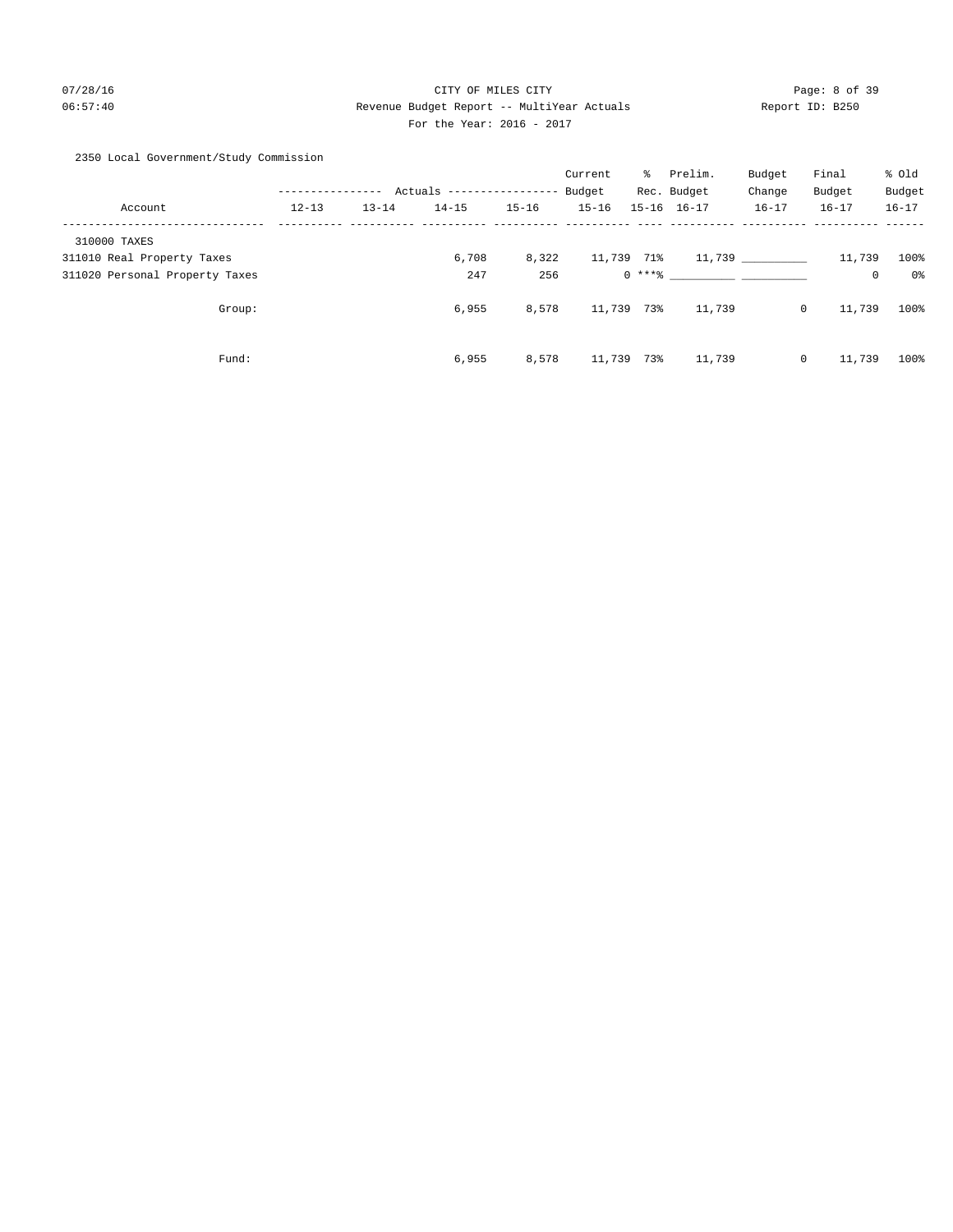# 07/28/16 CITY OF MILES CITY Page: 9 of 39 06:57:40 Revenue Budget Report -- MultiYear Actuals Report ID: B250 For the Year: 2016 - 2017

2372 Permissive Medical Levy

|                                |                           |           |                                          |           | Current   | ႜွ              | Prelim.                                  | Budget       | Final        | % Old     |
|--------------------------------|---------------------------|-----------|------------------------------------------|-----------|-----------|-----------------|------------------------------------------|--------------|--------------|-----------|
|                                | . _ _ _ _ _ _ _ _ _ _ _ _ |           | Actuals ----------------- Budget         |           |           |                 | Rec. Budget                              | Change       | Budget       | Budget    |
| Account                        | $12 - 13$                 | $13 - 14$ | $14 - 15$                                | $15 - 16$ | $15 - 16$ |                 | $15 - 16$ $16 - 17$                      | $16 - 17$    | $16 - 17$    | $16 - 17$ |
| 310000 TAXES                   |                           |           |                                          |           |           |                 |                                          |              |              |           |
| 311010 Real Property Taxes     | 132,981                   | 137,566   | 156,603                                  | 161,229   |           | 161,539 100%    |                                          | 161,539      | 161,539      | 100%      |
| 311020 Personal Property Taxes | 6,470                     | 5,596     | 6,052                                    | 5,016     |           | 5,272 95%       |                                          |              | 5,272        | 100%      |
| 312000 Penalty & Interest on   | 196                       | 222       | 136                                      | 145       |           |                 | $0 \times x * x$                         |              | $\mathbf 0$  | $0\,$     |
| Group:                         | 139,647                   |           | 143,384  162,791  166,390  166,811  100% |           |           |                 | 166,811                                  | $\circ$      | 166,811      | $100\%$   |
| 380000 OTHER FINANCING SOURCES |                           |           |                                          |           |           |                 |                                          |              |              |           |
| 383000 Interfund Operating     |                           | 7,875     |                                          |           |           | $\Omega$        | $0$ 왕 아이에게 아이들은 아이들의 아이들이 아이들이 아이들이 있었다. |              | $\mathsf{O}$ | 0%        |
| Group:                         |                           | 7,875     |                                          |           |           | $\Omega$<br>0 % | $\mathbf 0$                              | 0            | $\mathbf 0$  | 0%        |
| Fund:                          | 139,647                   | 151,259   | 162,791                                  | 166,390   |           | 166,811 100%    | 166,811                                  | $\mathbf{0}$ | 166,811      | 100%      |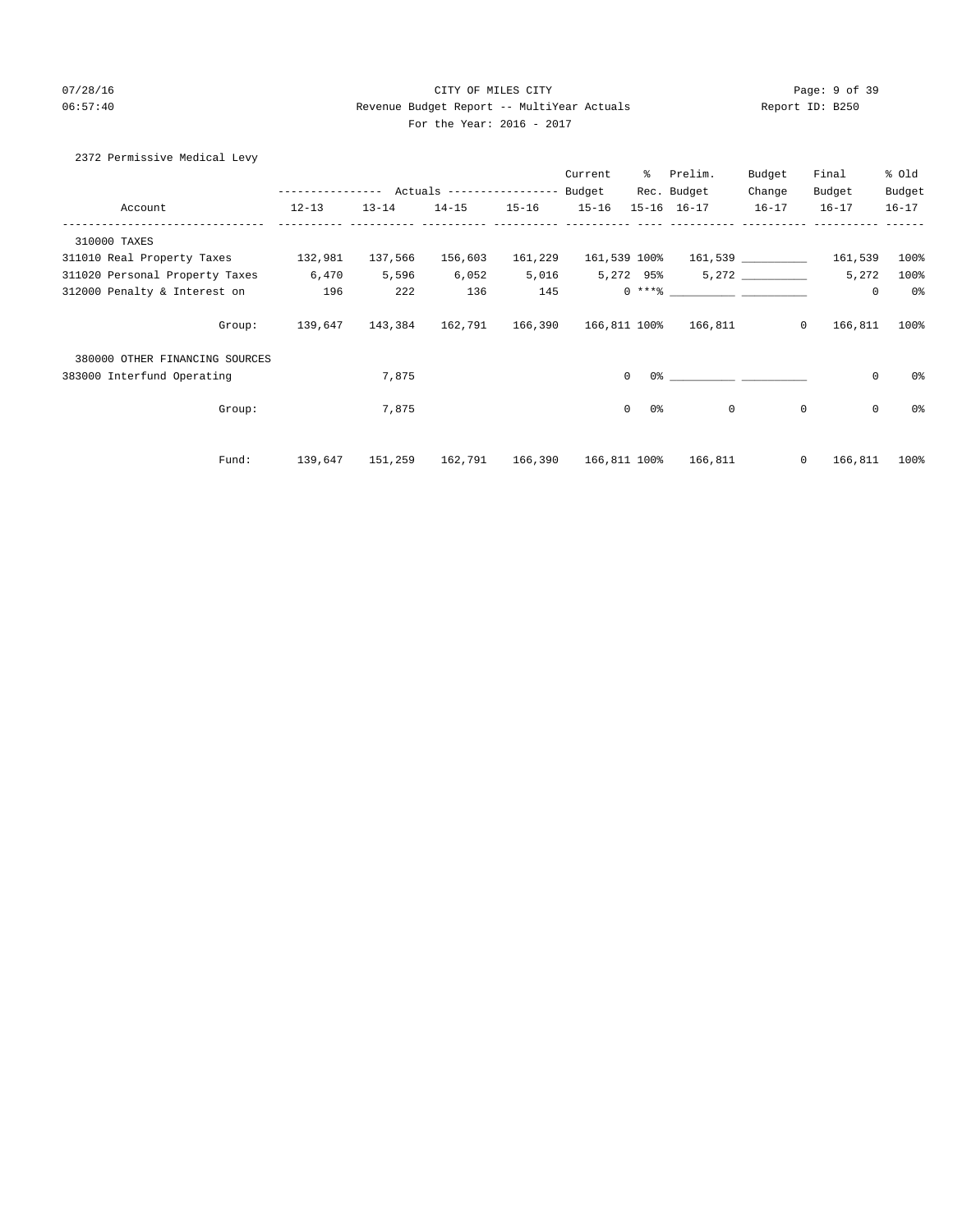# 07/28/16 Page: 10 of 39 06:57:40 Revenue Budget Report -- MultiYear Actuals Report ID: B250 For the Year: 2016 - 2017

# 2394 BUILDING CODE ENFORCEMENT

|                             |           |           |           |                   | Current   | ៖           | Prelim.             | Budget    | Final                  | % old     |
|-----------------------------|-----------|-----------|-----------|-------------------|-----------|-------------|---------------------|-----------|------------------------|-----------|
|                             |           | Actuals   |           | ----------------- | Budget    |             | Rec. Budget         | Change    | Budget                 | Budget    |
| Account                     | $12 - 13$ | $13 - 14$ | $14 - 15$ | $15 - 16$         | $15 - 16$ |             | $15 - 16$ $16 - 17$ | $16 - 17$ | $16 - 17$              | $16 - 17$ |
| 320000 LICENSES AND PERMITS |           |           |           |                   |           |             |                     |           |                        |           |
| 323010 Building & Related   | 104,082   | 141,986   | 65,201    | 122,708           |           | 75,000 164% |                     | 75,000    | 75,000                 | 100%      |
| Group:                      | 104,082   | 141,986   | 65,201    | 122,708           |           | 75,000 164% | 75,000              |           | 75,000<br>0            | 100%      |
| Fund:                       | 104,082   | 141,986   | 65,201    | 122,708           |           | 75,000 164% | 75,000              |           | 75,000<br>$\mathbf{0}$ | 100%      |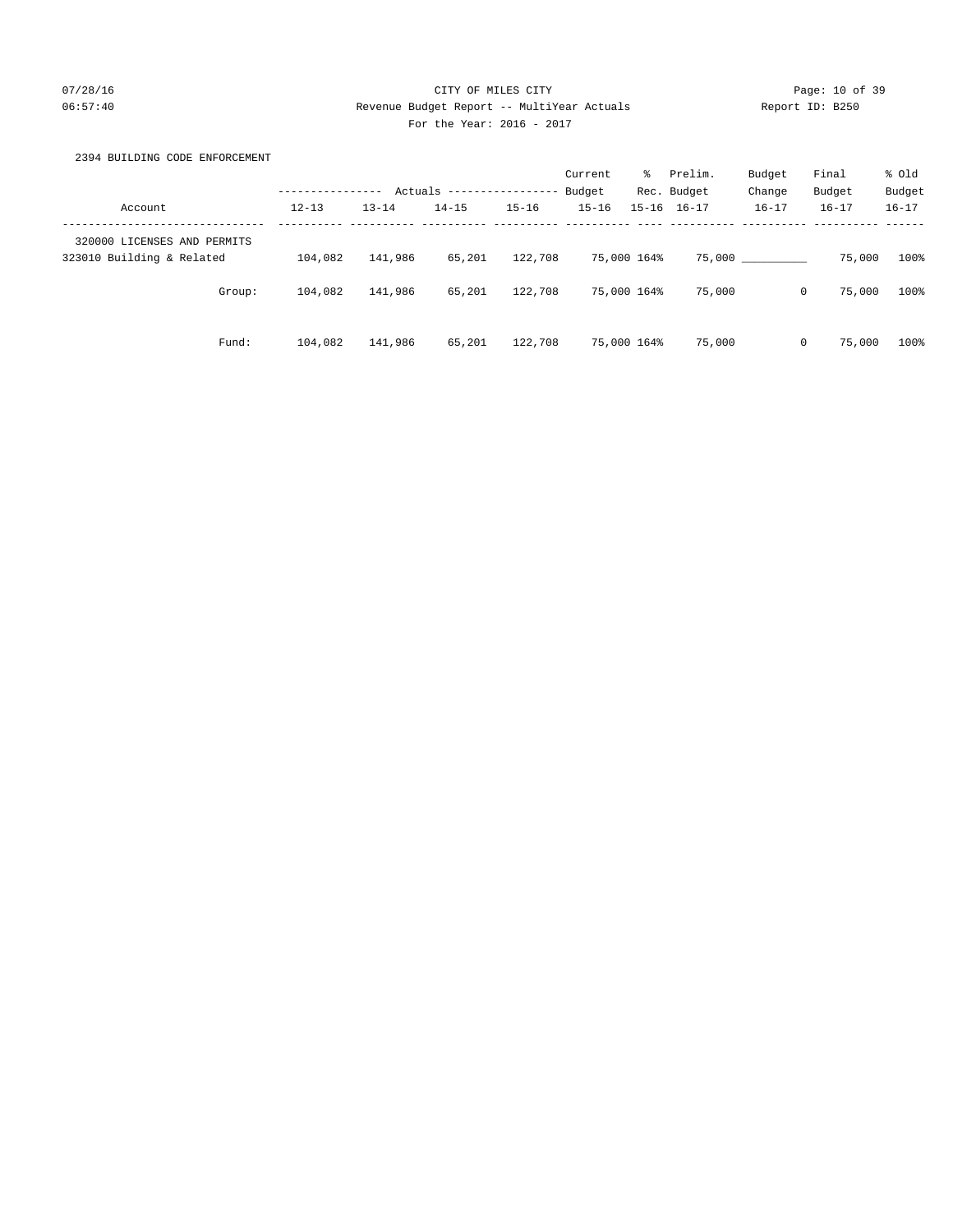# 07/28/16 Page: 11 of 39 06:57:40 Revenue Budget Report -- MultiYear Actuals Report ID: B250 For the Year: 2016 - 2017

2400 LTG M D#165-(Gen City)

|                                |                  |           |                                  |           | Current   | ွေ           | Prelim.     | Budget    | Final                   | % Old     |
|--------------------------------|------------------|-----------|----------------------------------|-----------|-----------|--------------|-------------|-----------|-------------------------|-----------|
|                                | ---------------- |           | Actuals ----------------- Budget |           |           |              | Rec. Budget | Change    | Budget                  | Budget    |
| Account                        | $12 - 13$        | $13 - 14$ | $14 - 15$                        | $15 - 16$ | $15 - 16$ |              | 15-16 16-17 | $16 - 17$ | $16 - 17$               | $16 - 17$ |
| 360000 MISCELLANEOUS REVENUE   |                  |           |                                  |           |           |              |             |           |                         |           |
| 363010 Maintenance Assessments | 171,793          | 152,450   | 163,284                          | 169,987   |           | 168,599 101% |             |           |                         | 102%      |
| 363040 Penalty & Interest on   | 1,210            | 1,400     | 724                              | 779       |           | 500 156%     |             | 500 000   | 500                     | 100%      |
| Group:                         | 173,003          | 153,850   | 164,008                          | 170,766   |           | 169,099 101% | 174,014     |           | $\circ$<br>174,014      | 102%      |
| 370000 INVESTMENT EARNINGS     |                  |           |                                  |           |           |              |             |           |                         |           |
| 371010 Investment Earnings     | 96               | 78        | 87                               | 149       |           | 100 149%     |             | 100 000   | 100                     | 100%      |
| Group:                         | 96               | 78        | 87                               | 149       |           | 100 149%     | 100         |           | $\circ$<br>100          | 100%      |
| Fund:                          | 173,099          | 153,928   | 164,095                          | 170,915   |           | 169,199 101% | 174,114     |           | $\mathbf{0}$<br>174,114 | 102%      |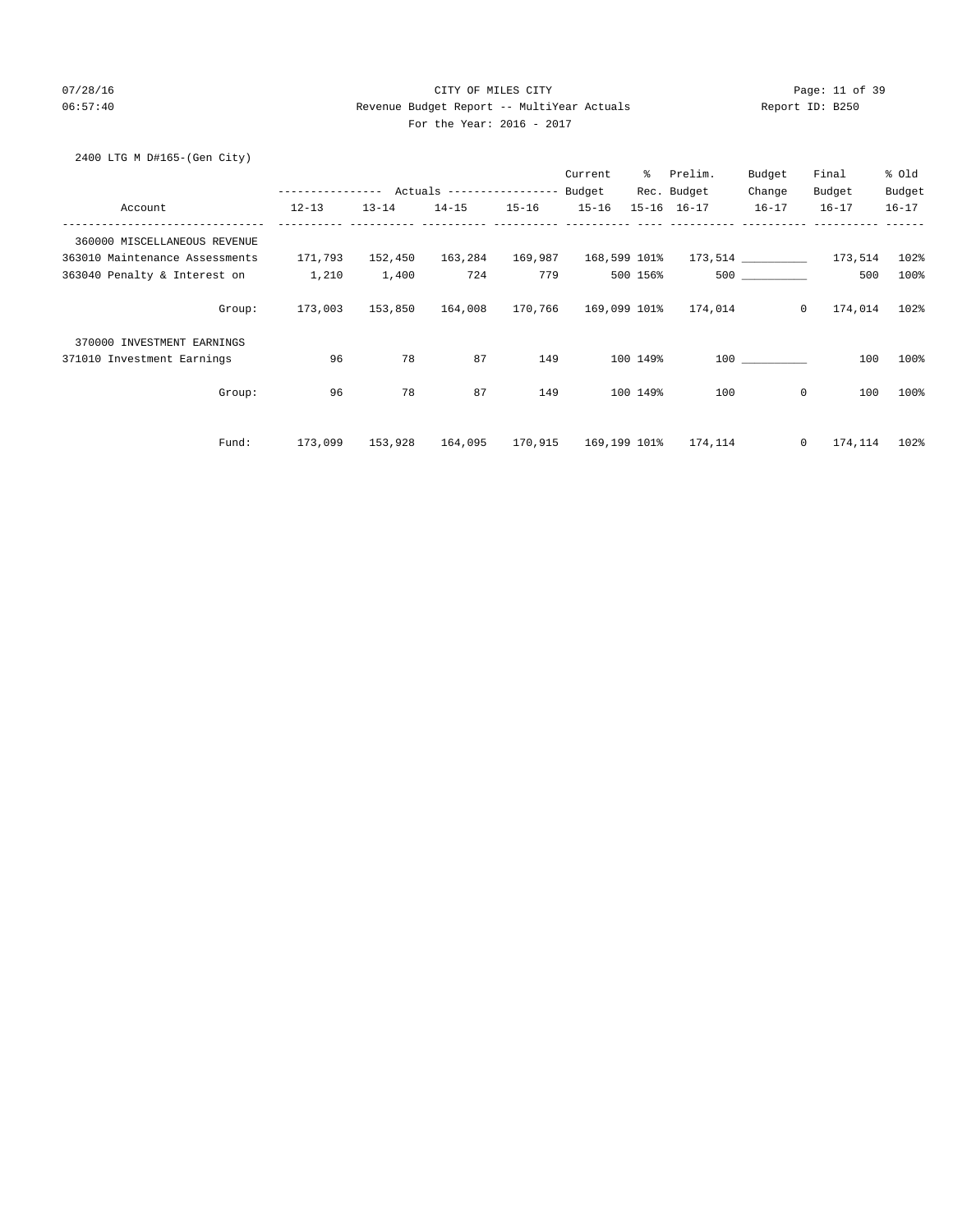# 07/28/16 Page: 12 of 39 06:57:40 Revenue Budget Report -- MultiYear Actuals Report ID: B250 For the Year: 2016 - 2017

# 2420 LTG M D#167-(MilesAddn Etc)

|                                |           |                                            |           |           | Current   | ႜ           | Prelim.                       | Budget            | Final       | % Old     |
|--------------------------------|-----------|--------------------------------------------|-----------|-----------|-----------|-------------|-------------------------------|-------------------|-------------|-----------|
|                                |           | ---------------- Actuals ----------------- |           |           | Budget    |             | Rec. Budget                   | Change            | Budget      | Budget    |
| Account                        | $12 - 13$ | $13 - 14$                                  | $14 - 15$ | $15 - 16$ | $15 - 16$ |             | $15 - 16$ $16 - 17$           | $16 - 17$         | $16 - 17$   | $16 - 17$ |
| 360000 MISCELLANEOUS REVENUE   |           |                                            |           |           |           |             |                               |                   |             |           |
| 363010 Maintenance Assessments | 27,331    | 27,530                                     | 33,133    | 31,400    |           | 31,557 100% |                               | 30,310 __________ | 30,310      | 96%       |
| 363040 Penalty & Interest on   | 231       | 265                                        | 146       | 134       |           | 100 134%    |                               | 100 000           | 100         | 100%      |
| Group:                         | 27,562    | 27,795                                     | 33,279    | 31,534    |           | 31,657 100% | 30,410                        | $\circ$           | 30,410      | 96%       |
| 370000 INVESTMENT EARNINGS     |           |                                            |           |           |           |             |                               |                   |             |           |
| 371010 Investment Earnings     | 21        | 16                                         | 17        | 34        |           |             | $0***$ $\qquad \qquad \qquad$ |                   | $\mathbf 0$ | 0%        |
| Group:                         | 21        | 16                                         | 17        | 34        |           | $0***$ $*$  | $\mathbf 0$                   | $\mathbf 0$       | 0           | 0%        |
| Fund:                          | 27,583    | 27,811                                     | 33,296    | 31,568    |           | 31,657 100% | 30,410                        | $\mathbf{0}$      | 30,410      | 96%       |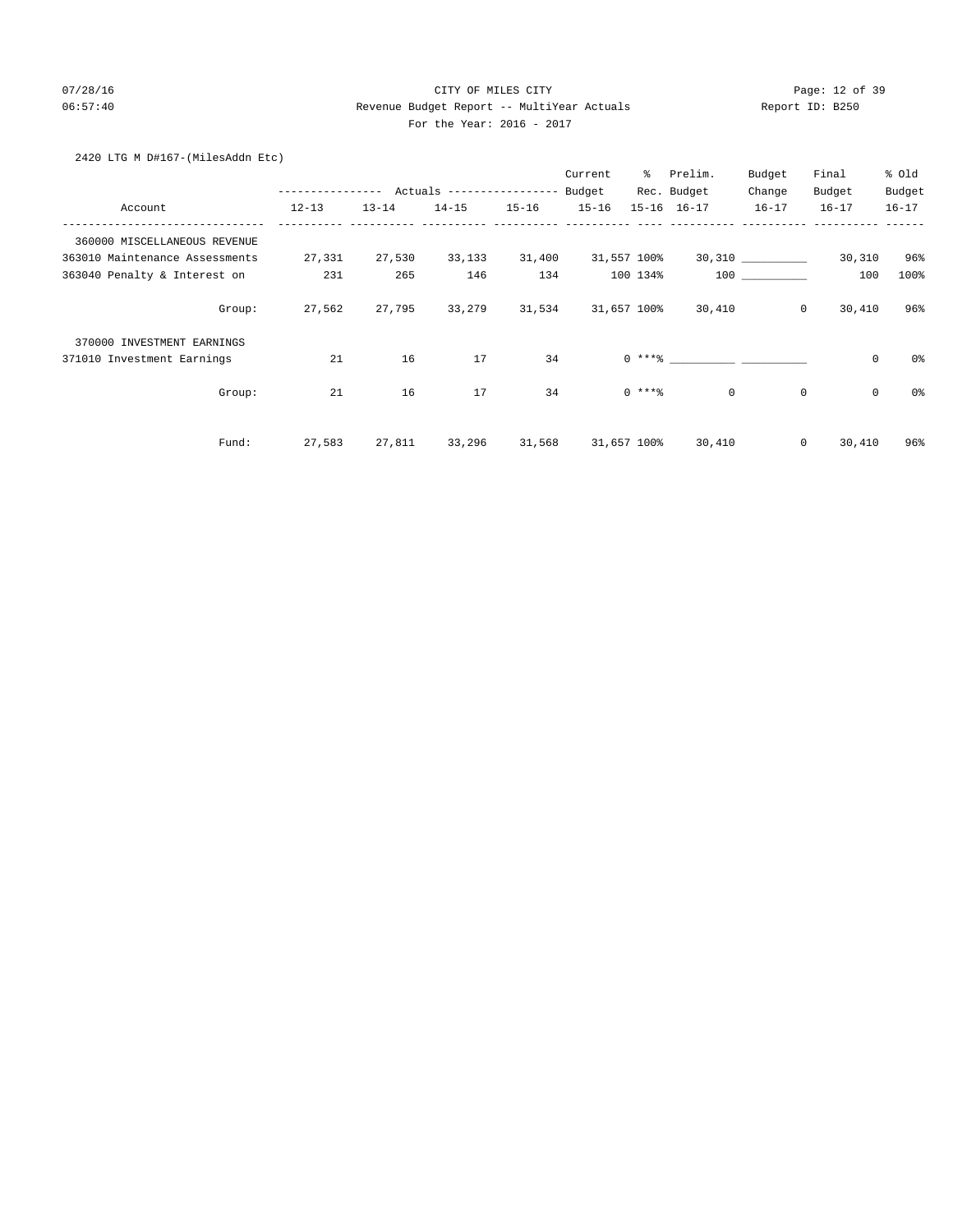# 07/28/16 Page: 13 of 39 06:57:40 Revenue Budget Report -- MultiYear Actuals Report ID: B250 For the Year: 2016 - 2017

# 2430 LTG M D#171-(Balsam Est)

|                                |                |                |                           |                 | Current         | ៖         | Prelim.               | Budget         | Final       | % Old     |
|--------------------------------|----------------|----------------|---------------------------|-----------------|-----------------|-----------|-----------------------|----------------|-------------|-----------|
|                                | ------------   |                | Actuals ----------------- |                 | Budget          |           | Rec. Budget           | Change         | Budget      | Budget    |
| Account                        | $12 - 13$      | $13 - 14$      | $14 - 15$                 | $15 - 16$       | $15 - 16$       |           | $15 - 16$ $16 - 17$   | $16 - 17$      | $16 - 17$   | $16 - 17$ |
| 360000 MISCELLANEOUS REVENUE   |                |                |                           |                 |                 |           |                       |                |             |           |
| 363010 Maintenance Assessments | 2,506          | 2,599          | 4,084                     |                 | 4,267 4,767 90% |           |                       | 5,607          | 5,607       | 117%      |
| 363040 Penalty & Interest on   | 3              | $\overline{4}$ | 7                         | 6               |                 |           |                       |                | $\mathbf 0$ | 0%        |
| Group:                         | 2,509          | 2,603          | 4,091                     | 4,273           |                 | 4,767 90% | 5,607                 | $\overline{0}$ | 5,607       | 117%      |
| 370000 INVESTMENT EARNINGS     |                |                |                           |                 |                 |           |                       |                |             |           |
| 371010 Investment Earnings     | 2              | $\mathbf{1}$   | 2                         | $\overline{4}$  |                 |           | $0$ *** $\frac{6}{3}$ |                | 0           | 0%        |
| Group:                         | $\overline{a}$ | $\mathbf{1}$   | 2                         | $4\overline{ }$ |                 | $0***8$   | $\circ$               | $\mathbb O$    | $\mathsf 0$ | 0%        |
| Fund:                          | 2,511          | 2,604          | 4,093                     | 4,277           |                 | 4,767 90% | 5,607                 | $\mathsf{O}$   | 5,607       | 117%      |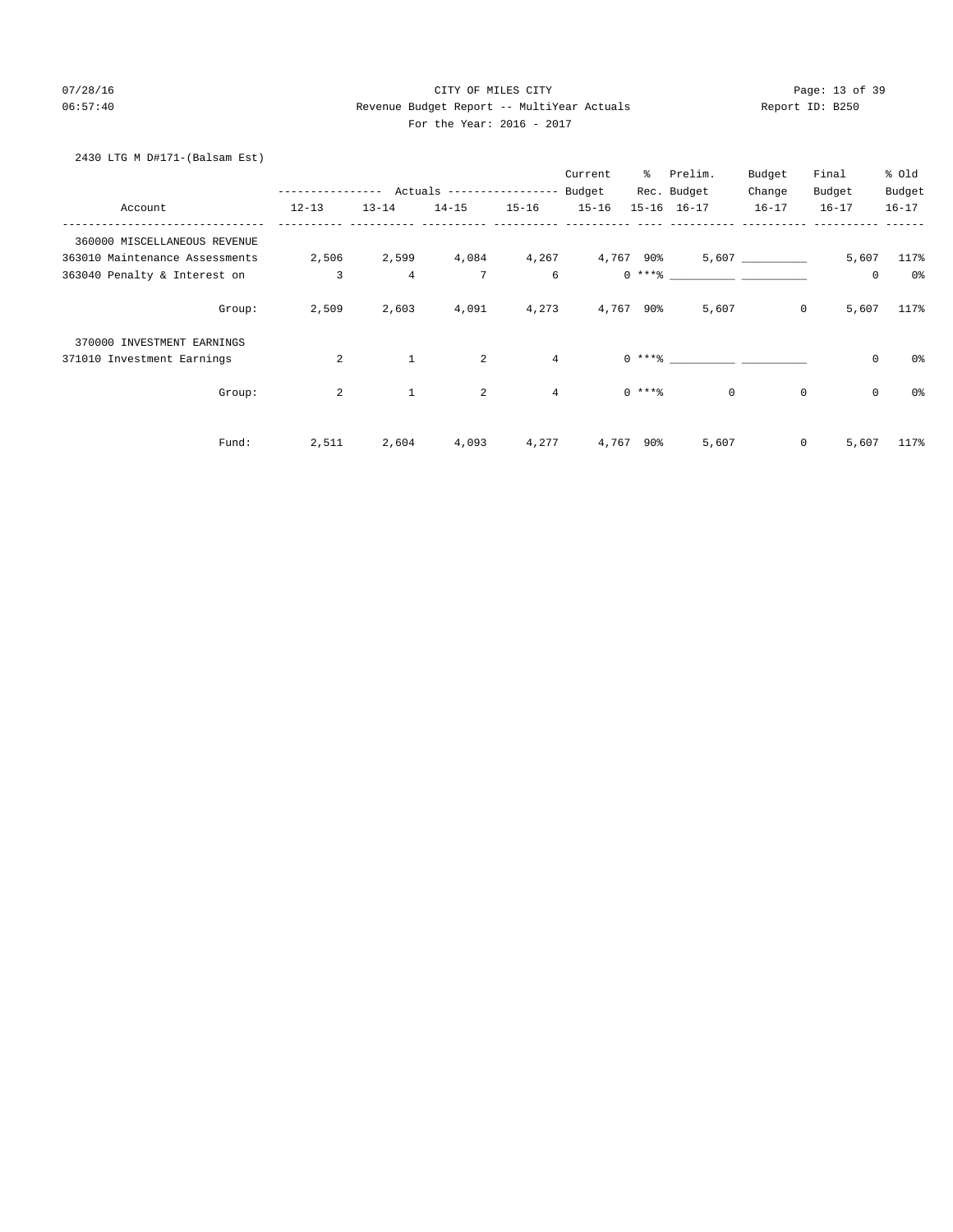### 07/28/16 CITY OF MILES CITY Page: 14 of 39 06:57:40 Revenue Budget Report -- MultiYear Actuals Report ID: B250 For the Year: 2016 - 2017

### 2440 LTG M D#172-(Main Str)

|                                |                                                       |           |           |           | Current           |         | % Prelim.   | Budget            | Final     | % old     |
|--------------------------------|-------------------------------------------------------|-----------|-----------|-----------|-------------------|---------|-------------|-------------------|-----------|-----------|
|                                | ---------------    Actuals ----------------    Budget |           |           |           |                   |         | Rec. Budget | Change            | Budget    | Budget    |
| Account                        | $12 - 13$                                             | $13 - 14$ | $14 - 15$ | $15 - 16$ | $15 - 16$         |         | 15-16 16-17 | $16 - 17$         | $16 - 17$ | $16 - 17$ |
| 360000 MISCELLANEOUS REVENUE   |                                                       |           |           |           |                   |         |             |                   |           |           |
| 363010 Maintenance Assessments | 9,192                                                 | 8,949     | 19,804    | 17,408    | 17,482 100%       |         |             | 18,528 __________ | 18,528    | 105%      |
| 363040 Penalty & Interest on   | 69                                                    | 152       | 43        | 60        |                   | 100 60% |             | 100 000           | 100       | 100%      |
| Group:                         | 9,261                                                 | 9,101     | 19,847    |           | 17,468 17,582 99% |         | 18,628      | $\circ$           | 18,628    | 105%      |
| 370000 INVESTMENT EARNINGS     |                                                       |           |           |           |                   |         |             |                   |           |           |
| 371010 Investment Earnings     | 37                                                    | 16        | 9         | 22        |                   | 50 44%  |             | 50                | 50        | 100%      |
| Group:                         | 37                                                    | 16        | 9         | 22        | 50                | 44%     | 50          | $\mathbf 0$       | 50        | 100%      |
| Fund:                          | 9,298                                                 | 9,117     | 19,856    | 17,490    | 17,632 99%        |         | 18,678      | $\mathbf{0}$      | 18,678    | 105%      |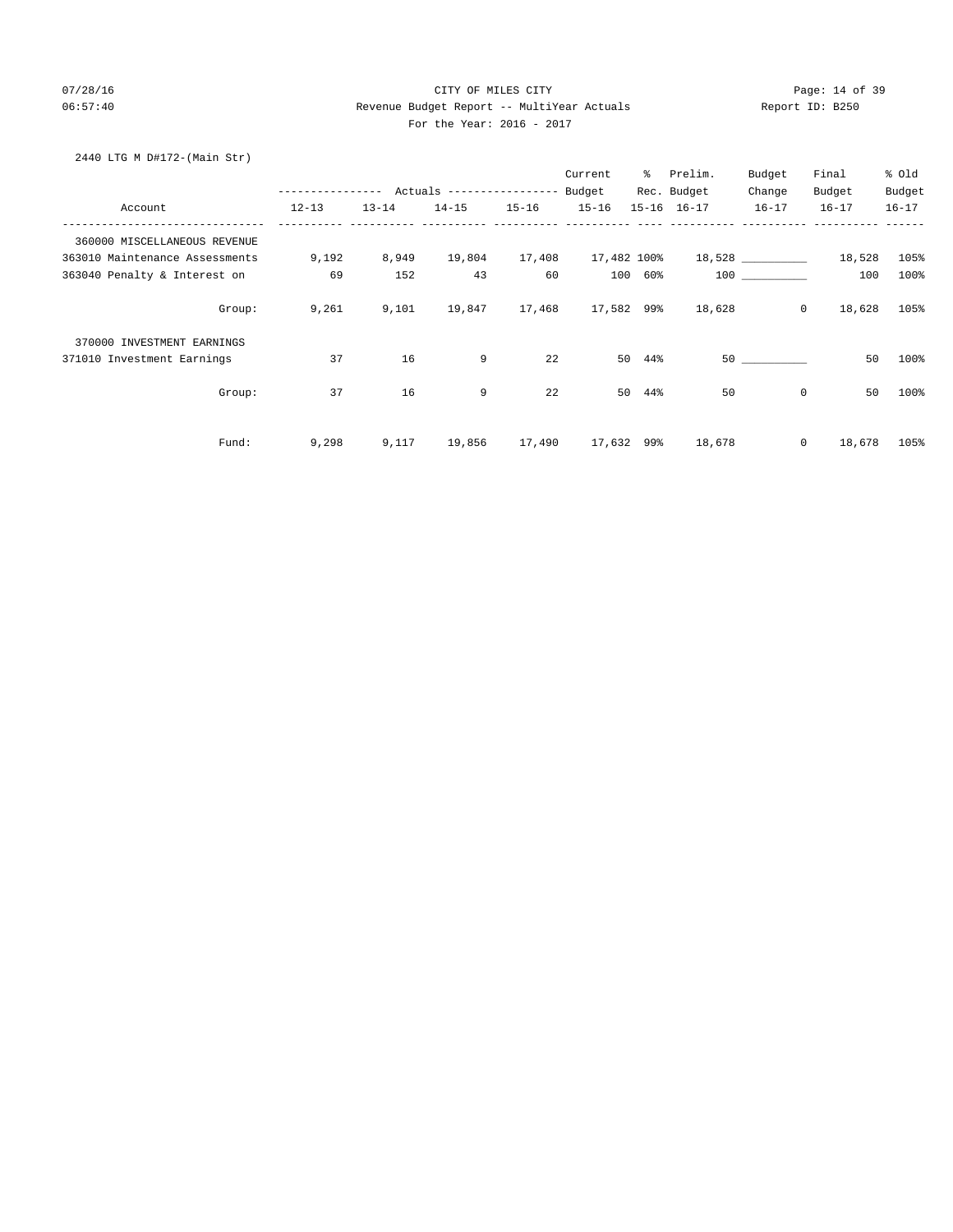# 07/28/16 Page: 15 of 39 06:57:40 Revenue Budget Report -- MultiYear Actuals Report ID: B250 For the Year: 2016 - 2017

# 2450 LTG M D#195-(SG-Trico)

|                                |                                                       |           |           |           | Current   | ႜႜၟ        | Prelim.                             | Budget      | Final               | % old     |
|--------------------------------|-------------------------------------------------------|-----------|-----------|-----------|-----------|------------|-------------------------------------|-------------|---------------------|-----------|
|                                | ---------------    Actuals ----------------    Budget |           |           |           |           |            | Rec. Budget                         | Change      | Budget              | Budget    |
| Account                        | $12 - 13$                                             | $13 - 14$ | $14 - 15$ | $15 - 16$ | $15 - 16$ |            | 15-16 16-17                         | $16 - 17$   | $16 - 17$           | $16 - 17$ |
| 360000 MISCELLANEOUS REVENUE   |                                                       |           |           |           |           |            |                                     |             |                     |           |
| 363010 Maintenance Assessments | 4,456                                                 | 5,761     | 7,229     | 5,282     | 5,319 99% |            |                                     | 5,889       | 5,889               | 110%      |
| 363040 Penalty & Interest on   | $\overline{7}$                                        | 8         | 109       | 8         |           |            |                                     |             | $\mathbf 0$         | $0\,$     |
| Group:                         | 4,463                                                 | 5,769     | 7,338     | 5,290     | 5,319 99% |            | 5,889                               | $\circ$     | 5,889               | 110%      |
| 370000 INVESTMENT EARNINGS     |                                                       |           |           |           |           |            |                                     |             |                     |           |
| 371010 Investment Earnings     | $\overline{4}$                                        | 2         | 3         | 8         |           |            | $0 \rightarrow + + +$ $\frac{1}{2}$ |             | $\mathsf{O}\xspace$ | 0%        |
| Group:                         | 4                                                     | 2         | 3         | 8         |           | $0$ ****   | $\Omega$                            | $\mathbf 0$ | $\mathbf 0$         | 0%        |
| Fund:                          | 4,467                                                 | 5,771     | 7,341     | 5,298     |           | 5,319 100% | 5,889                               | 0           | 5,889               | 110%      |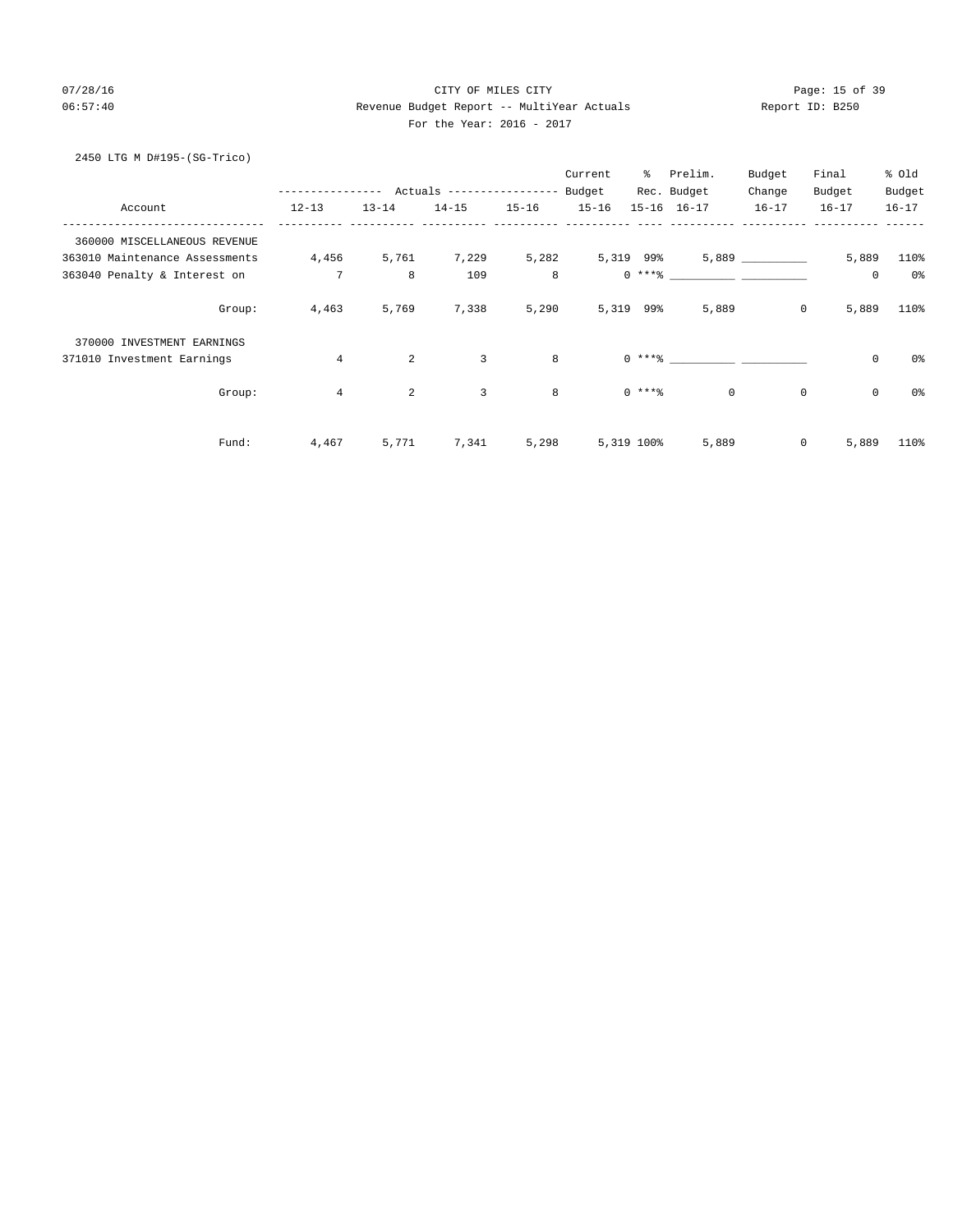# 07/28/16 Page: 16 of 39 06:57:40 Revenue Budget Report -- MultiYear Actuals Report ID: B250 For the Year: 2016 - 2017

2470 LTG M D#202-(SG-MDU&NV)

|                                |                |           |                            |           | Current   | ៖          | Prelim.       | Budget    | Final                      | % old     |
|--------------------------------|----------------|-----------|----------------------------|-----------|-----------|------------|---------------|-----------|----------------------------|-----------|
|                                | ----------     |           | Actuals ------------------ |           | Budget    |            | Rec. Budget   | Change    | Budget                     | Budget    |
| Account                        | $12 - 13$      | $13 - 14$ | $14 - 15$                  | $15 - 16$ | $15 - 16$ |            | 15-16 16-17   | $16 - 17$ | $16 - 17$                  | $16 - 17$ |
| 360000 MISCELLANEOUS REVENUE   |                |           |                            |           |           |            |               |           |                            |           |
| 363010 Maintenance Assessments | 7,567          | 7,730     | 7,616                      | 7,589     |           | 7,614 100% |               | 7,678     | 7,678                      | 100%      |
| 363040 Penalty & Interest on   | 33             | 43        | 14                         | 39        |           | 10 390%    |               | 10        | 10                         | 100%      |
| Group:                         | 7,600          | 7,773     | 7,630                      | 7,628     |           | 7,624 100% | 7,688         |           | $\mathsf{O}$<br>7,688      | 100%      |
| 370000 INVESTMENT EARNINGS     |                |           |                            |           |           |            |               |           |                            |           |
| 371010 Investment Earnings     | $\overline{4}$ | 3         | $\overline{4}$             | 8         |           |            | $0***$ $1***$ |           | $\mathbf 0$                | 0%        |
| Group:                         | 4              | 3         | $\overline{4}$             | 8         |           | $0***$ $*$ | $\mathsf{O}$  |           | $\mathbf 0$<br>$\mathbf 0$ | 0%        |
| Fund:                          | 7,604          | 7,776     | 7,634                      | 7,636     |           | 7,624 100% | 7,688         |           | 0<br>7,688                 | 100%      |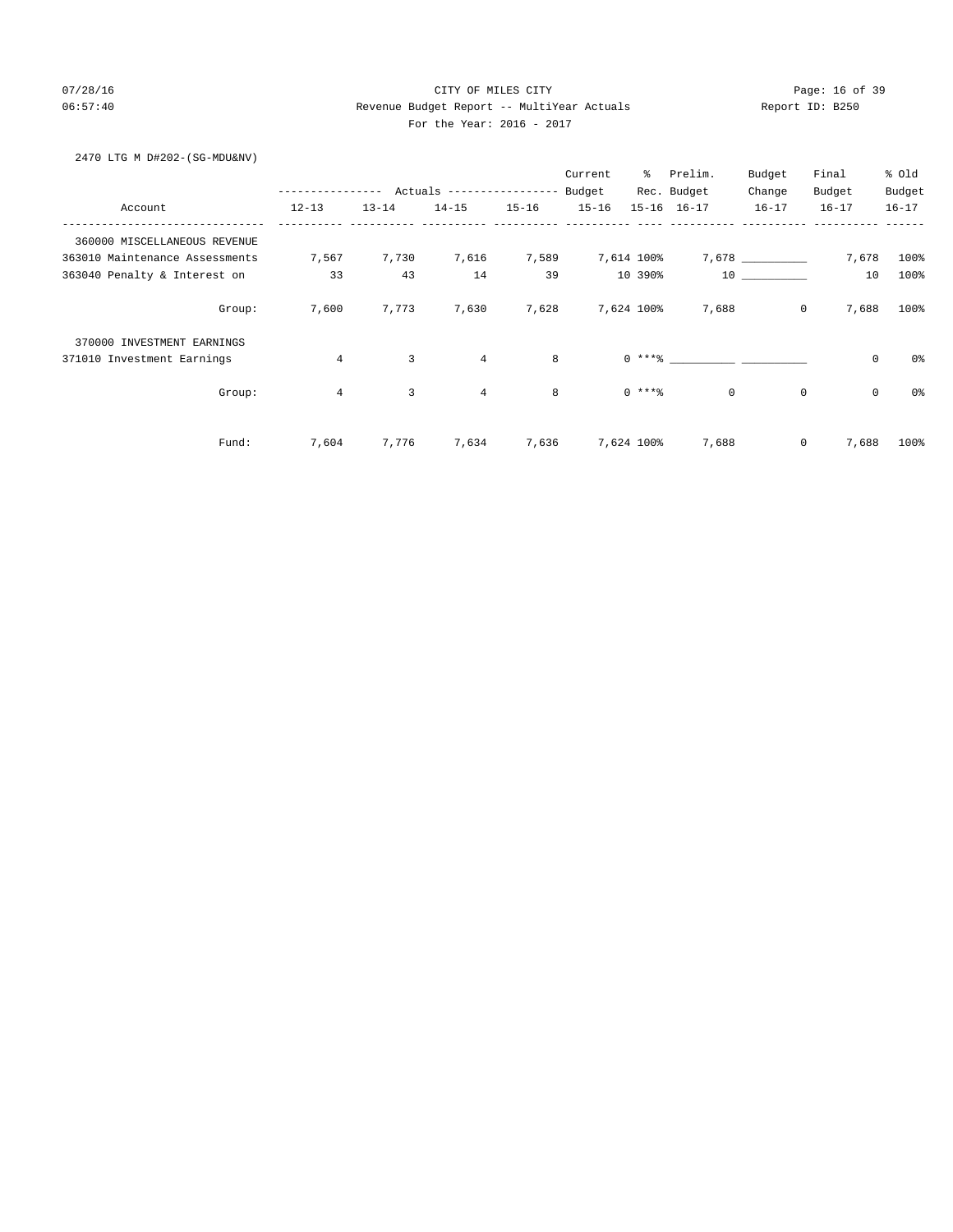# 07/28/16 Page: 17 of 39 06:57:40 Revenue Budget Report -- MultiYear Actuals Report ID: B250 For the Year: 2016 - 2017

# 2480 LTG M M#173-(Milestown Estates)

|                                |                  |                |                           |                 | Current   | ွေ          | Prelim.                            | Budget      | Final       | % Old          |
|--------------------------------|------------------|----------------|---------------------------|-----------------|-----------|-------------|------------------------------------|-------------|-------------|----------------|
|                                | ---------------- |                | Actuals ----------------- |                 | Budget    |             | Rec. Budget                        | Change      | Budget      | Budget         |
| Account                        | $12 - 13$        | $13 - 14$      | $14 - 15$                 | $15 - 16$       | $15 - 16$ |             | $15 - 16$ $16 - 17$                | $16 - 17$   | $16 - 17$   | $16 - 17$      |
| 360000 MISCELLANEOUS REVENUE   |                  |                |                           |                 |           |             |                                    |             |             |                |
| 363010 Maintenance Assessments | 1,434            | 888            | 1,612                     | 1,817           |           |             | $1,701$ 107% $1,431$ _________     |             | 1,431       | 84%            |
| 363040 Penalty & Interest on   | 2                | 15             | $\overline{4}$            | $7\overline{ }$ |           |             | $0 \xrightarrow{\ast\ast\ast\ast}$ |             | 0           | 0 <sup>o</sup> |
| Group:                         | 1,436            | 903            | 1,616                     | 1,824           |           |             | 1,701 107% 1,431                   | $\circ$     | 1,431       | 84%            |
| 370000 INVESTMENT EARNINGS     |                  |                |                           |                 |           |             |                                    |             |             |                |
| 371010 Investment Earnings     | 2                | $\overline{a}$ | 2                         | 5               |           |             | $0 \times 10^{-10}$                |             | 0           | 0%             |
| Group:                         | $\overline{a}$   | $\overline{a}$ | 2                         | 5               |           | $0$ *** $%$ | $\circ$                            | $\mathbf 0$ | $\mathbf 0$ | 0%             |
| Fund:                          | 1,438            | 905            | 1,618                     | 1,829           |           | 1,701 108%  | 1,431                              | 0           | 1,431       | 84%            |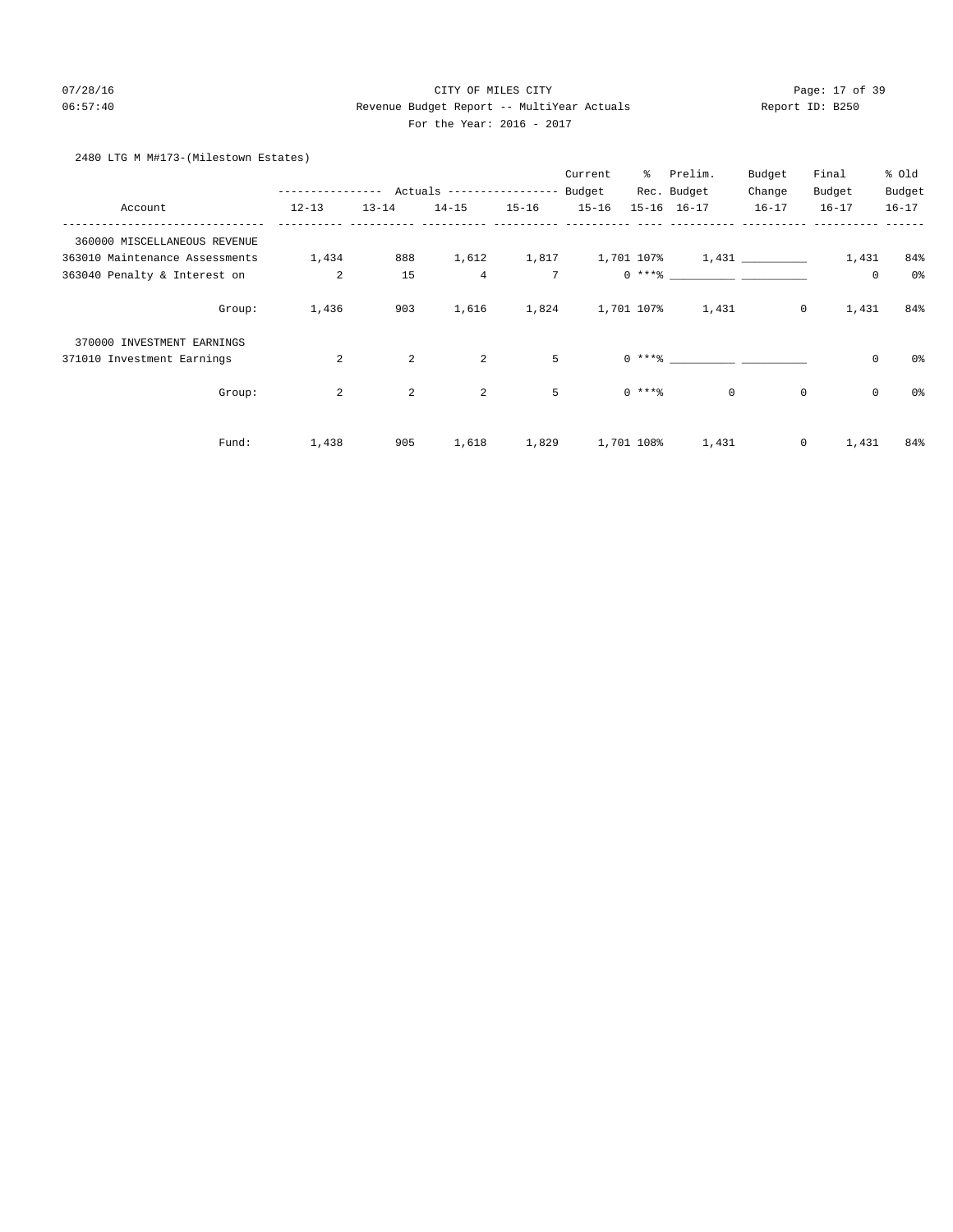### 07/28/16 CITY OF MILES CITY Page: 18 of 39 06:57:40 Revenue Budget Report -- MultiYear Actuals Report ID: B250 For the Year: 2016 - 2017

# 2510 STR MAINT DIST #204

|                                                                                             |           |           |     |           | Current |          | % Prelim.<br>Rec. Budget                                             | Budget<br>Change | Final<br>Budget                 | % old<br>Budget |
|---------------------------------------------------------------------------------------------|-----------|-----------|-----|-----------|---------|----------|----------------------------------------------------------------------|------------------|---------------------------------|-----------------|
| Account                                                                                     | $12 - 13$ | $13 - 14$ |     |           |         |          | 14-15 15-16 15-16 15-16 16-17 16-17 16-17                            |                  |                                 | $16 - 17$       |
| 360000 MISCELLANEOUS REVENUE                                                                |           |           |     |           |         |          |                                                                      |                  |                                 |                 |
| 2,682<br>362020 MISC REVENUE                                                                |           |           |     |           |         |          | $59,703$ $59,703$ $100$ $59,703$ $\_\_$                              |                  | 59,703                          | 100%            |
| 363010 Maintenance Assessments 939,002                                                      |           |           |     |           |         |          | 966,653  958,252  1,025,110  1,020,036  100%  1,365,950  1,365,950   |                  |                                 | 133%            |
| 363040 Penalty & Interest on 4,142                                                          |           | 5,810     |     |           |         |          | 3,904 3,650 1,000 365% 1,000 1,000                                   |                  |                                 | 100%            |
| Group:                                                                                      | 945,826   |           |     |           |         |          | 972,463  962,156  1,088,463  1,080,739  101%  1,426,653  0 1,426,653 |                  |                                 | 132%            |
| 370000 INVESTMENT EARNINGS                                                                  |           |           |     |           |         |          |                                                                      |                  |                                 |                 |
| 371010 Investment Earnings                                                                  | 1,900     | 775       |     | 731 1,139 |         | 400 285% |                                                                      | 400 000          | 400                             | 100%            |
| Group:                                                                                      | 1,900     | 775       | 731 |           | 1,139   | 400 285% | 400                                                                  | $\circ$          | 400                             | 100%            |
| 380000 OTHER FINANCING SOURCES                                                              |           |           |     |           |         |          |                                                                      |                  |                                 |                 |
| 383000 Interfund Operating 87,800 88,212 87,274 87,133 90,327 96% 86,220 _______<br>Gas Tax |           |           |     |           |         |          |                                                                      |                  | 86,220                          | 95%             |
| Group:                                                                                      |           |           |     |           |         |          | 87,800 88,212 87,274 87,133 90,327 96% 86,220                        | $\Omega$         | 86,220                          | 95%             |
| Fund:                                                                                       |           |           |     |           |         |          | 1,035,526 1,061,450 1,050,161 1,176,735 1,171,466 100% 1,513,273     |                  | $0 \quad 1,513,273 \quad 129$ % |                 |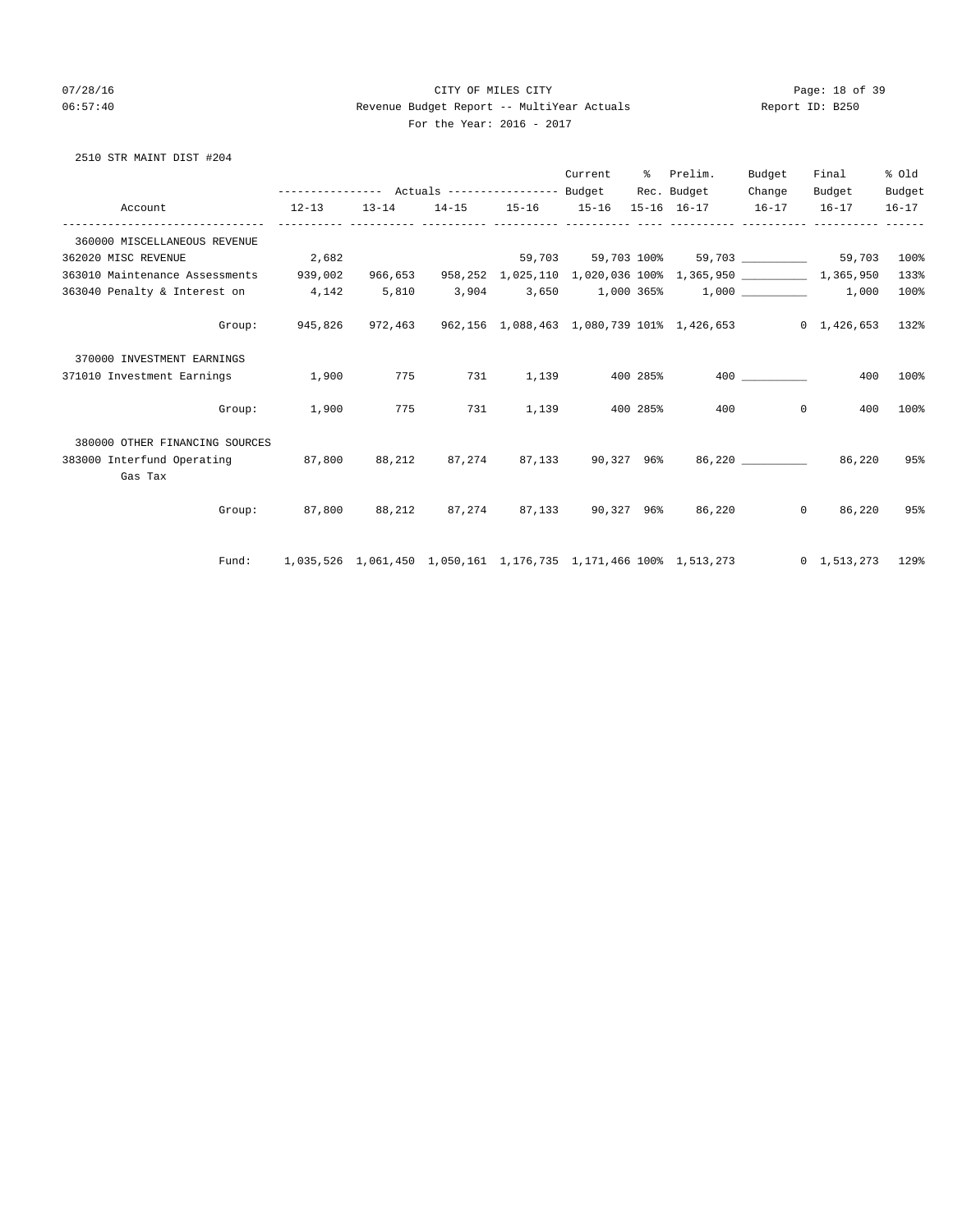2520 STR MAINT DIST #205

# 07/28/16 CITY OF MILES CITY Page: 19 of 39 06:57:40 Revenue Budget Report -- MultiYear Actuals Report ID: B250 For the Year: 2016 - 2017

|                                        |                                                                                      |           |                                      |     | Current                       | ႜႜႜၟ     | Prelim.                                                                                                                                                                                                                                                                                                                                                            | Budget         | Final                                                                | % old     |
|----------------------------------------|--------------------------------------------------------------------------------------|-----------|--------------------------------------|-----|-------------------------------|----------|--------------------------------------------------------------------------------------------------------------------------------------------------------------------------------------------------------------------------------------------------------------------------------------------------------------------------------------------------------------------|----------------|----------------------------------------------------------------------|-----------|
|                                        | --------------- Actuals ---------------- Budget Rec. Budget                          |           |                                      |     |                               |          |                                                                                                                                                                                                                                                                                                                                                                    | Change         | Budget                                                               | Budget    |
| Account                                | $12 - 13$                                                                            | $13 - 14$ |                                      |     | 14-15 15-16 15-16 15-16 16-17 |          |                                                                                                                                                                                                                                                                                                                                                                    | $16 - 17$      | $16 - 17$                                                            | $16 - 17$ |
| 330000 INTERGOVERNMENTAL REVENUES      |                                                                                      |           |                                      |     |                               |          |                                                                                                                                                                                                                                                                                                                                                                    |                |                                                                      |           |
| 334001 CTEP-SRTS- Safe route to        |                                                                                      |           | 30,489                               |     |                               |          |                                                                                                                                                                                                                                                                                                                                                                    |                | $\circ$                                                              | 0%        |
| Group:                                 |                                                                                      |           |                                      |     |                               |          | 30,489 264,905 315,010 84% 0                                                                                                                                                                                                                                                                                                                                       | $\Omega$       | $\mathbf 0$                                                          | 0%        |
| 360000 MISCELLANEOUS REVENUE           |                                                                                      |           |                                      |     |                               |          |                                                                                                                                                                                                                                                                                                                                                                    |                |                                                                      |           |
| 362020 MISC REVENUE                    | 622                                                                                  |           |                                      |     |                               |          | $\begin{picture}(150,10) \put(0,0){\vector(1,0){100}} \put(15,0){\vector(1,0){100}} \put(15,0){\vector(1,0){100}} \put(15,0){\vector(1,0){100}} \put(15,0){\vector(1,0){100}} \put(15,0){\vector(1,0){100}} \put(15,0){\vector(1,0){100}} \put(15,0){\vector(1,0){100}} \put(15,0){\vector(1,0){100}} \put(15,0){\vector(1,0){100}} \put(15,0){\vector(1,0){100}}$ |                | $\circ$                                                              | 0%        |
| 363010 Maintenance Assessments 302,054 |                                                                                      |           | 268,245 253,398 242,321 242,476 100% |     |                               |          |                                                                                                                                                                                                                                                                                                                                                                    |                | 473, 419 473, 419                                                    | 195%      |
| 363040 Penalty & Interest on 1,758     |                                                                                      | 3,291     |                                      |     |                               |          |                                                                                                                                                                                                                                                                                                                                                                    |                | $1,694$ $1,585$ $1,000$ $159\%$ $1,000$ $\_\_\_\_\_\_\_\_\_$ $1,000$ | 100%      |
| Group:                                 | $304,434$ $271,536$ $255,092$ $243,906$ $243,476$ $100\%$ $474,419$ 0 $474,419$ 194% |           |                                      |     |                               |          |                                                                                                                                                                                                                                                                                                                                                                    |                |                                                                      |           |
| 370000 INVESTMENT EARNINGS             |                                                                                      |           |                                      |     |                               |          |                                                                                                                                                                                                                                                                                                                                                                    |                |                                                                      |           |
| 371010 Investment Earnings             | 352                                                                                  | 445       | 471                                  | 716 |                               | 400 179% |                                                                                                                                                                                                                                                                                                                                                                    | 400 000        | 400                                                                  | 100%      |
| Group:                                 | 352                                                                                  | 445       | 471                                  | 716 |                               | 400 179% |                                                                                                                                                                                                                                                                                                                                                                    | 400<br>$\circ$ | 400                                                                  | 100%      |
| 380000 OTHER FINANCING SOURCES         |                                                                                      |           |                                      |     |                               |          |                                                                                                                                                                                                                                                                                                                                                                    |                |                                                                      |           |
| 383000 Interfund Operating<br>Gas Tax  | 87,800 88,212 87,274 87,133 90,327 96% 86,219                                        |           |                                      |     |                               |          |                                                                                                                                                                                                                                                                                                                                                                    |                | 86,219                                                               | 95%       |
|                                        | Group: 87,800 88,212 87,274 87,133 90,327 96% 86,219                                 |           |                                      |     |                               |          |                                                                                                                                                                                                                                                                                                                                                                    |                | 86,219<br>$\overline{0}$                                             | 95%       |
| Fund:                                  | 392,586 360,193 373,326 596,660 649,213 92% 561,038                                  |           |                                      |     |                               |          |                                                                                                                                                                                                                                                                                                                                                                    |                | $\overline{0}$<br>561,038                                            | 86%       |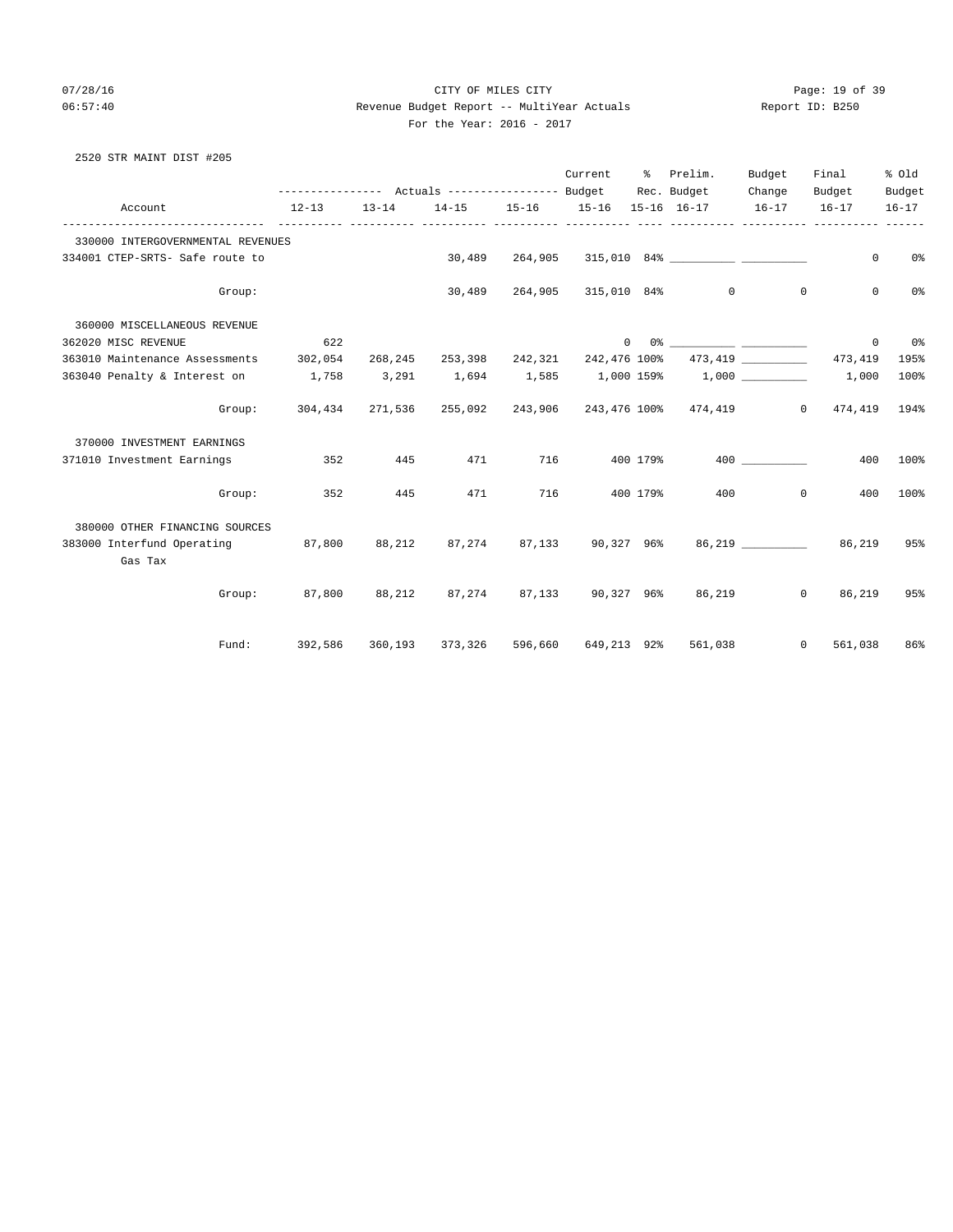# 07/28/16 Page: 20 of 39 06:57:40 Revenue Budget Report -- MultiYear Actuals Report ID: B250 For the Year: 2016 - 2017

# 2540 STR MAINT DIST#207-(MILESTOWN ESTATES)

|                                |               |                |                           |           | Current   | နွ         | Prelim.                                                                                                                                                                                                                                                                                                                                                                                                                                                                                                                                               | Budget       | Final               | % Old          |
|--------------------------------|---------------|----------------|---------------------------|-----------|-----------|------------|-------------------------------------------------------------------------------------------------------------------------------------------------------------------------------------------------------------------------------------------------------------------------------------------------------------------------------------------------------------------------------------------------------------------------------------------------------------------------------------------------------------------------------------------------------|--------------|---------------------|----------------|
|                                | ------------- |                | Actuals ----------------- |           | Budget    |            | Rec. Budget                                                                                                                                                                                                                                                                                                                                                                                                                                                                                                                                           | Change       | Budget              | Budget         |
| Account                        | $12 - 13$     | $13 - 14$      | $14 - 15$                 | $15 - 16$ | $15 - 16$ |            | 15-16 16-17                                                                                                                                                                                                                                                                                                                                                                                                                                                                                                                                           | $16 - 17$    | $16 - 17$           | $16 - 17$      |
| 360000 MISCELLANEOUS REVENUE   |               |                |                           |           |           |            |                                                                                                                                                                                                                                                                                                                                                                                                                                                                                                                                                       |              |                     |                |
| 363010 Maintenance Assessments | 4,251         | 4,352          | 4,283                     | 6,745     |           | 6,464 104% |                                                                                                                                                                                                                                                                                                                                                                                                                                                                                                                                                       | 5,251        | 5,251               | 81%            |
| 363040 Penalty & Interest on   | 38            | 170            | 19                        | 64        |           |            | $0***$ $\longleftarrow$ $\longleftarrow$ $\longleftarrow$ $\longleftarrow$ $\longleftarrow$ $\longleftarrow$ $\longleftarrow$ $\longleftarrow$ $\longleftarrow$ $\longleftarrow$ $\longleftarrow$ $\longleftarrow$ $\longleftarrow$ $\longleftarrow$ $\longleftarrow$ $\longleftarrow$ $\longleftarrow$ $\longleftarrow$ $\longleftarrow$ $\longleftarrow$ $\longleftarrow$ $\longleftarrow$ $\longleftarrow$ $\longleftarrow$ $\longleftarrow$ $\longleftarrow$ $\longleftarrow$ $\longleftarrow$ $\longleftarrow$ $\longleftarrow$ $\longleftarrow$ |              | 0                   | 0 <sup>o</sup> |
| Group:                         | 4,289         | 4,522          | 4,302                     | 6,809     |           | 6,464 105% | 5,251                                                                                                                                                                                                                                                                                                                                                                                                                                                                                                                                                 | $\mathsf{O}$ | 5,251               | 81%            |
| 370000 INVESTMENT EARNINGS     |               |                |                           |           |           |            |                                                                                                                                                                                                                                                                                                                                                                                                                                                                                                                                                       |              |                     |                |
| 371010 Investment Earnings     | 5             | $\overline{4}$ | $\overline{4}$            | 10        |           |            | $0 \rightarrow + +8$                                                                                                                                                                                                                                                                                                                                                                                                                                                                                                                                  |              | $\mathsf{O}\xspace$ | 0%             |
| Group:                         | 5             | $\overline{4}$ | $\overline{4}$            | 10        |           | $0$ ****   | $\mathbf{0}$                                                                                                                                                                                                                                                                                                                                                                                                                                                                                                                                          | $\mathbf 0$  | $\mathbf 0$         | $0\,$ s        |
| Fund:                          | 4,294         | 4,526          | 4,306                     | 6,819     |           | 6,464 105% | 5,251                                                                                                                                                                                                                                                                                                                                                                                                                                                                                                                                                 | 0            | 5,251               | 81%            |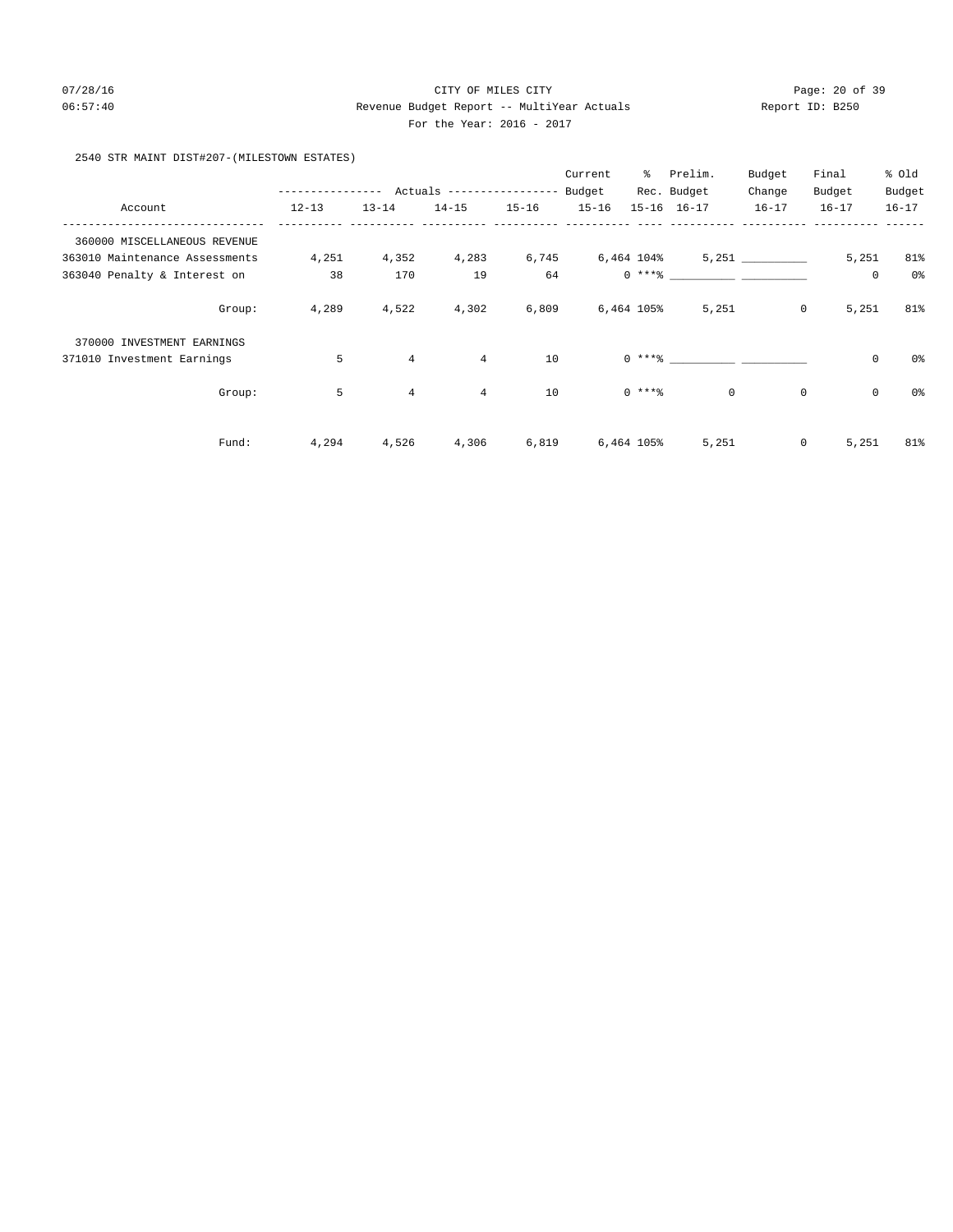# 07/28/16 Page: 21 of 39 06:57:40 Revenue Budget Report -- MultiYear Actuals Report ID: B250 For the Year: 2016 - 2017

### 2701 Fire Grants

|                              |           |             |                           |           | Current     | ∻              | Prelim.             | Budget      | Final     | % old                         |
|------------------------------|-----------|-------------|---------------------------|-----------|-------------|----------------|---------------------|-------------|-----------|-------------------------------|
|                              |           | $- - - - -$ | Actuals ----------------- |           | Budget      |                | Rec. Budget         | Change      | Budget    | Budget                        |
| Account                      | $12 - 13$ | $13 - 14$   | $14 - 15$                 | $15 - 16$ | $15 - 16$   |                | $15 - 16$ $16 - 17$ | $16 - 17$   | $16 - 17$ | $16 - 17$                     |
| 340000 Charges for Services  |           |             |                           |           |             |                |                     |             |           |                               |
| 342025 Fire Dept Equip       |           |             |                           | 225       |             |                | $0$ *** $8$         |             |           | $\mathsf 0$<br>0 <sup>o</sup> |
| Group:                       |           |             |                           | 225       |             | $0$ ****       | $\mathbf 0$         | 0           |           | $\mathsf 0$<br>0 <sup>o</sup> |
| 360000 MISCELLANEOUS REVENUE |           |             |                           |           |             |                |                     |             |           |                               |
| 362020 MISC REVENUE          |           |             | 500                       |           | $\mathbf 0$ | 0 <sup>°</sup> |                     |             |           | $\mathsf 0$<br>0%             |
| 365040 DONATIONS-FIRE/AMB    |           |             | 200                       |           | 1,000       | 0 <sup>°</sup> |                     | 1,000       | 1,000     | 100%                          |
| Group:                       |           |             | 700                       |           | 1,000       | 0 %            | 1,000               | $\mathbf 0$ | 1,000     | 100%                          |
| Fund:                        |           |             | 700                       | 225       | 1,000       | 23%            | 1,000               | $\mathbf 0$ | 1,000     | 100%                          |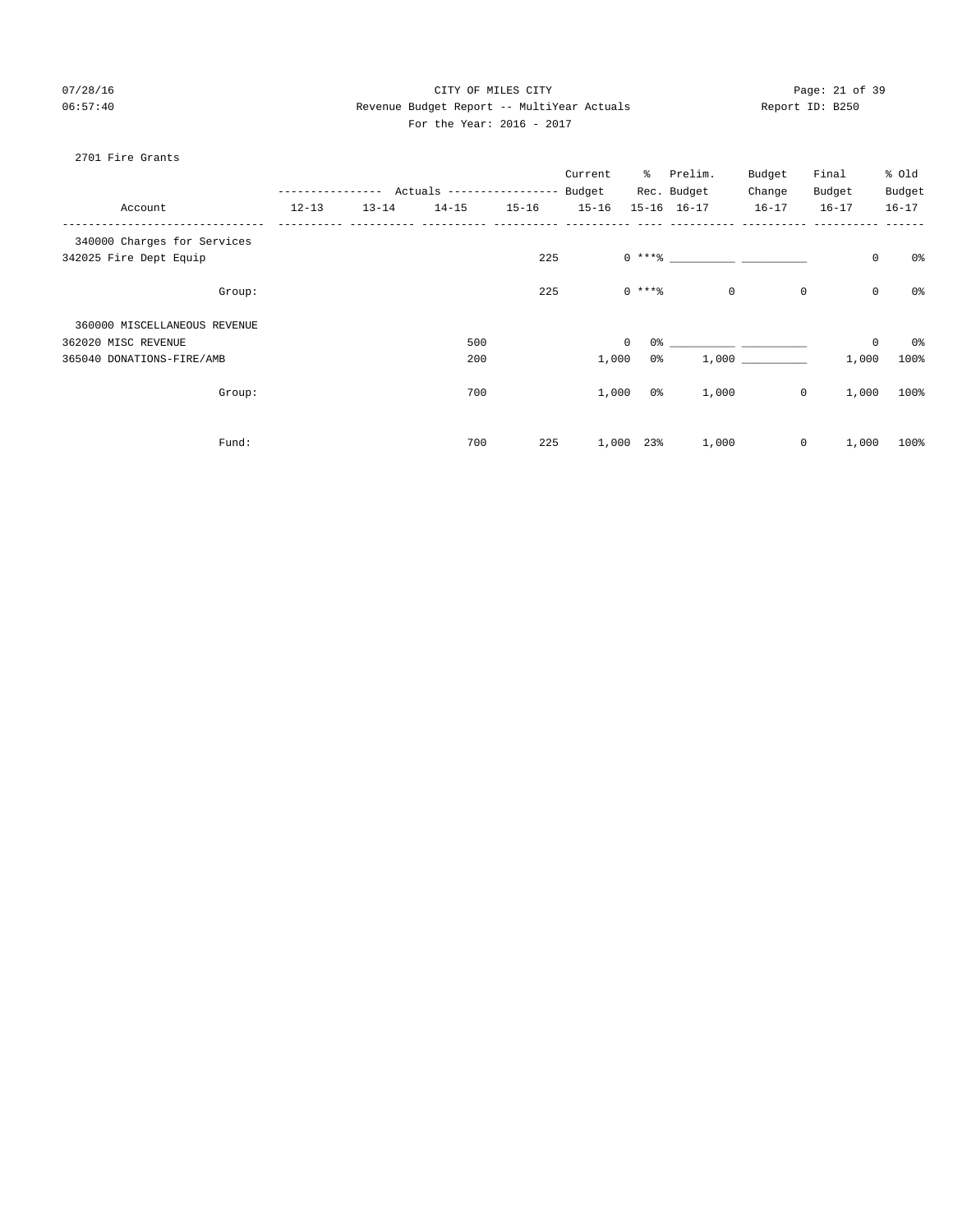# 07/28/16 Page: 22 of 39 06:57:40 Revenue Budget Report -- MultiYear Actuals Report ID: B250 For the Year: 2016 - 2017

| 2820 GAS TAX                           |                  |           |                                  |           |              |             |            |           |           |
|----------------------------------------|------------------|-----------|----------------------------------|-----------|--------------|-------------|------------|-----------|-----------|
|                                        |                  |           |                                  |           | Current      | % Prelim.   | Budget     | Final     | % old     |
|                                        | ---------------- |           | Actuals ----------------- Budget |           |              | Rec. Budget | Change     | Budget    | Budget    |
| Account                                | $12 - 13$        | $13 - 14$ | $14 - 15$                        | $15 - 16$ | $15 - 16$    | 15-16 16-17 | $16 - 17$  | $16 - 17$ | $16 - 17$ |
| 330000 INTERGOVERNMENTAL REVENUES      |                  |           |                                  |           |              |             |            |           |           |
| 335040 Gasoline Tax                    | 181,265          | 182,188   | 180,677                          | 180,654   | 180,654 100% |             | 179, 125   | 179,125   | 99%       |
| True # received report from MDT 6/2/16 |                  |           |                                  |           |              |             |            |           |           |
| Group:                                 | 181,265          | 182,188   | 180,677                          | 180,654   | 180,654 100% | 179,125     | $\circ$    | 179,125   | 99%       |
| Fund:                                  | 181,265          | 182,188   | 180,677                          | 180,654   | 180,654 100% | 179,125     | $^{\circ}$ | 179,125   | 99%       |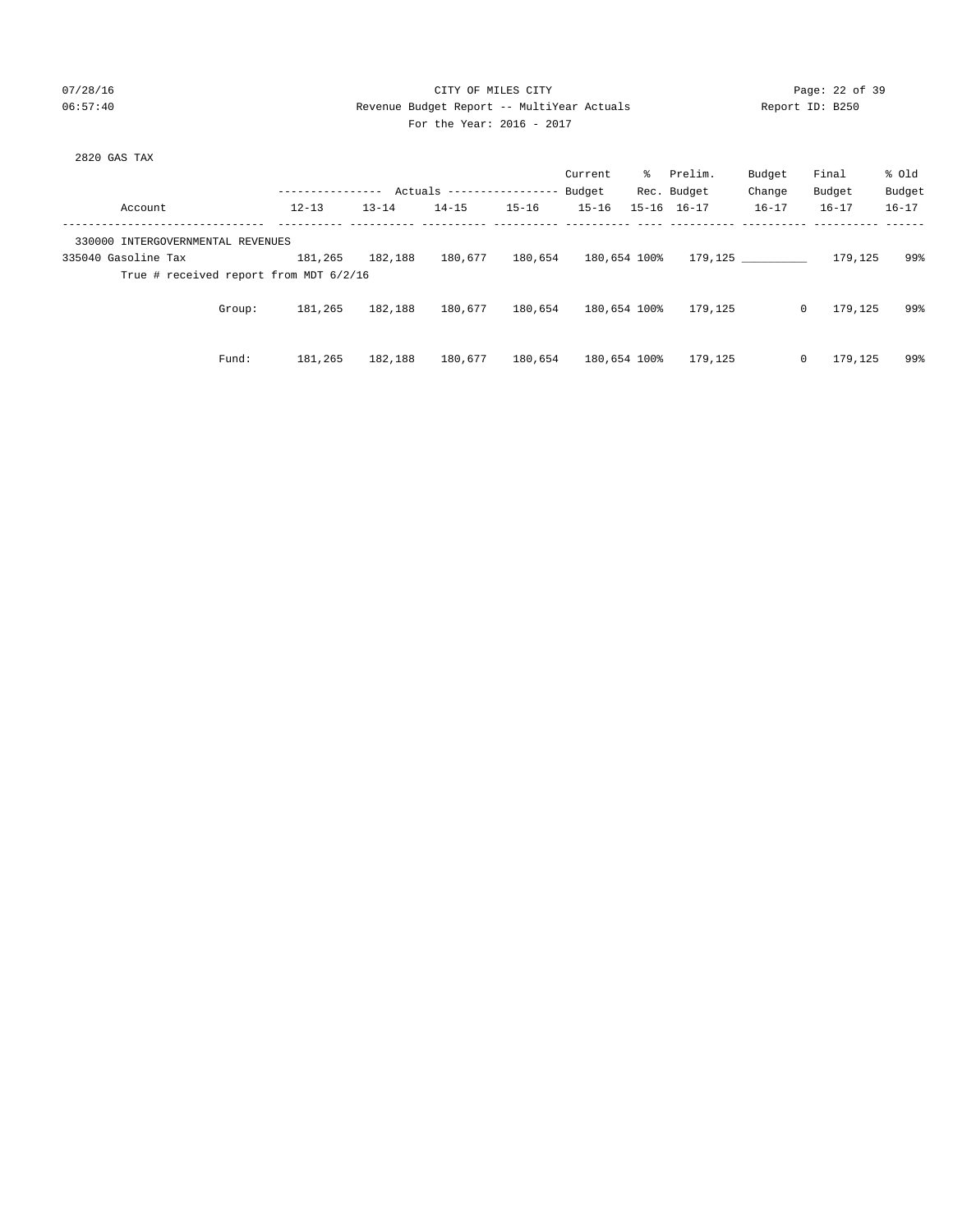# 07/28/16 Page: 23 of 39 06:57:40 Revenue Budget Report -- MultiYear Actuals Report ID: B250 For the Year: 2016 - 2017

### 2850 911 EMERGENCY

|                                   |                                                 |           |                         |                   | Current      |               | % Prelim.                                    | Budget       | Final          | % old     |
|-----------------------------------|-------------------------------------------------|-----------|-------------------------|-------------------|--------------|---------------|----------------------------------------------|--------------|----------------|-----------|
|                                   | --------------- Actuals ---------------- Budget |           |                         |                   |              |               | Rec. Budget                                  | Change       | Budget         | Budget    |
| Account                           | $12 - 13$                                       | $13 - 14$ |                         | 14-15 15-16 15-16 |              |               | 15-16 16-17                                  | $16 - 17$    | $16 - 17$      | $16 - 17$ |
|                                   |                                                 |           |                         |                   |              |               |                                              |              |                |           |
| 330000 INTERGOVERNMENTAL REVENUES |                                                 |           |                         |                   |              |               |                                              |              |                |           |
| 334014 Homeland Security Grant    |                                                 |           |                         |                   |              | $0\qquad 0$ % |                                              |              | 105,000 *****% |           |
| 335080 Basic 911 Funds 63,958     |                                                 | 62,849    | 63,226                  | 63,547            |              | 63,000 101%   |                                              |              | 63,000         | 100%      |
| 335081 Enhanced 911 Funds         | 64,086                                          | 62,849    | 63,226                  | 63,547            |              | 63,000 101%   |                                              | 63,000       | 63,000         | 100%      |
| 335082 911 - WIRELESS FUNDS       | 77,296                                          | 105,834   | 105,179                 | 98,807            | 75,000 132%  |               |                                              | 75,000       | 75,000         | 100%      |
|                                   |                                                 |           |                         |                   |              |               |                                              |              |                |           |
| Group:                            | 205,340                                         |           | 231,532 231,631 225,901 |                   | 201,000 112% |               | 306,000                                      | $\circ$      | 306,000        | 152%      |
|                                   |                                                 |           |                         |                   |              |               |                                              |              |                |           |
| 370000 INVESTMENT EARNINGS        |                                                 |           |                         |                   |              |               |                                              |              |                |           |
| 371010 Investment Earnings        | 119                                             | 147       | 220                     | 406               |              | 200 203%      |                                              | 200          | 200            | 100%      |
|                                   |                                                 |           |                         |                   |              |               |                                              |              |                |           |
| Group:                            | 119                                             | 147       | 220                     | 406               |              | 200 203%      | 200                                          | $\mathbf{0}$ | 200            | 100%      |
|                                   |                                                 |           |                         |                   |              |               |                                              |              |                |           |
|                                   |                                                 |           |                         |                   |              |               |                                              |              |                |           |
| Fund:                             | 205,459                                         |           |                         |                   |              |               | 231,679 231,851 226,307 201,200 112% 306,200 | $\circ$      | 306,200        | 152%      |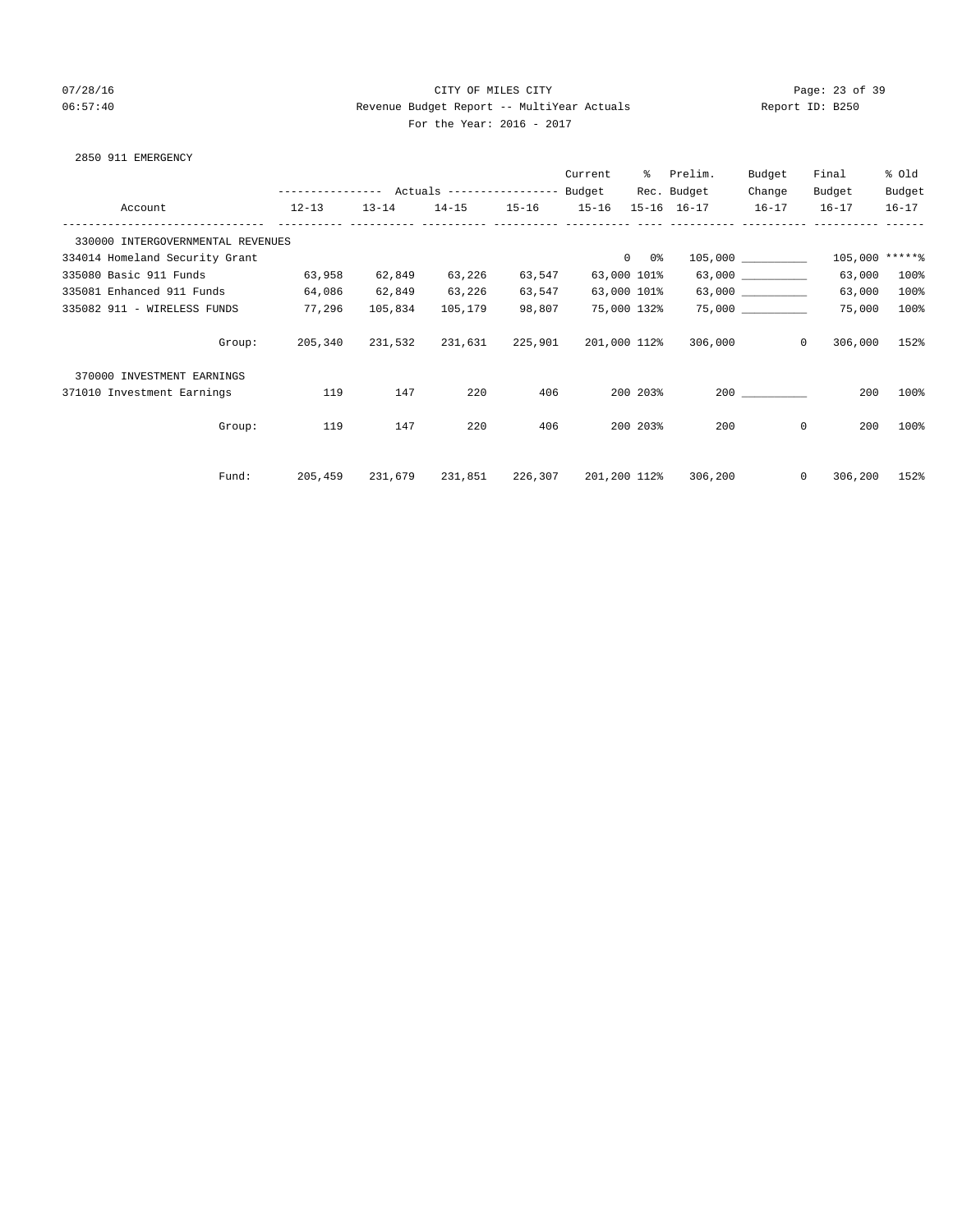# 07/28/16 Page: 24 of 39 06:57:40 Revenue Budget Report -- MultiYear Actuals Report ID: B250 For the Year: 2016 - 2017

### 2880 LIBRARY GRANTS

|                                   |                                            |           |           |           | Current    | $\approx$      | Prelim.                | Budget      | Final       | % old          |
|-----------------------------------|--------------------------------------------|-----------|-----------|-----------|------------|----------------|------------------------|-------------|-------------|----------------|
|                                   | ---------------- Actuals ----------------- |           |           |           | Budget     |                | Rec. Budget            | Change      | Budget      | Budget         |
| Account                           | $12 - 13$                                  | $13 - 14$ | $14 - 15$ | $15 - 16$ | $15 - 16$  |                | 15-16 16-17            | $16 - 17$   | $16 - 17$   | $16 - 17$      |
| 330000 INTERGOVERNMENTAL REVENUES |                                            |           |           |           |            |                |                        |             |             |                |
| 334100 Library - State Aid        | 1,403                                      | 5,399     | 5,399     | 5,399     |            | 5,399 100%     |                        |             | 5,399       | 100%           |
| 334101 HB#193-Interlibrary Loan   | 3,000                                      |           |           |           | 5,000      | _ 0%           |                        |             | 5,000       | 100%           |
| 334105 Sagebrush Fed/Coal Sev     | 5,417                                      | 6,161     | 6,159     | 4,793     |            | 4,793 100%     |                        |             | 4,793       | 100%           |
| Group:                            | 9,820                                      | 11,560    | 11,558    | 10,192    | 15,192 67% |                | 15,192                 | $\circ$     | 15,192      | 100%           |
| 360000 MISCELLANEOUS REVENUE      |                                            |           |           |           |            |                |                        |             |             |                |
| 362900 Partners Program           |                                            | 49,498    |           |           | $\Omega$   |                | $0$ % 이 아이에 이 아이에 있어요. |             | $\mathbf 0$ | 0 <sup>o</sup> |
| Group:                            |                                            | 49,498    |           |           | $\Omega$   | 0 <sup>o</sup> | $\mathbf{0}$           | $\mathbf 0$ | $\mathbf 0$ | 0 <sup>°</sup> |
| Fund:                             | 9,820                                      | 61,058    | 11,558    | 10,192    | 15,192 67% |                | 15,192                 | $\circ$     | 15,192      | $100\%$        |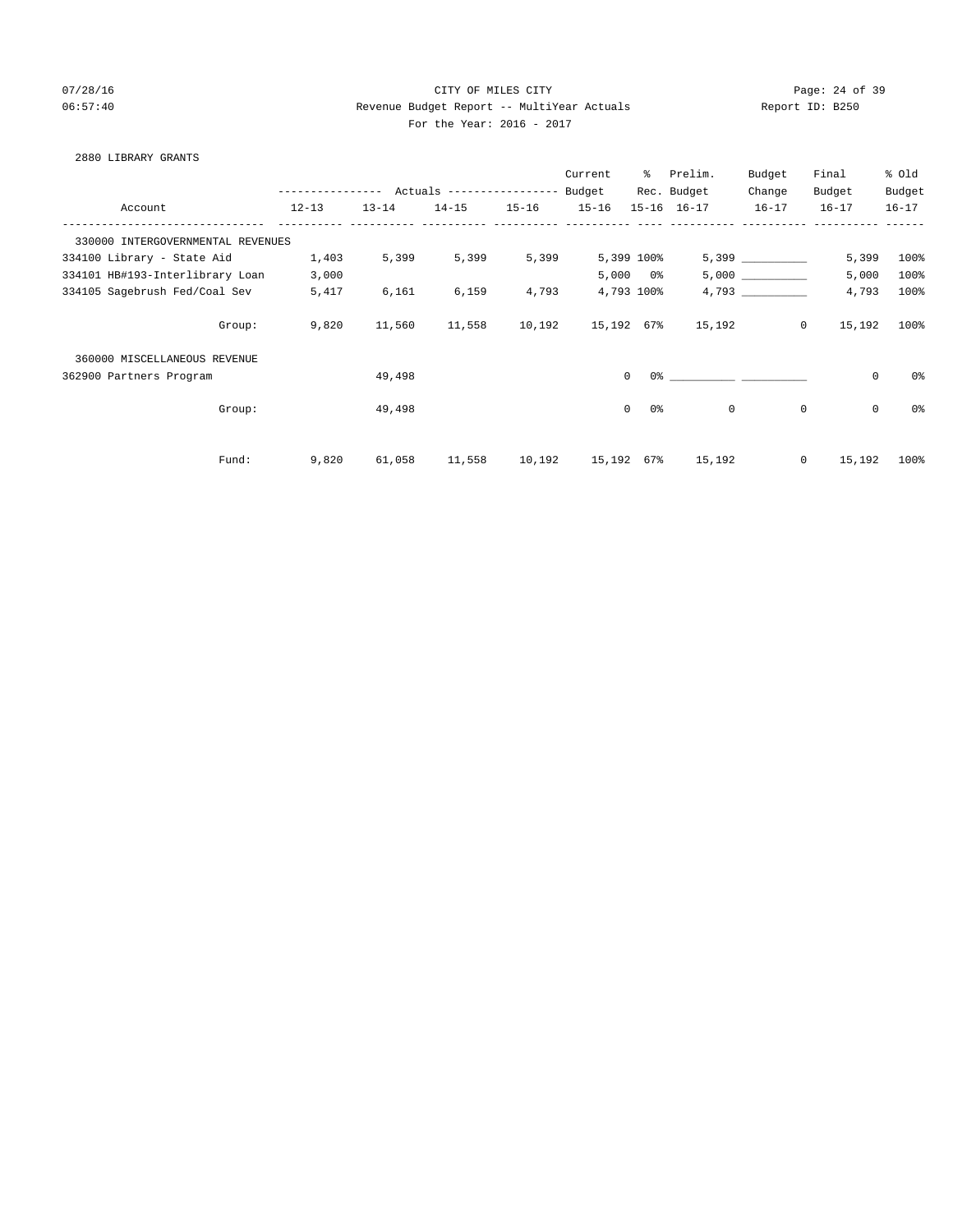# 07/28/16 Page: 25 of 39 06:57:40 Revenue Budget Report -- MultiYear Actuals Report ID: B250 For the Year: 2016 - 2017

|  | 2935 Historic Preservation |
|--|----------------------------|
|  |                            |

|                                   |                                                 |           |               |        | Current                                                 | ိ   | Prelim.                                                                                                                                                                                                                                                                                                                                                            | Budget    | Final                 | % old          |
|-----------------------------------|-------------------------------------------------|-----------|---------------|--------|---------------------------------------------------------|-----|--------------------------------------------------------------------------------------------------------------------------------------------------------------------------------------------------------------------------------------------------------------------------------------------------------------------------------------------------------------------|-----------|-----------------------|----------------|
|                                   | --------------- Actuals ---------------- Budget |           |               |        |                                                         |     | Rec. Budget                                                                                                                                                                                                                                                                                                                                                        | Change    | Budget                | Budget         |
| Account                           | $12 - 13$<br>_______________                    | $13 - 14$ | $\frac{1}{2}$ |        | 14-15 15-16 15-16 15-16 16-17<br>_____ ____<br>----- -- |     |                                                                                                                                                                                                                                                                                                                                                                    | $16 - 17$ | $16 - 17$             | $16 - 17$      |
| 330000 INTERGOVERNMENTAL REVENUES |                                                 |           |               |        |                                                         |     |                                                                                                                                                                                                                                                                                                                                                                    |           |                       |                |
| 331171 HP-CDBG-ED Grant           |                                                 | 2,750     | 9,464         |        |                                                         |     | $\begin{picture}(150,10) \put(0,0){\vector(1,0){100}} \put(15,0){\vector(1,0){100}} \put(15,0){\vector(1,0){100}} \put(15,0){\vector(1,0){100}} \put(15,0){\vector(1,0){100}} \put(15,0){\vector(1,0){100}} \put(15,0){\vector(1,0){100}} \put(15,0){\vector(1,0){100}} \put(15,0){\vector(1,0){100}} \put(15,0){\vector(1,0){100}} \put(15,0){\vector(1,0){100}}$ |           | $\mathbf{0}$          | 0%             |
| 331172 Montana Main St Grant      |                                                 |           | 10,000        |        |                                                         |     | $\begin{picture}(150,10) \put(0,0){\vector(1,0){100}} \put(15,0){\vector(1,0){100}} \put(15,0){\vector(1,0){100}} \put(15,0){\vector(1,0){100}} \put(15,0){\vector(1,0){100}} \put(15,0){\vector(1,0){100}} \put(15,0){\vector(1,0){100}} \put(15,0){\vector(1,0){100}} \put(15,0){\vector(1,0){100}} \put(15,0){\vector(1,0){100}} \put(15,0){\vector(1,0){100}}$ |           | $\mathbf 0$           | 0%             |
| 334000 State Grants               | 5,500                                           | 6,548     | 5,225         | 5,500  | 5,500 100%                                              |     |                                                                                                                                                                                                                                                                                                                                                                    | 5,500     | 5,500                 | 100%           |
| 334121 DNRC GRANTS                |                                                 | 6,000     |               |        |                                                         |     | $\begin{picture}(150,10) \put(0,0){\vector(1,0){100}} \put(15,0){\vector(1,0){100}} \put(15,0){\vector(1,0){100}} \put(15,0){\vector(1,0){100}} \put(15,0){\vector(1,0){100}} \put(15,0){\vector(1,0){100}} \put(15,0){\vector(1,0){100}} \put(15,0){\vector(1,0){100}} \put(15,0){\vector(1,0){100}} \put(15,0){\vector(1,0){100}} \put(15,0){\vector(1,0){100}}$ |           | 0                     | 0 <sup>°</sup> |
| Group:                            | 5,500                                           | 15,298    | 24,689        | 5,500  | 5,500 100%                                              |     |                                                                                                                                                                                                                                                                                                                                                                    | 5,500     | 5,500<br>$\circ$      | 100%           |
| 340000 Charges for Services       |                                                 |           |               |        |                                                         |     |                                                                                                                                                                                                                                                                                                                                                                    |           |                       |                |
| 346080 Preservation Service Fees  |                                                 | 795       |               |        | 1,200                                                   | 0%  |                                                                                                                                                                                                                                                                                                                                                                    |           | 1,200                 | 100%           |
| Group:                            |                                                 | 795       |               |        | $1,200$ $0$ %                                           |     |                                                                                                                                                                                                                                                                                                                                                                    | 1,200     | $\circ$<br>1,200      | 100%           |
| 360000 MISCELLANEOUS REVENUE      |                                                 |           |               |        |                                                         |     |                                                                                                                                                                                                                                                                                                                                                                    |           |                       |                |
| 362020 MISC REVENUE               |                                                 | 2         |               |        | $\mathbf{0}$                                            |     |                                                                                                                                                                                                                                                                                                                                                                    |           | 0                     | 0%             |
| 365000 Contributions and          | 100                                             | 100       |               | 1,100  | 1,000 110%                                              |     |                                                                                                                                                                                                                                                                                                                                                                    |           | 1,000                 | 100%           |
| 365020 Private Grant              |                                                 | 5,400     |               |        | $\Omega$                                                |     |                                                                                                                                                                                                                                                                                                                                                                    |           | $\Omega$              | 0%             |
| 365050 Preservation-LPAnderson    |                                                 | 7,258     |               |        | $\Omega$                                                |     |                                                                                                                                                                                                                                                                                                                                                                    |           | $\Omega$              | $0\,$          |
| 365070 Custer Co. Historical      |                                                 |           | 1,000         |        | $\Omega$                                                |     |                                                                                                                                                                                                                                                                                                                                                                    |           | $\Omega$              | 0 <sup>o</sup> |
| Group:                            | 100                                             | 12,760    | 1,000         |        | 1,100 1,000 110%                                        |     |                                                                                                                                                                                                                                                                                                                                                                    | 1,000     | $\mathbf{0}$<br>1,000 | 100%           |
| 380000 OTHER FINANCING SOURCES    |                                                 |           |               |        |                                                         |     |                                                                                                                                                                                                                                                                                                                                                                    |           |                       |                |
| 383000 Interfund Operating        | 6,000                                           | 8,585     | 3,457         | 3,457  | 52,863                                                  | 7%ะ |                                                                                                                                                                                                                                                                                                                                                                    | 2,200     | 2,200                 | $4\%$          |
| Group:                            | 6,000                                           | 8,585     | 3,457         | 3,457  | 52,863 7%                                               |     |                                                                                                                                                                                                                                                                                                                                                                    | 2,200     | $\circ$<br>2,200      | $4\%$          |
| Fund:                             | 11,600                                          | 37,438    | 29,146        | 10,057 | 60,563 17%                                              |     | 9,900                                                                                                                                                                                                                                                                                                                                                              |           | $\circ$<br>9,900      | 16%            |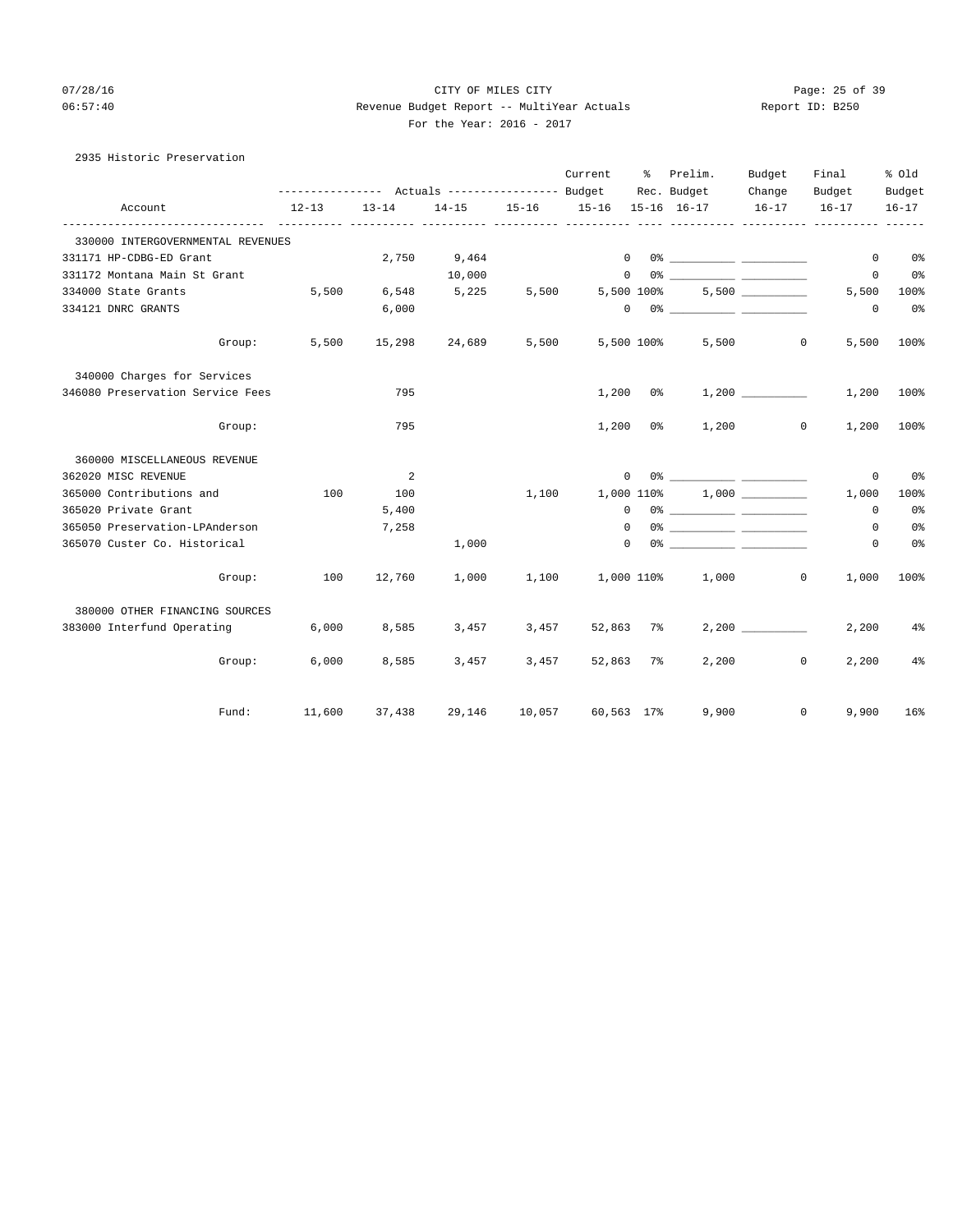# 07/28/16 Page: 26 of 39 06:57:40 Revenue Budget Report -- MultiYear Actuals Report ID: B250 For the Year: 2016 - 2017

|  |  |  | 2985 RETIRED SENIOR VOLUNTEER PROG (RSVP) |  |  |
|--|--|--|-------------------------------------------|--|--|
|--|--|--|-------------------------------------------|--|--|

|                                   |                                                                                  |       | --------------- Actuals ---------------- Budget Rec. Budget |        | Current | - ေ | Prelim.                                                                                                                                                                                                                                                                                                                                                            | Budget<br>Change | Final<br>Budget         | % old<br>Budget |
|-----------------------------------|----------------------------------------------------------------------------------|-------|-------------------------------------------------------------|--------|---------|-----|--------------------------------------------------------------------------------------------------------------------------------------------------------------------------------------------------------------------------------------------------------------------------------------------------------------------------------------------------------------------|------------------|-------------------------|-----------------|
| Account                           | $12 - 13$                                                                        |       |                                                             |        |         |     | $13-14$ $14-15$ $15-16$ $15-16$ $15-16$ $16-17$ $16-17$ $16-17$ $16-17$                                                                                                                                                                                                                                                                                            |                  |                         |                 |
| 330000 INTERGOVERNMENTAL REVENUES |                                                                                  |       |                                                             |        |         |     |                                                                                                                                                                                                                                                                                                                                                                    |                  |                         |                 |
| 331165 RSVP FEDERAL GRANTS        | 57,875   63,744   54,663   12,679   17,432 73%      ____________________________ |       |                                                             |        |         |     |                                                                                                                                                                                                                                                                                                                                                                    |                  | $\circ$                 | 0 %             |
| 331166 RSVP-Fallon/Custer         |                                                                                  |       | 12,223                                                      | 55,608 |         |     | 55,325 101% 78,912 78,912                                                                                                                                                                                                                                                                                                                                          |                  |                         | 142%            |
|                                   | Group: 57,875 63,744 66,886 68,287 72,757 94% 78,912 0 78,912 108%               |       |                                                             |        |         |     |                                                                                                                                                                                                                                                                                                                                                                    |                  |                         |                 |
| 360000 MISCELLANEOUS REVENUE      |                                                                                  |       |                                                             |        |         |     |                                                                                                                                                                                                                                                                                                                                                                    |                  |                         |                 |
| 362020 MISC REVENUE 11,382        |                                                                                  | 7,622 |                                                             |        |         |     | $15,099$ $13,770$ $15,300$ $90\%$ $13,350$ $130$ $13,350$                                                                                                                                                                                                                                                                                                          |                  |                         | 87%             |
| 362021 Misc. Rev- Fallon          |                                                                                  |       | 1,455                                                       | 6,314  |         |     |                                                                                                                                                                                                                                                                                                                                                                    |                  | $^{\circ}$              | 0%              |
| 365000 Contributions and          | 4,014                                                                            | 4,525 | 3,738                                                       |        |         |     | $\begin{picture}(180,10) \put(0,0){\vector(1,0){100}} \put(10,0){\vector(1,0){100}} \put(10,0){\vector(1,0){100}} \put(10,0){\vector(1,0){100}} \put(10,0){\vector(1,0){100}} \put(10,0){\vector(1,0){100}} \put(10,0){\vector(1,0){100}} \put(10,0){\vector(1,0){100}} \put(10,0){\vector(1,0){100}} \put(10,0){\vector(1,0){100}} \put(10,0){\vector(1,0){100}}$ |                  | $\circ$                 | 0%              |
|                                   | Group: 15,396 12,147 20,292 20,084 15,300 131% 13,350 0 13,350                   |       |                                                             |        |         |     |                                                                                                                                                                                                                                                                                                                                                                    |                  |                         | 87%             |
| 370000 INVESTMENT EARNINGS        |                                                                                  |       |                                                             |        |         |     |                                                                                                                                                                                                                                                                                                                                                                    |                  |                         |                 |
| 371010 Investment Earnings        | 26                                                                               | 23    | 23                                                          | 17     |         |     |                                                                                                                                                                                                                                                                                                                                                                    |                  | $\circ$                 | 0%              |
| Group:                            | 26                                                                               | 23    | 23                                                          |        | 17      |     | $0 \leftarrow \ast \ast \ast$ 0                                                                                                                                                                                                                                                                                                                                    |                  | $\circ$<br>$\mathbf{0}$ | 0 <sup>°</sup>  |
| Fund:                             | 73,297 75,914 87,201 88,388 88,057 100% 92,262                                   |       |                                                             |        |         |     |                                                                                                                                                                                                                                                                                                                                                                    |                  | $0$ 92,262 104%         |                 |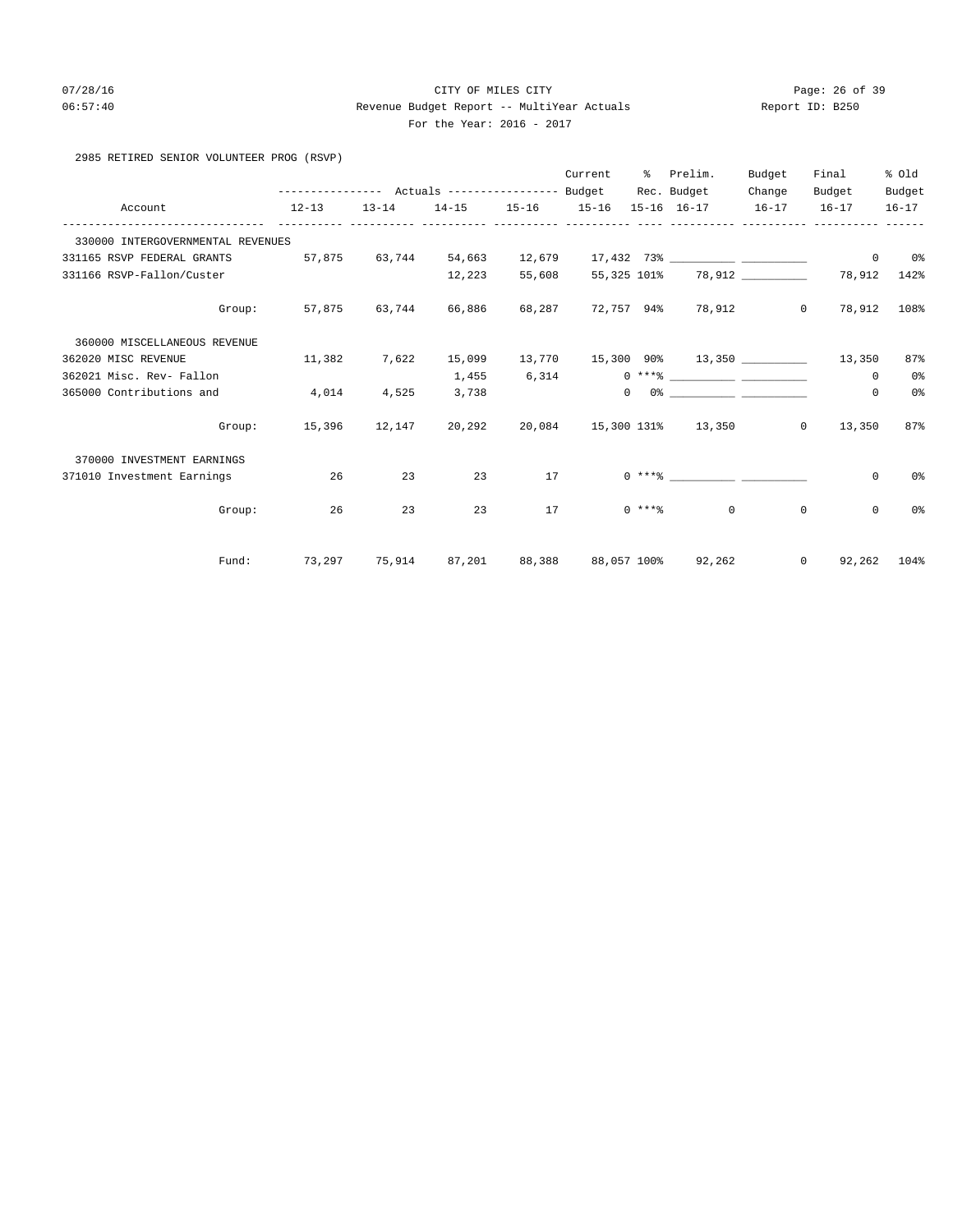# 07/28/16 Page: 27 of 39 06:57:40 Revenue Budget Report -- MultiYear Actuals Report ID: B250 For the Year: 2016 - 2017

### 3300 Judgement & Losses-Power Settlement

|                                |                |            |           |                                  | Current   | ႜၟ           | Prelim.     | Budget                                                                                                                                                                                                                      | Final       |                     | % Old          |
|--------------------------------|----------------|------------|-----------|----------------------------------|-----------|--------------|-------------|-----------------------------------------------------------------------------------------------------------------------------------------------------------------------------------------------------------------------------|-------------|---------------------|----------------|
|                                |                | ---------- |           | Actuals ----------------- Budget |           |              | Rec. Budget | Change                                                                                                                                                                                                                      | Budget      |                     | Budget         |
| Account                        | $12 - 13$      | $13 - 14$  | $14 - 15$ | $15 - 16$                        | $15 - 16$ |              | 15-16 16-17 | $16 - 17$                                                                                                                                                                                                                   | $16 - 17$   |                     | $16 - 17$      |
| 310000 TAXES                   |                |            |           |                                  |           |              |             |                                                                                                                                                                                                                             |             |                     |                |
| 311010 Real Property Taxes     | 12             |            |           |                                  |           | $\mathbf 0$  |             |                                                                                                                                                                                                                             |             | $\mathsf{O}\xspace$ | 0 <sup>o</sup> |
| 312000 Penalty & Interest on   | $\overline{4}$ |            |           |                                  |           | $\mathbf 0$  |             |                                                                                                                                                                                                                             |             | $\mathsf{O}\xspace$ | 0 <sup>°</sup> |
| Group:                         | 16             |            |           |                                  |           | $\mathbf{0}$ | 0%          | $\mathbf 0$                                                                                                                                                                                                                 | $\mathbf 0$ | $\mathsf 0$         | 0 <sup>o</sup> |
| 380000 OTHER FINANCING SOURCES |                |            |           |                                  |           |              |             |                                                                                                                                                                                                                             |             |                     |                |
| 383000 Interfund Operating     |                | 222        |           |                                  |           | $\mathbf 0$  |             | $0$ % and $0$ % and $0$ % and $0$ % and $0$ % and $0$ % and $0$ % and $0$ % and $0$ % and $0$ % and $0$ % and $0$ % and $0$ % and $0$ % and $0$ % and $0$ % and $0$ % and $0$ % and $0$ % and $0$ % and $0$ % and $0$ % and |             | $\mathsf{O}\xspace$ | 0 <sup>o</sup> |
| Group:                         |                | 222        |           |                                  |           | $\mathbf{0}$ | 0%          | $\mathbf 0$                                                                                                                                                                                                                 | $\mathbf 0$ | $\mathsf 0$         | 0 <sup>o</sup> |
| Fund:                          | 16             | 222        |           |                                  |           | $\mathbf{0}$ | $0\,$       | $\mathbf 0$                                                                                                                                                                                                                 | $\circ$     | $\circ$             | 0%             |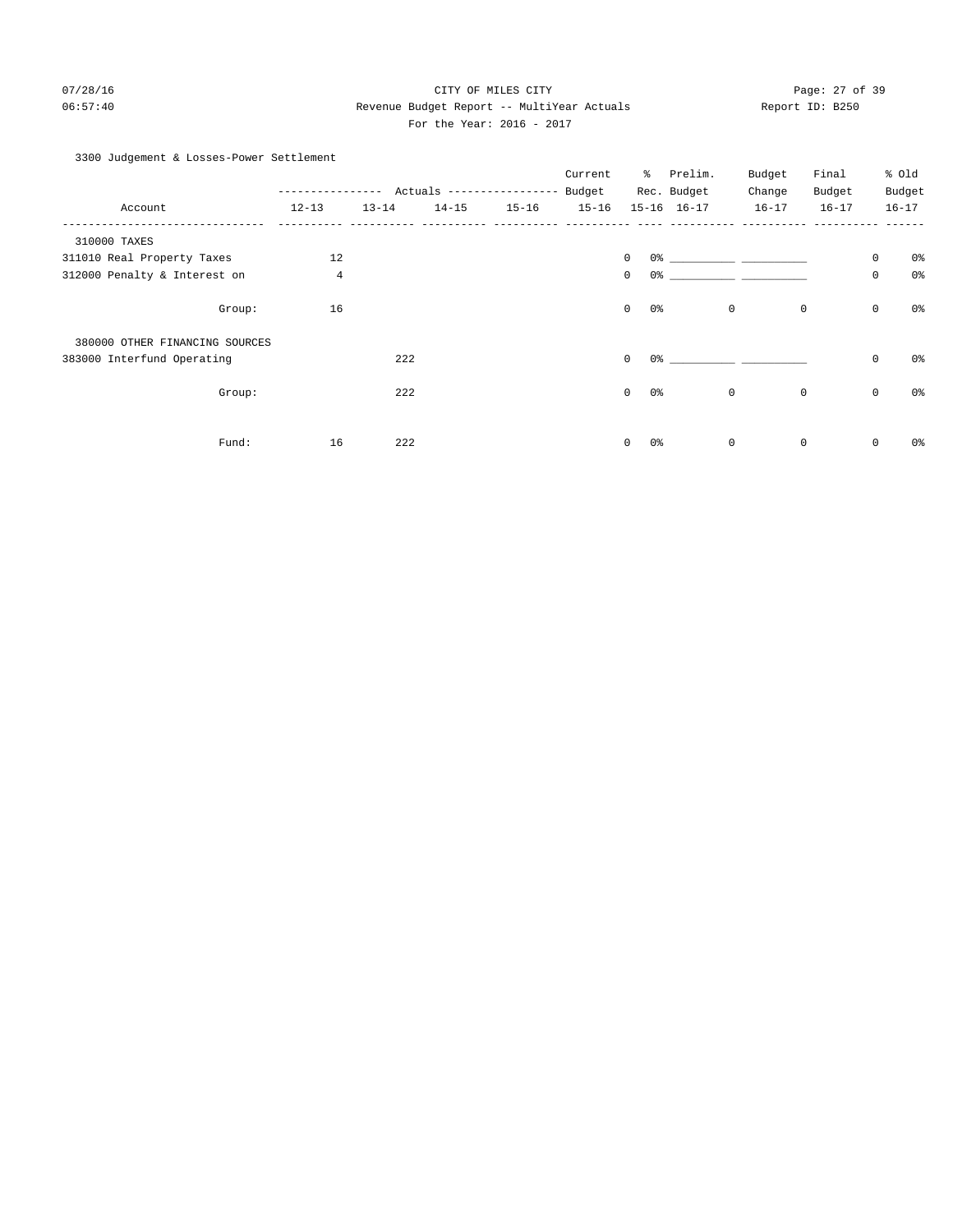# 07/28/16 Page: 28 of 39 06:57:40 Revenue Budget Report -- MultiYear Actuals Report ID: B250 For the Year: 2016 - 2017

## 3400 SID REVOLVING FUND

|                                |           |                            |           |           | Current   | ိ   | Prelim.             | Budget    | Final        |             | % old     |
|--------------------------------|-----------|----------------------------|-----------|-----------|-----------|-----|---------------------|-----------|--------------|-------------|-----------|
|                                |           | Actuals ------------------ |           |           |           |     | Rec. Budget         | Change    | Budget       |             | Budget    |
| Account                        | $12 - 13$ | $13 - 14$                  | $14 - 15$ | $15 - 16$ | $15 - 16$ |     | $15 - 16$ $16 - 17$ | $16 - 17$ | $16 - 17$    |             | $16 - 17$ |
| 380000 OTHER FINANCING SOURCES |           |                            |           |           |           |     |                     |           |              |             |           |
| 383000 Interfund Operating     |           |                            |           |           | 2,843     |     |                     |           |              | 0           | 0%        |
| Group:                         |           |                            |           |           | 2,843     | 0 % |                     | 0         | $\mathbf{0}$ | $\mathbf 0$ | 0%        |
| Fund:                          |           |                            |           |           | 2,843     | 0%  |                     | 0         | $\mathbf 0$  | 0           | 0%        |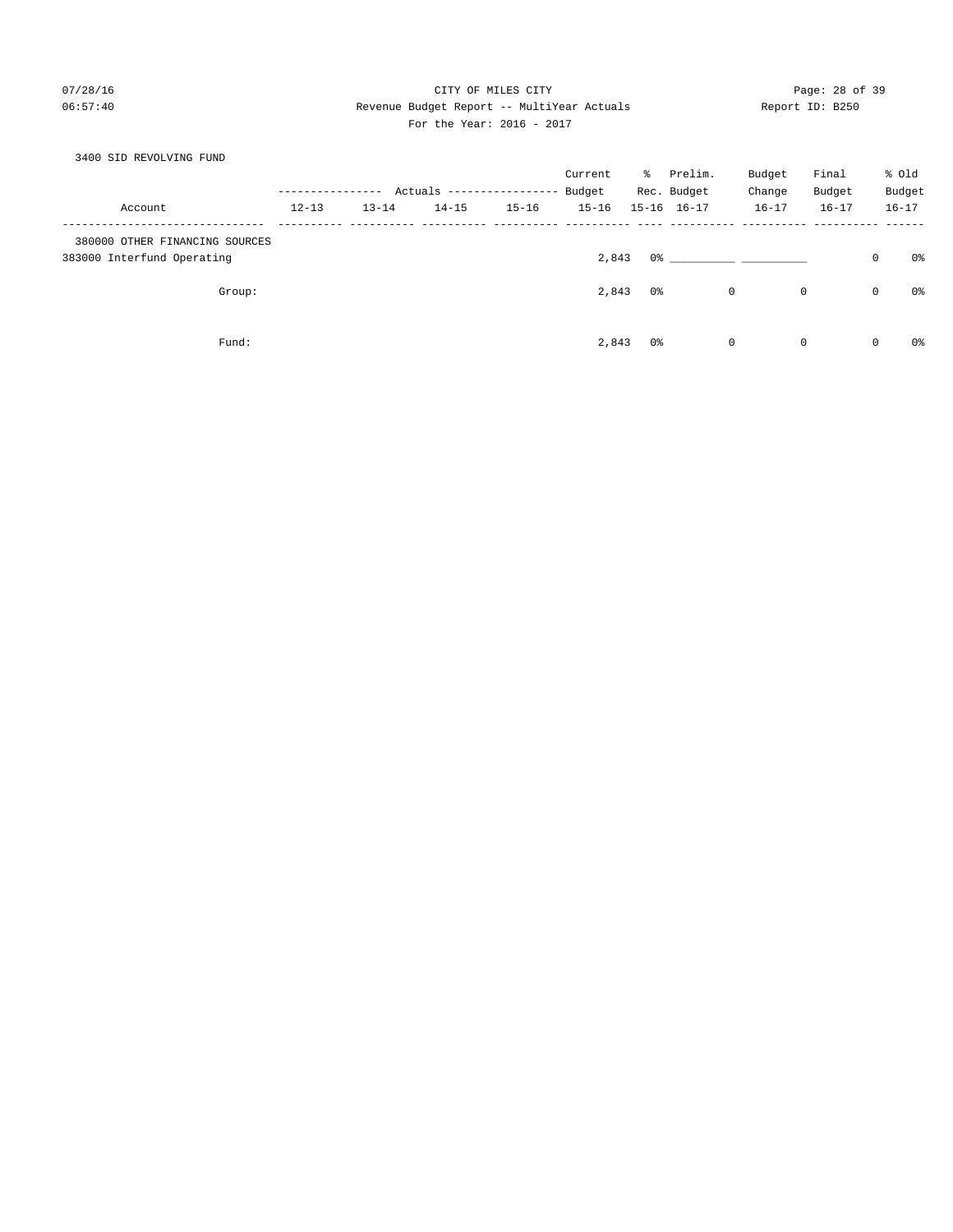# 07/28/16 Page: 29 of 39 06:57:40 Revenue Budget Report -- MultiYear Actuals Report ID: B250 For the Year: 2016 - 2017

|                                                           |           |           |                            |           | Current   |           | % Prelim.           | Budget       | Final     | % old     |
|-----------------------------------------------------------|-----------|-----------|----------------------------|-----------|-----------|-----------|---------------------|--------------|-----------|-----------|
|                                                           |           |           | Actuals ------------------ |           | Budget    |           | Rec. Budget         | Change       | Budget    | Budget    |
| Account                                                   | $12 - 13$ | $13 - 14$ | $14 - 15$                  | $15 - 16$ | $15 - 16$ |           | $15 - 16$ $16 - 17$ | $16 - 17$    | $16 - 17$ | $16 - 17$ |
| 360000 MISCELLANEOUS REVENUE<br>363020 Bond Principal and |           |           |                            | 4,926     |           | 5,650 87% |                     | 4,550        | 4,550     | 80%       |
| Group:                                                    |           |           |                            | 4,926     |           | 5,650 87% | 4,550               | $\mathbf{0}$ | 4,550     | $80\%$    |
| Fund:                                                     |           |           |                            | 4,926     |           | 5,650 87% | 4,550               | $\mathbf 0$  | 4,550     | $80\%$    |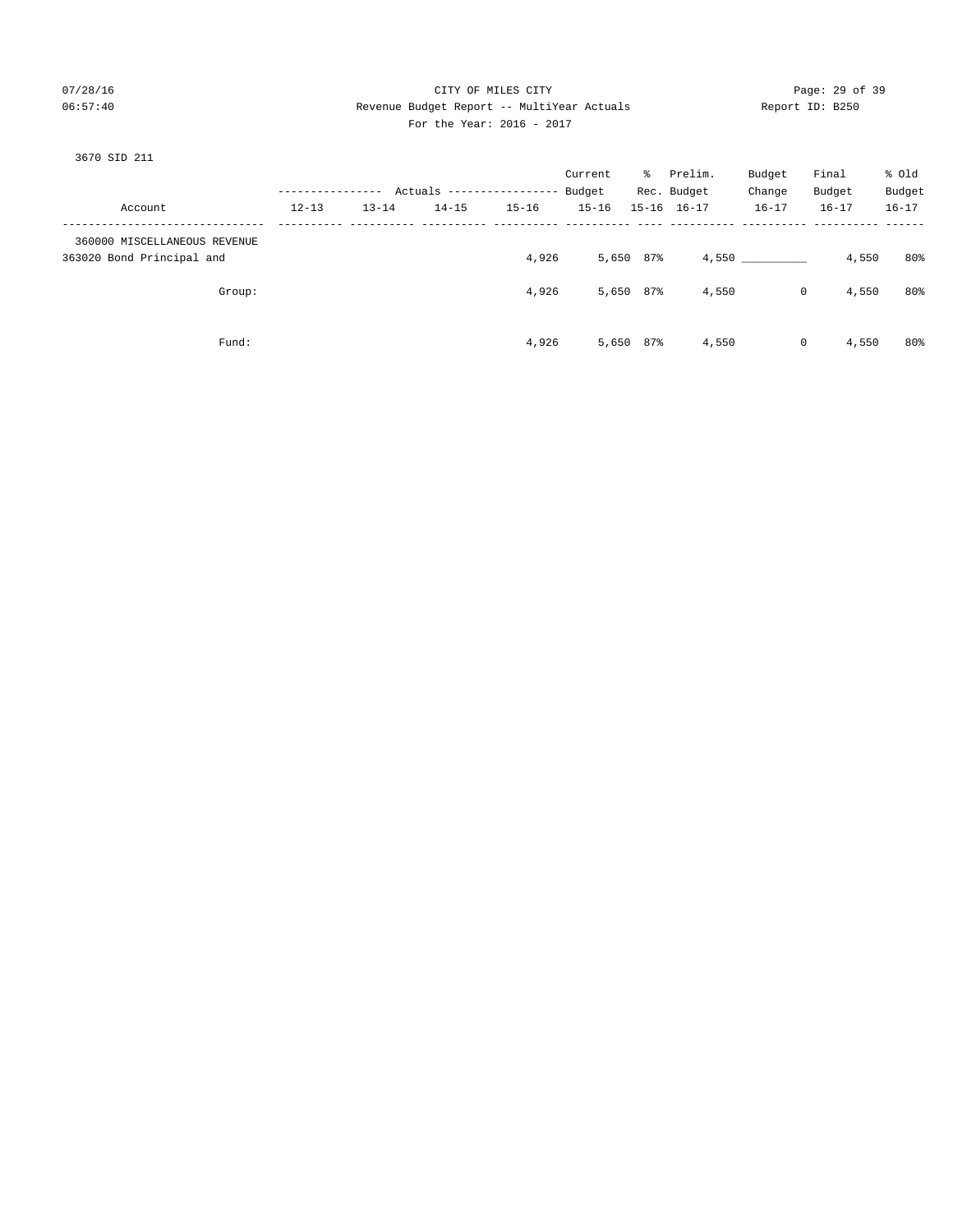# 07/28/16 Page: 30 of 39 06:57:40 Revenue Budget Report -- MultiYear Actuals Report ID: B250 For the Year: 2016 - 2017

# 4000 General Fund Capitol Improvement Fund

|                                      |                  |           |                           |           | Current   | ႜႜႜ                   | Prelim.                       | Budget       | Final     | % Old             |
|--------------------------------------|------------------|-----------|---------------------------|-----------|-----------|-----------------------|-------------------------------|--------------|-----------|-------------------|
|                                      | ---------------- |           | Actuals ----------------- |           | Budget    |                       | Rec. Budget                   | Change       | Budget    | Budget            |
| Account                              | $12 - 13$        | $13 - 14$ | $14 - 15$                 | $15 - 16$ | $15 - 16$ |                       | $15 - 16$ $16 - 17$           | $16 - 17$    | $16 - 17$ | $16 - 17$         |
| 370000 INVESTMENT EARNINGS           |                  |           |                           |           |           |                       |                               |              |           |                   |
| 371010 Investment Earnings           | 461              | 328       | 204                       | 158       |           |                       | $0***$ $\qquad \qquad \qquad$ |              |           | 0<br>0%           |
| Group:                               | 461              | 328       | 204                       | 158       |           | $0***$                | $\circ$                       | $\mathbf 0$  |           | $\mathsf 0$<br>0% |
| 380000 OTHER FINANCING SOURCES       |                  |           |                           |           |           |                       |                               |              |           |                   |
| 383000 Interfund Operating           |                  | 46,000    |                           |           |           | $\overline{0}$<br>0 % |                               | 70,000 000   |           | 70,000 ******     |
| \$ transferred from GF from Reserves |                  |           |                           |           |           |                       |                               |              |           |                   |
| Group:                               |                  | 46,000    |                           |           |           | $\circ$<br>0 %        | 70,000                        | $\circ$      |           | 70,000 ******     |
| Fund:                                | 461              | 46,328    | 204                       | 158       |           | $0***8$               | 70,000                        | $\mathbf{0}$ |           | 70,000 *****%     |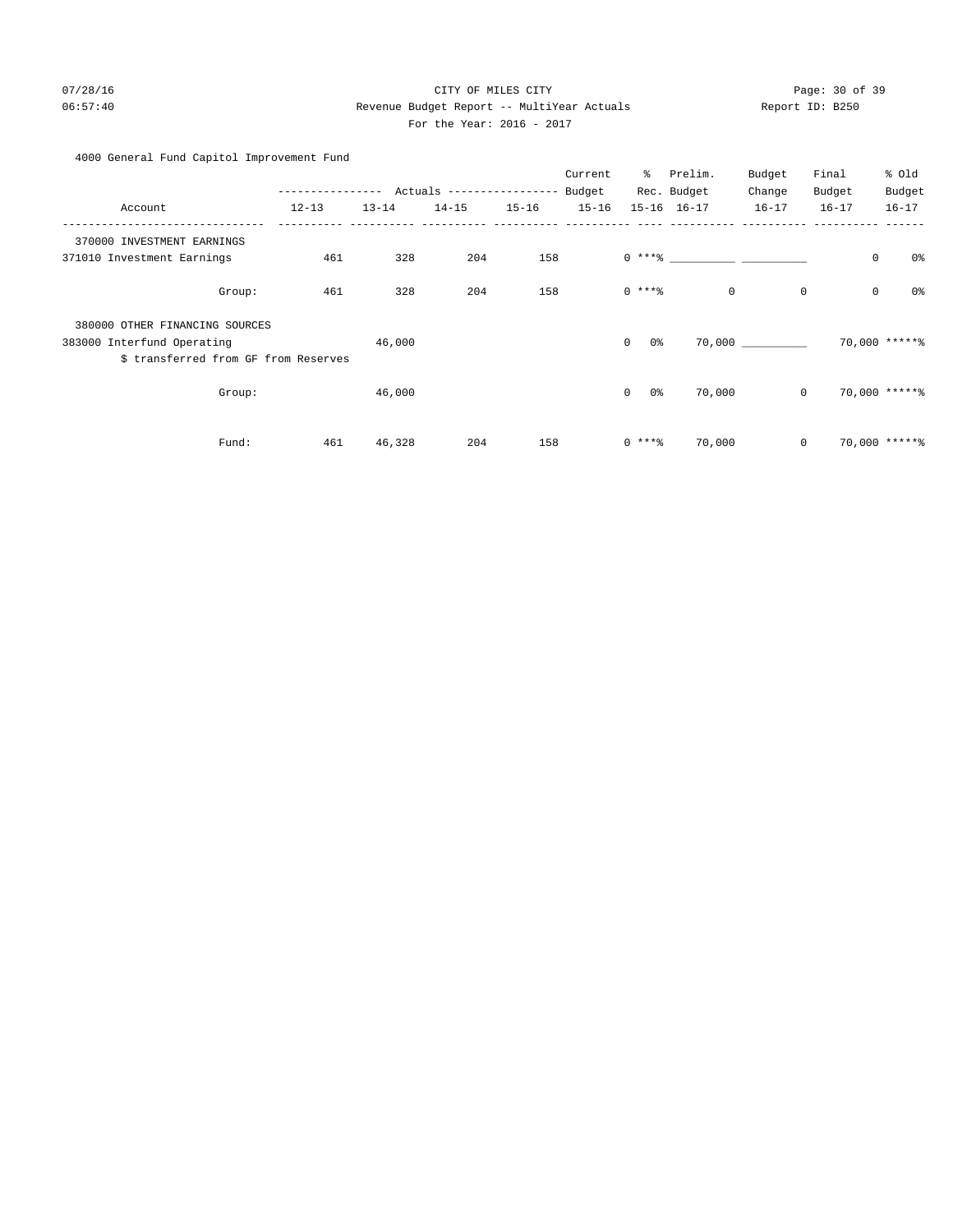### 07/28/16 CITY OF MILES CITY Page: 31 of 39 06:57:40 Revenue Budget Report -- MultiYear Actuals Report ID: B250 For the Year: 2016 - 2017

# 4020 SID#211- Capital Improv. Arrowhead Lane (Dist #204)

|                                                            |                  |           |                            |           | Current   | ွေ  | Prelim.             | Budget    | Final       |             | % Old     |
|------------------------------------------------------------|------------------|-----------|----------------------------|-----------|-----------|-----|---------------------|-----------|-------------|-------------|-----------|
|                                                            | ---------------- |           | Actuals ------------------ |           | Budget    |     | Rec. Budget         | Change    | Budget      |             | Budget    |
| Account                                                    | $12 - 13$        | $13 - 14$ | $14 - 15$                  | $15 - 16$ | $15 - 16$ |     | $15 - 16$ $16 - 17$ | $16 - 17$ | $16 - 17$   |             | $16 - 17$ |
| 360000 MISCELLANEOUS REVENUE<br>363000 Special Assessments |                  |           |                            |           | 4,657     | 0%  |                     |           |             | $\mathbf 0$ | 0%        |
| Group:                                                     |                  |           |                            |           | 4,657     | 0 % |                     | 0         | 0           | $\mathbf 0$ | 0%        |
| Fund:                                                      |                  |           |                            |           | 4,657     | 0%  |                     | 0         | $\mathbf 0$ | $\mathbf 0$ | 0%        |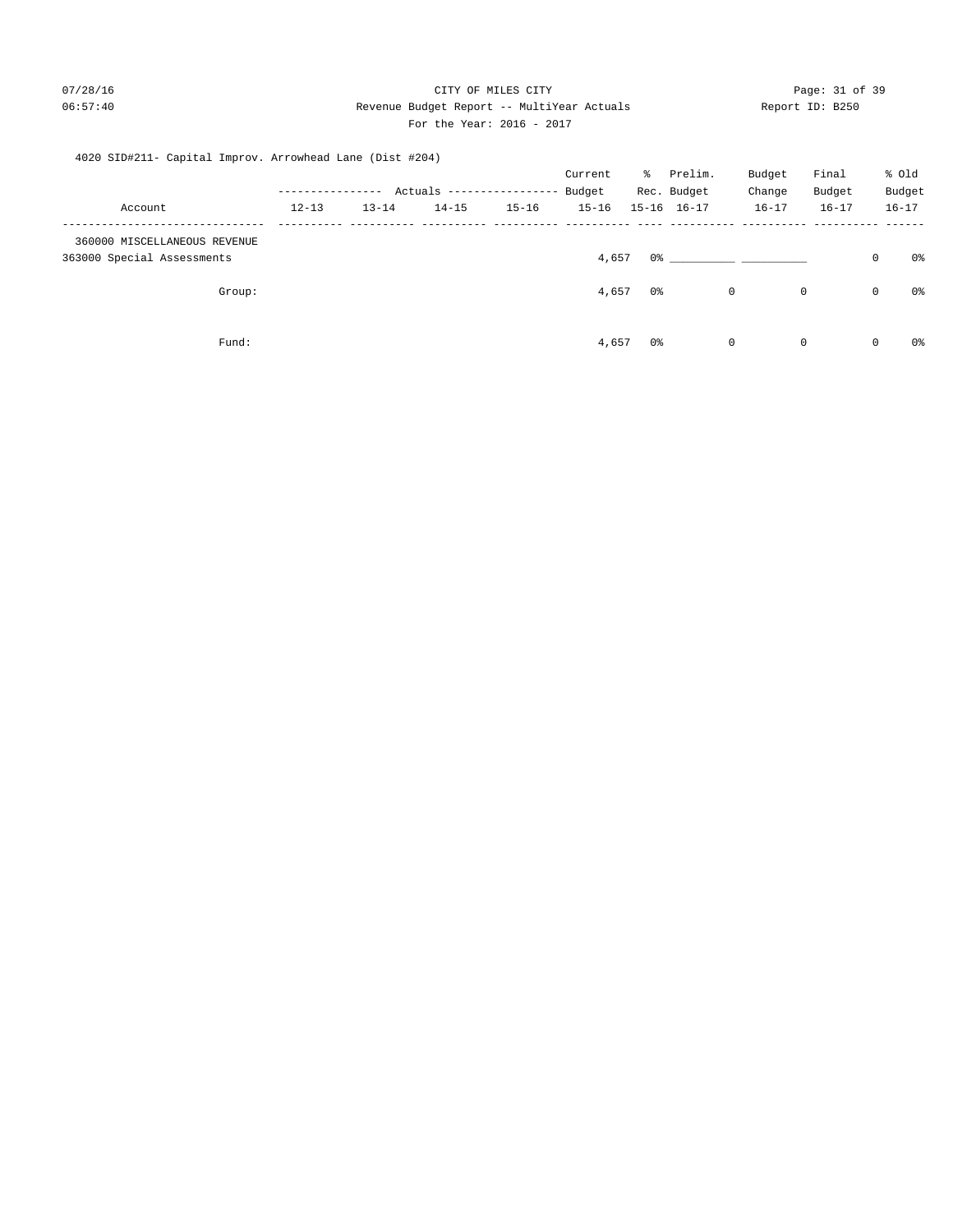# 07/28/16 Page: 32 of 39 06:57:40 Revenue Budget Report -- MultiYear Actuals Report ID: B250 For the Year: 2016 - 2017

# 4050 Ambulance Capital Improvement Fund

|                                |                  |           |                           |           | Current   | ႜႜ          | Prelim.             | Budget      | Final     |             | % Old     |
|--------------------------------|------------------|-----------|---------------------------|-----------|-----------|-------------|---------------------|-------------|-----------|-------------|-----------|
|                                | ---------------- |           | Actuals ----------------- |           | Budget    |             | Rec. Budget         | Change      | Budget    |             | Budget    |
| Account                        | $12 - 13$        | $13 - 14$ | $14 - 15$                 | $15 - 16$ | $15 - 16$ |             | $15 - 16$ $16 - 17$ | $16 - 17$   | $16 - 17$ |             | $16 - 17$ |
| 380000 OTHER FINANCING SOURCES |                  |           |                           |           |           |             |                     |             |           |             |           |
| 383000 Interfund Operating     |                  |           |                           | 13,779    |           |             |                     | 13,779 100% |           | $\mathbf 0$ | 0%        |
| Group:                         |                  |           |                           | 13,779    |           | 13,779 100% |                     | 0           | 0         | $\mathbf 0$ | 0%        |
| Fund:                          |                  |           |                           | 13,779    |           | 13,779 100% |                     | 0           | 0         | $\mathbf 0$ | 0%        |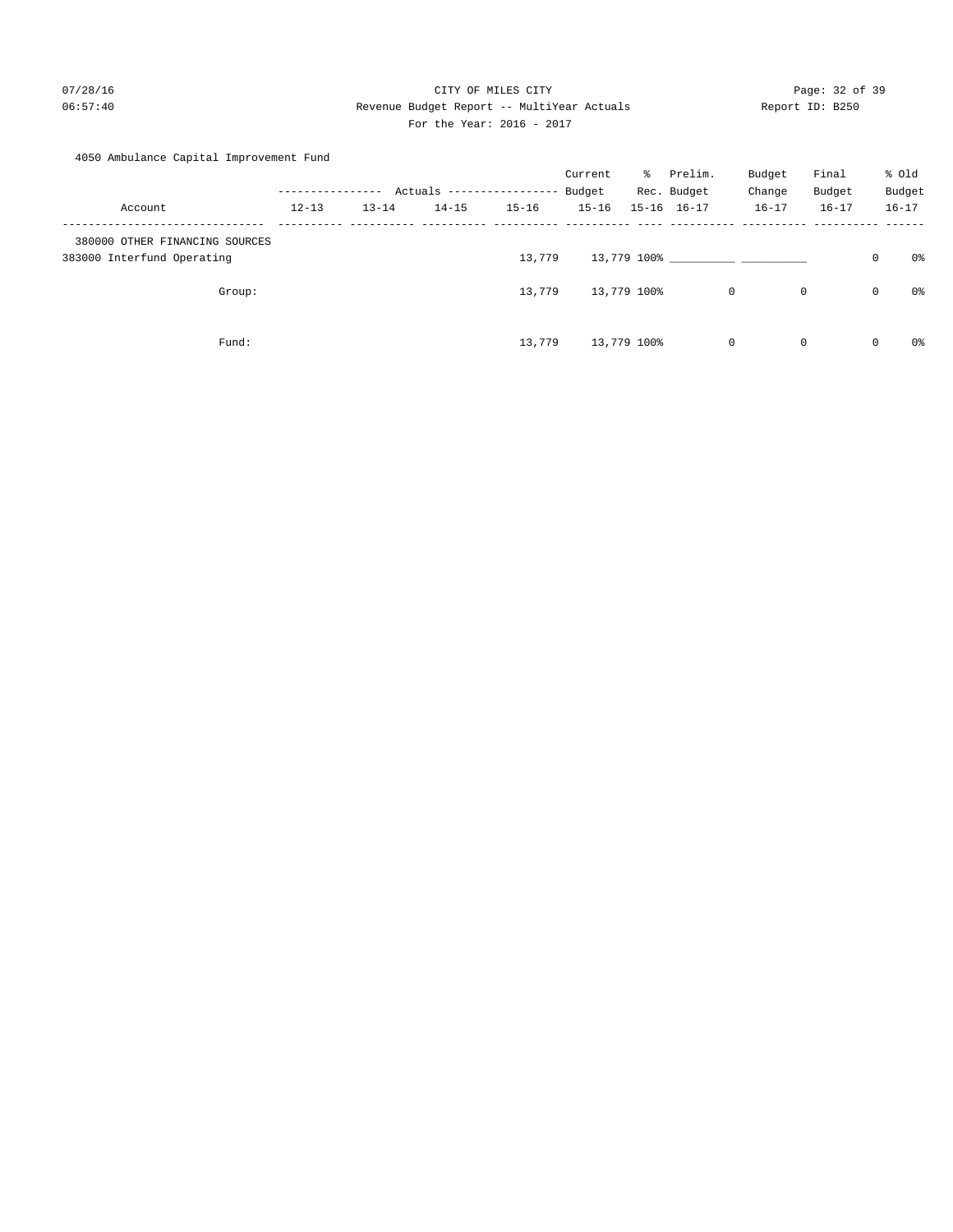# 07/28/16 Page: 33 of 39 06:57:40 Revenue Budget Report -- MultiYear Actuals Report ID: B250 For the Year: 2016 - 2017

# 4056 Airport- Capital Improvement Plan

|                                 |           |           |           |                     | Current     | ႜၟ             | Prelim.                        | Budget    | Final             | % Old           |
|---------------------------------|-----------|-----------|-----------|---------------------|-------------|----------------|--------------------------------|-----------|-------------------|-----------------|
|                                 |           |           |           |                     |             |                | Rec. Budget                    | Change    | Budget            | Budget          |
| Account                         | $12 - 13$ | $13 - 14$ | $14 - 15$ | $15 - 16$ $15 - 16$ |             |                | 15-16 16-17                    | $16 - 17$ | $16 - 17$         | $16 - 17$       |
| 340000 Charges for Services     |           |           |           |                     |             |                |                                |           |                   |                 |
| 343018 Sale of Street & Roadway |           |           |           | 31,724              |             |                | $31,725$ 100% 1,000 __________ |           | 1,000             | 3 <sup>°</sup>  |
| 343065 Building Rentals         |           |           |           | 10,781              | 10,810 100% |                |                                |           | 10,200            | 94%             |
| 343067 Other - Miscellaneous    |           |           |           | 47,120              |             |                |                                |           | $\mathbf 0$       | 0%              |
| 343069 Ag Contract              |           |           |           |                     | 0           | 0 %            |                                | 1,000     |                   | $1,000$ *****%  |
| Group:                          |           |           |           | 89,625              |             |                | 91,655 98% 12,200              |           | $\circ$<br>12,200 | 13%             |
| 360000 MISCELLANEOUS REVENUE    |           |           |           |                     |             |                |                                |           |                   |                 |
| 361010 Land Rental              |           |           |           |                     | $\Omega$    | 0 %            |                                | 50,000    |                   | $50,000$ *****% |
| Group:                          |           |           |           |                     | $\mathbf 0$ | 0 <sup>8</sup> | 50,000                         |           | $\circ$           | 50,000 ******   |
| Fund:                           |           |           |           | 89,625              | 91,655 98%  |                | 62,200                         |           | $\circ$<br>62,200 | 67%             |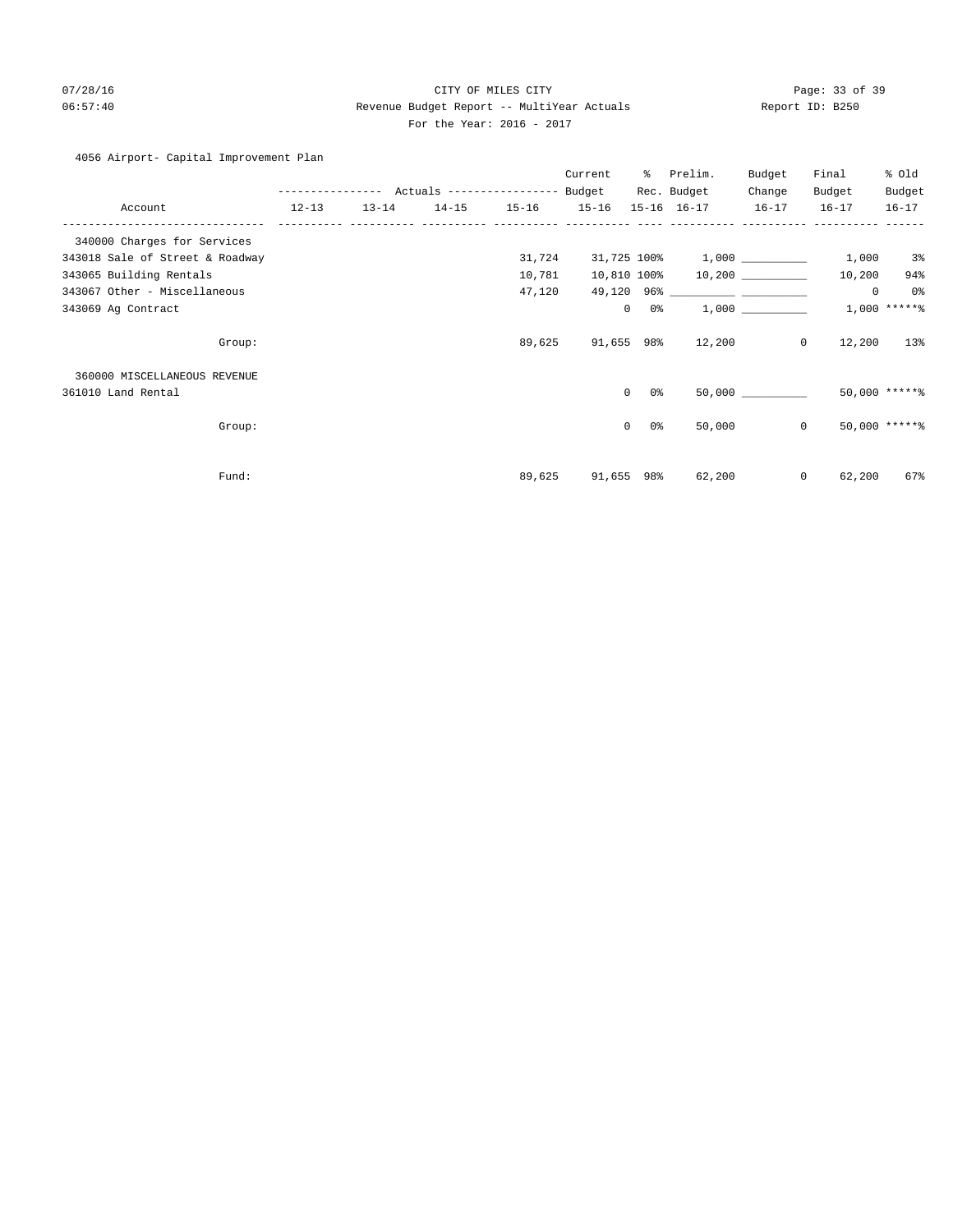# 07/28/16 Page: 34 of 39 06:57:40 Revenue Budget Report -- MultiYear Actuals Report ID: B250 For the Year: 2016 - 2017

4060 CAPITAL IMPROV-PUBLIC WORKS

|                                 |                                                       |           |         |         | Current                       | ိ          | Prelim.            | Budget    | Final                      | % Old          |
|---------------------------------|-------------------------------------------------------|-----------|---------|---------|-------------------------------|------------|--------------------|-----------|----------------------------|----------------|
|                                 | ---------------    Actuals ----------------    Budget |           |         |         |                               |            | Rec. Budget        | Change    | Budget                     | Budget         |
| Account                         | 12-13                                                 | $13 - 14$ |         |         | 14-15 15-16 15-16 15-16 16-17 |            |                    | $16 - 17$ | $16 - 17$                  | $16 - 17$      |
| 320000 LICENSES AND PERMITS     |                                                       |           |         |         |                               |            |                    |           |                            |                |
| 323040 Other Miscellaneous      | 2,065                                                 | 6,651     | 4,847   | 3,600   |                               | 3,000 120% |                    | 3,000     | 3,000                      | 100%           |
| Group:                          | 2,065                                                 | 6,651     | 4,847   | 3,600   |                               | 3,000 120% |                    | 3,000     | $\circ$<br>3,000           | 100%           |
| 340000 Charges for Services     |                                                       |           |         |         |                               |            |                    |           |                            |                |
| 343012 Street & Roadway         |                                                       |           | 166     | 900     |                               |            |                    |           | 0                          | 0 <sup>8</sup> |
| 343014 Street Cleaning          | 9,590                                                 | 9,490     | 1,000   | 16,980  |                               | 8,490 200% |                    | 8,490     | 8,490                      | 100%           |
| 343016 Prkg Vio/Off Str-Impnd   | 992                                                   | 1,359     | 724     | 3,086   | 500 617%                      |            |                    | 500       | 500                        | 100%           |
| 343018 Sale of Street & Roadway | 2,824                                                 | 5,363     | 8,490   |         |                               | $1,000$ 0% |                    |           | 1,000                      | 100%           |
| Group:                          | 13,406                                                | 16,212    | 10,380  | 20,966  | 9,990 210%                    |            | 9,990              |           | $\mathbf{0}$<br>9,990      | 100%           |
| 360000 MISCELLANEOUS REVENUE    |                                                       |           |         |         |                               |            |                    |           |                            |                |
| 362020 MISC REVENUE             | 211                                                   | 1,060     |         |         | $\mathbf 0$                   |            |                    |           | $\circ$                    | 0 <sup>8</sup> |
| 367000 Sale of Junk or Salvage  | 1,284                                                 |           | 163     | 7,206   |                               |            |                    |           | $\mathbf{0}$               | 0%             |
| Group:                          | 1,495                                                 | 1,060     | 163     | 7,206   |                               |            | $0***8$<br>$\circ$ |           | $\mathbf 0$<br>$\mathbf 0$ | 0 <sup>°</sup> |
| 370000 INVESTMENT EARNINGS      |                                                       |           |         |         |                               |            |                    |           |                            |                |
| 371010 Investment Earnings      | 190                                                   | 100       | 211     | 785     |                               |            | $0***$             |           | $\mathbf{0}$               | 0 <sup>8</sup> |
| Group:                          | 190                                                   | 100       | 211     | 785     |                               | $0***8$    | $\circ$            |           | $\mathbf 0$<br>$\mathbf 0$ | 0 <sup>°</sup> |
| 380000 OTHER FINANCING SOURCES  |                                                       |           |         |         |                               |            |                    |           |                            |                |
| 383000 Interfund Operating      | 30,197                                                | 20,000    | 208,570 | 244,000 | 244,000 100%                  |            |                    |           | 244,000                    | 100%           |
| Group:                          | 30,197                                                | 20,000    | 208,570 | 244,000 | 244,000 100%                  |            |                    | 244,000   | $\circ$<br>244,000         | 100%           |
| Fund:                           | 47,353                                                | 44,023    | 224,171 | 276,557 | 256,990 108%                  |            | 256,990            |           | $\Omega$<br>256,990        | 100%           |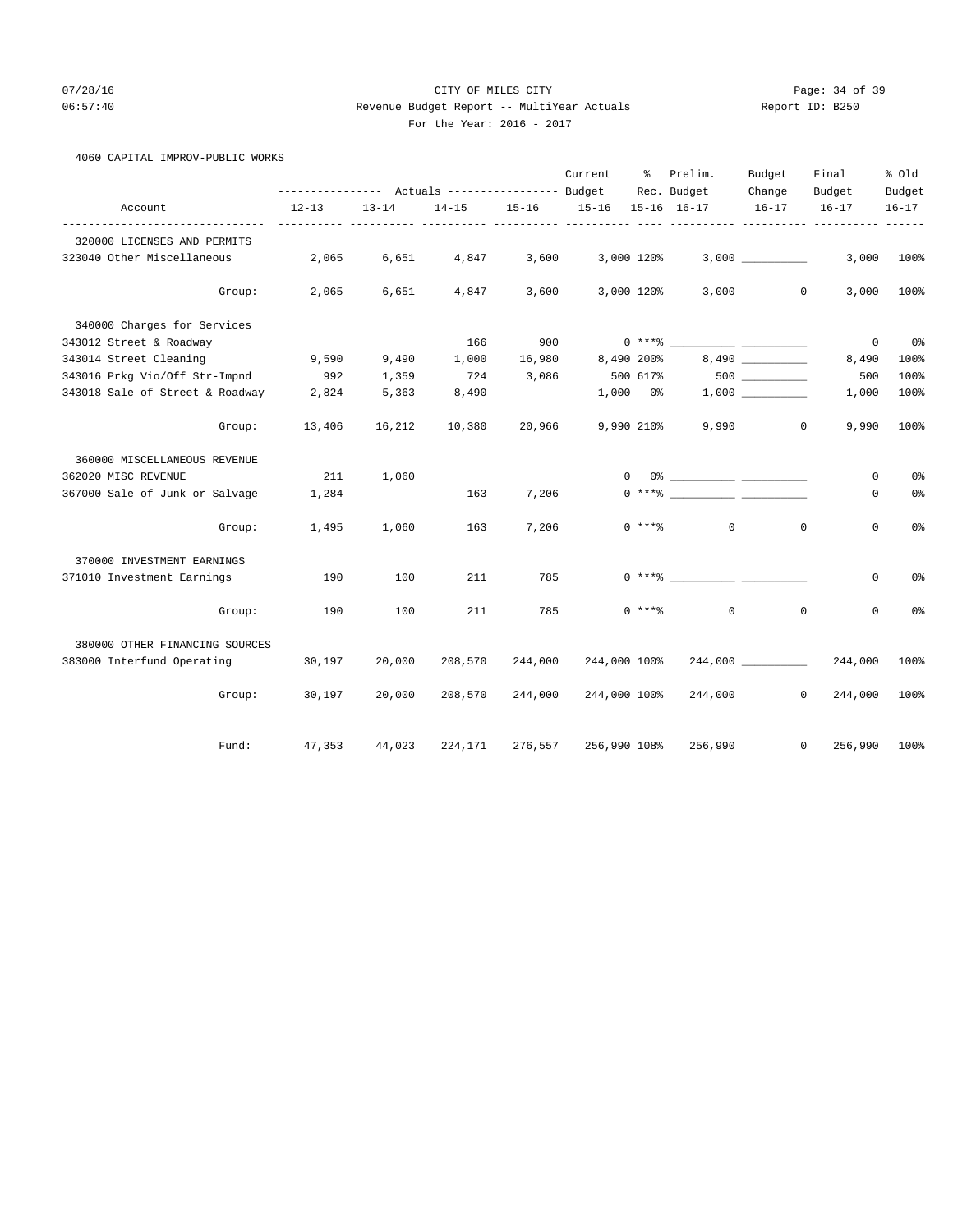5210 WATER UTILITY

# 07/28/16 Page: 35 of 39 06:57:40 Revenue Budget Report -- MultiYear Actuals Report ID: B250

Current % Prelim. Budget Final % Old

|  | For the Year: 2016 - 2017 |  |  |
|--|---------------------------|--|--|
|  |                           |  |  |

|         |           |           |           | current | Preim.                                                                  | <b>Budder</b> | r Tugi | ร ∪⊥น     |
|---------|-----------|-----------|-----------|---------|-------------------------------------------------------------------------|---------------|--------|-----------|
|         |           |           |           |         | ---------------    Actuals ----------------    Budget    Eec.    Budget | Change        | Budget | Budget    |
| Account | $12 - 13$ | $13 - 14$ | $14 - 15$ |         |                                                                         |               |        | $16 - 17$ |

| Account                           | $12 - 13$ | $13 - 14$                                       | $14 - 15$ | $15 - 16$                                       | $15 - 16$      |             | $15 - 16$ $16 - 17$                                                                                                                                                                                                                                                                                                      | $16 - 17$                                                                                                                                                                                                                                                                                                                                                                                                                                                                       | $16 - 17$                        | $16 - 17$       |
|-----------------------------------|-----------|-------------------------------------------------|-----------|-------------------------------------------------|----------------|-------------|--------------------------------------------------------------------------------------------------------------------------------------------------------------------------------------------------------------------------------------------------------------------------------------------------------------------------|---------------------------------------------------------------------------------------------------------------------------------------------------------------------------------------------------------------------------------------------------------------------------------------------------------------------------------------------------------------------------------------------------------------------------------------------------------------------------------|----------------------------------|-----------------|
| 330000 INTERGOVERNMENTAL REVENUES |           |                                                 |           |                                                 |                |             |                                                                                                                                                                                                                                                                                                                          |                                                                                                                                                                                                                                                                                                                                                                                                                                                                                 |                                  |                 |
| 331075 DEQ Grant-EECBG Interface  | 48,400    |                                                 |           |                                                 | $\mathbf 0$    |             |                                                                                                                                                                                                                                                                                                                          |                                                                                                                                                                                                                                                                                                                                                                                                                                                                                 | $\mathbf 0$                      | 0%              |
| 331076 Petro Spill                |           | 23,350                                          |           |                                                 | $\mathbf 0$    |             |                                                                                                                                                                                                                                                                                                                          |                                                                                                                                                                                                                                                                                                                                                                                                                                                                                 | $\circ$                          | 0%              |
| 336020 State aid-GASB68           |           |                                                 | 12,154    |                                                 | $\mathbf 0$    |             |                                                                                                                                                                                                                                                                                                                          |                                                                                                                                                                                                                                                                                                                                                                                                                                                                                 | 0                                | 0 <sup>8</sup>  |
|                                   |           |                                                 |           |                                                 |                |             |                                                                                                                                                                                                                                                                                                                          |                                                                                                                                                                                                                                                                                                                                                                                                                                                                                 |                                  |                 |
| Group:                            | 48,400    | 23,350                                          | 12,154    |                                                 | $\mathbf 0$    | 0%          | $\mathbf 0$                                                                                                                                                                                                                                                                                                              | $\mathbf{0}$                                                                                                                                                                                                                                                                                                                                                                                                                                                                    | $\mathbf 0$                      | 0 <sup>°</sup>  |
| 340000 Charges for Services       |           |                                                 |           |                                                 |                |             |                                                                                                                                                                                                                                                                                                                          |                                                                                                                                                                                                                                                                                                                                                                                                                                                                                 |                                  |                 |
| 341075 Serv/Cnty-Interlocal Agmt  | 3,819     |                                                 |           |                                                 | $\overline{0}$ |             |                                                                                                                                                                                                                                                                                                                          |                                                                                                                                                                                                                                                                                                                                                                                                                                                                                 | $\mathsf{O}$                     | 0 <sup>°</sup>  |
| 343021 Metered Water Sales        |           | 2, 188, 921 1, 880, 711 1, 956, 882 2, 043, 635 |           |                                                 |                |             | 1,950 *** 8 1,843,758 1,843,758 94551 8                                                                                                                                                                                                                                                                                  |                                                                                                                                                                                                                                                                                                                                                                                                                                                                                 |                                  |                 |
| 343022 Unmetered Water            | 1,639     | 2,478                                           | 1,933     | 1,099                                           |                | 1,800 61%   |                                                                                                                                                                                                                                                                                                                          |                                                                                                                                                                                                                                                                                                                                                                                                                                                                                 | 1,600                            | 88%             |
| 343023 Bulk Water Sales           | 4,503     | 6,585                                           | 6,834     | 8,450                                           |                | 5,000 169%  |                                                                                                                                                                                                                                                                                                                          |                                                                                                                                                                                                                                                                                                                                                                                                                                                                                 | 6,000                            | 120%            |
| 343024 Sales of Water Materials   | 1,224     |                                                 | 20        | 1,120                                           |                | $0***8$     |                                                                                                                                                                                                                                                                                                                          | <u> 22 mars - 23 mars 19</u>                                                                                                                                                                                                                                                                                                                                                                                                                                                    | $\mathbf 0$                      | 0%              |
| 343025 Hookup Fee                 | 12,000    | 22,995                                          | 13,620    | 10,320                                          | 10,000 103%    |             |                                                                                                                                                                                                                                                                                                                          |                                                                                                                                                                                                                                                                                                                                                                                                                                                                                 | 8,000                            | 80%             |
| 343026 Water Install/Tap          | 7,842     | 3,034                                           | 6,558     | 5,853                                           |                | 5,000 117%  |                                                                                                                                                                                                                                                                                                                          |                                                                                                                                                                                                                                                                                                                                                                                                                                                                                 | 4,000                            | 80%             |
| 343027 Chg for Wtr Dept. Serv     | 749       | 2,809                                           | 16,813    | 8,310                                           |                | $0***$ $*$  |                                                                                                                                                                                                                                                                                                                          | $\overline{\phantom{a}}$ $\overline{\phantom{a}}$ $\overline{\phantom{a}}$ $\overline{\phantom{a}}$ $\overline{\phantom{a}}$ $\overline{\phantom{a}}$ $\overline{\phantom{a}}$ $\overline{\phantom{a}}$ $\overline{\phantom{a}}$ $\overline{\phantom{a}}$ $\overline{\phantom{a}}$ $\overline{\phantom{a}}$ $\overline{\phantom{a}}$ $\overline{\phantom{a}}$ $\overline{\phantom{a}}$ $\overline{\phantom{a}}$ $\overline{\phantom{a}}$ $\overline{\phantom{a}}$ $\overline{\$ | 0                                | 0%              |
| 343029 Curb Stop Replacement Fee  | 42,552    | 42,782                                          | 43,532    | 43,580                                          | 42,500 103%    |             |                                                                                                                                                                                                                                                                                                                          |                                                                                                                                                                                                                                                                                                                                                                                                                                                                                 | 42,500                           | 100%            |
| 343039 Custer Co w/s District     |           |                                                 |           |                                                 |                |             |                                                                                                                                                                                                                                                                                                                          |                                                                                                                                                                                                                                                                                                                                                                                                                                                                                 | 0                                | 0%              |
| Group:                            |           |                                                 |           | 2, 263, 249 1, 961, 394 2, 046, 192 2, 122, 367 |                |             | 73,750 **** 1,905,858                                                                                                                                                                                                                                                                                                    |                                                                                                                                                                                                                                                                                                                                                                                                                                                                                 | $0 \quad 1,905,858 \quad 2584\%$ |                 |
| 360000 MISCELLANEOUS REVENUE      |           |                                                 |           |                                                 |                |             |                                                                                                                                                                                                                                                                                                                          |                                                                                                                                                                                                                                                                                                                                                                                                                                                                                 |                                  |                 |
| 362020 MISC REVENUE               | 3,119     |                                                 | 3,342     | 1,428                                           |                | $5,000$ 29% |                                                                                                                                                                                                                                                                                                                          |                                                                                                                                                                                                                                                                                                                                                                                                                                                                                 | 1,000                            | 20 <sup>8</sup> |
| 362040 \$2.00 State Assessment    | 6,986     | 7,212                                           | 72        | 228                                             |                |             | $0***$ $\frac{1}{2}$                                                                                                                                                                                                                                                                                                     |                                                                                                                                                                                                                                                                                                                                                                                                                                                                                 | 0                                | 0%              |
| 366050 Sale of Junk/Salvage-PD    | 4,570     |                                                 |           |                                                 | $\Omega$       |             |                                                                                                                                                                                                                                                                                                                          |                                                                                                                                                                                                                                                                                                                                                                                                                                                                                 | $\mathbf 0$                      | 0%              |
| 366060 Misc - MDU Refund          | 11,250    |                                                 |           |                                                 | $\mathbf 0$    |             |                                                                                                                                                                                                                                                                                                                          |                                                                                                                                                                                                                                                                                                                                                                                                                                                                                 | $\mathbf 0$                      | 0%              |
| 367000 Sale of Junk or Salvage    |           |                                                 |           | 149                                             |                |             | $0***$ $\frac{1}{2}$ $\frac{1}{2}$ $\frac{1}{2}$ $\frac{1}{2}$ $\frac{1}{2}$ $\frac{1}{2}$ $\frac{1}{2}$ $\frac{1}{2}$ $\frac{1}{2}$ $\frac{1}{2}$ $\frac{1}{2}$ $\frac{1}{2}$ $\frac{1}{2}$ $\frac{1}{2}$ $\frac{1}{2}$ $\frac{1}{2}$ $\frac{1}{2}$ $\frac{1}{2}$ $\frac{1}{2}$ $\frac{1}{2}$ $\frac{1}{2}$ $\frac{1}{$ |                                                                                                                                                                                                                                                                                                                                                                                                                                                                                 | $\mathbf 0$                      | 0 <sup>°</sup>  |
| Group:                            | 25,925    | 7,212                                           | 3,414     | 1,805                                           |                | 5,000 36%   | 1,000                                                                                                                                                                                                                                                                                                                    | $\overline{0}$                                                                                                                                                                                                                                                                                                                                                                                                                                                                  | 1,000                            | 20%             |
| 370000 INVESTMENT EARNINGS        |           |                                                 |           |                                                 |                |             |                                                                                                                                                                                                                                                                                                                          |                                                                                                                                                                                                                                                                                                                                                                                                                                                                                 |                                  |                 |
| 371010 Investment Earnings        | 8,976     | 6,251                                           | 7,352     | 14,920                                          |                | 5,000 298%  |                                                                                                                                                                                                                                                                                                                          | $6,000$                                                                                                                                                                                                                                                                                                                                                                                                                                                                         | 6,000                            | 120%            |
| Group:                            | 8,976     | 6,251                                           | 7,352     | 14,920                                          | 5,000 298%     |             | 6,000                                                                                                                                                                                                                                                                                                                    | $\circ$                                                                                                                                                                                                                                                                                                                                                                                                                                                                         | 6,000                            | 120%            |
| 380000 OTHER FINANCING SOURCES    |           |                                                 |           |                                                 |                |             |                                                                                                                                                                                                                                                                                                                          |                                                                                                                                                                                                                                                                                                                                                                                                                                                                                 |                                  |                 |
| 382010 Sale of Fixed Assets       | $-85,496$ |                                                 |           |                                                 | 0              |             |                                                                                                                                                                                                                                                                                                                          |                                                                                                                                                                                                                                                                                                                                                                                                                                                                                 | 0                                | 0%              |
| 382030 Gain or Loss on Sale of    |           | 16,112                                          |           |                                                 | $\Omega$       |             |                                                                                                                                                                                                                                                                                                                          |                                                                                                                                                                                                                                                                                                                                                                                                                                                                                 | $\mathbf 0$                      | 0%              |
| 383000 Interfund Operating        |           | 1,483                                           |           |                                                 | 0              |             |                                                                                                                                                                                                                                                                                                                          |                                                                                                                                                                                                                                                                                                                                                                                                                                                                                 | 0                                | 0 <sup>8</sup>  |
|                                   |           |                                                 |           |                                                 |                |             |                                                                                                                                                                                                                                                                                                                          |                                                                                                                                                                                                                                                                                                                                                                                                                                                                                 |                                  |                 |
| Group:                            | $-85,496$ | 17,595                                          |           |                                                 | $\mathbf 0$    | 0%          | $\mathbf 0$                                                                                                                                                                                                                                                                                                              | $\mathbf 0$                                                                                                                                                                                                                                                                                                                                                                                                                                                                     | $\mathbf 0$                      | 0 <sup>8</sup>  |
| Fund:                             |           | 2, 261, 054 2, 015, 802 2, 069, 112 2, 139, 092 |           |                                                 |                |             | 83,750 *** 8 1,912,858                                                                                                                                                                                                                                                                                                   |                                                                                                                                                                                                                                                                                                                                                                                                                                                                                 | $0\quad 1,912,858$               | 2284%           |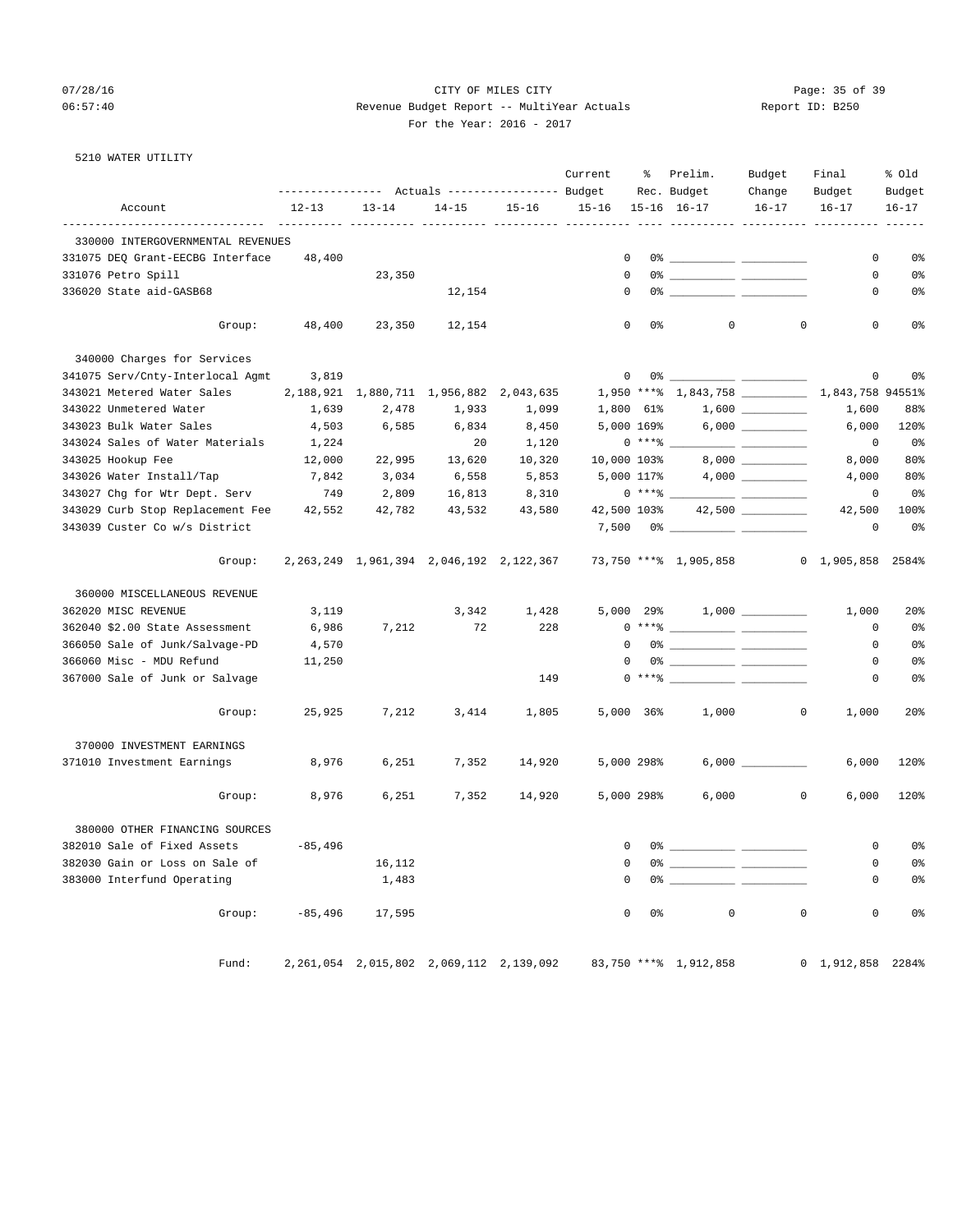### 07/28/16 CITY OF MILES CITY Page: 36 of 39 06:57:40 Revenue Budget Report -- MultiYear Actuals Report ID: B250 For the Year: 2016 - 2017

5310 SEWER UTILITY

|                                                                     | --------------- Actuals ---------------- Budget |           |                                                                 |                 | Current           | ိ          | Prelim.<br>Rec. Budget                                                                                                                                                                                                                                                                                                 | Budget<br>Change         | Final<br>Budget | % Old<br>Budget |
|---------------------------------------------------------------------|-------------------------------------------------|-----------|-----------------------------------------------------------------|-----------------|-------------------|------------|------------------------------------------------------------------------------------------------------------------------------------------------------------------------------------------------------------------------------------------------------------------------------------------------------------------------|--------------------------|-----------------|-----------------|
| Account                                                             | $12 - 13$                                       | $13 - 14$ |                                                                 | $14-15$ $15-16$ | 15-16 15-16 16-17 |            |                                                                                                                                                                                                                                                                                                                        | $16 - 17$                | $16 - 17$       | $16 - 17$       |
| ------------------------------<br>330000 INTERGOVERNMENTAL REVENUES |                                                 |           |                                                                 |                 |                   |            |                                                                                                                                                                                                                                                                                                                        |                          |                 | $- - - -$       |
| 331991 Federal Stimulus                                             | 300,000                                         |           |                                                                 |                 | 0                 |            | 0 %                                                                                                                                                                                                                                                                                                                    |                          | $\mathsf 0$     | 0 <sub>8</sub>  |
| 334120 TSEP Grant                                                   |                                                 |           |                                                                 | 100,000         | 500,000           | $20\%$     |                                                                                                                                                                                                                                                                                                                        | $500,000$ ___________    | 500,000         | 100%            |
| 334121 DNRC GRANTS                                                  |                                                 |           |                                                                 | 50,000          | 100,000           | 50%        |                                                                                                                                                                                                                                                                                                                        | $50,000$ _________       | 50,000          | 50%             |
| 334122 Renewable Resource Grant                                     |                                                 |           |                                                                 |                 | 100,000           | 0%         |                                                                                                                                                                                                                                                                                                                        | $50,000$ __________      | 50,000          | 50%             |
| 336020 State aid-GASB68                                             |                                                 |           | 9,252                                                           |                 | $\mathbf 0$       |            |                                                                                                                                                                                                                                                                                                                        | $\overline{\phantom{a}}$ | $\mathbf 0$     | 0 <sub>8</sub>  |
| Group:                                                              | 300,000                                         |           | 9,252                                                           | 150,000         |                   |            | 700,000 21% 600,000                                                                                                                                                                                                                                                                                                    | $\sim$ 0                 | 600,000         | 85%             |
| 340000 Charges for Services                                         |                                                 |           |                                                                 |                 |                   |            |                                                                                                                                                                                                                                                                                                                        |                          |                 |                 |
| 341075 Serv/Cnty-Interlocal Agmt                                    | 1,500                                           | 383       | 765                                                             | 1,530           |                   | $0***$ $*$ | $\overline{\phantom{a}}$                                                                                                                                                                                                                                                                                               |                          | $\mathbf 0$     | 0 <sub>8</sub>  |
| 343031 Sewer Service Charges                                        |                                                 |           |                                                                 |                 |                   |            | 1,060,696 1,086,530 1,094,142 1,310,565 1,305,744 100% 2,038,010 _________                                                                                                                                                                                                                                             |                          | 2,038,010       | 156%            |
| 343032 Sewer Installation                                           | 1,543                                           | 1,952     | 1,728                                                           | 1,098           | 1,300 84%         |            |                                                                                                                                                                                                                                                                                                                        |                          | 1,000           | 76%             |
| 343033 Hookup Fee                                                   | 3,960                                           | 11,800    | 6,270                                                           | 4,920           | 6,000 82%         |            |                                                                                                                                                                                                                                                                                                                        |                          | 4,000           | 66%             |
| 343034 Treatment Facilities Fees                                    | 4,503                                           | 3,007     | 2,200                                                           | 2,830           | 1,500 189%        |            |                                                                                                                                                                                                                                                                                                                        |                          | 2,000           | 133%            |
| 343036 Miscellaneous Sewer                                          | 4,633                                           | 1,106     | 6,026                                                           | 1,079           | 4,000 27%         |            |                                                                                                                                                                                                                                                                                                                        |                          | 1,000           | 25%             |
| 343037 Baker Road Etc.                                              | 8,234                                           | 8,947     | 8,861                                                           | 7,329           | 9,500 77%         |            |                                                                                                                                                                                                                                                                                                                        |                          | 6,200           | 65%             |
| 343038 RURAL SWR DIST #1                                            | 23,775                                          | 23,000    | 11,500                                                          |                 | $\mathbf 0$       |            |                                                                                                                                                                                                                                                                                                                        |                          | $\mathbf 0$     | 0 <sup>°</sup>  |
| 343039 Custer Co w/s District                                       |                                                 |           |                                                                 |                 | 15,000            |            | $0$ $\frac{1}{2}$ $\frac{1}{2}$ $\frac{1}{2}$ $\frac{1}{2}$ $\frac{1}{2}$ $\frac{1}{2}$ $\frac{1}{2}$ $\frac{1}{2}$ $\frac{1}{2}$ $\frac{1}{2}$ $\frac{1}{2}$ $\frac{1}{2}$ $\frac{1}{2}$ $\frac{1}{2}$ $\frac{1}{2}$ $\frac{1}{2}$ $\frac{1}{2}$ $\frac{1}{2}$ $\frac{1}{2}$ $\frac{1}{2}$ $\frac{1}{2}$ $\frac{1}{2$ |                          | 0               | 0 <sub>8</sub>  |
| Group:                                                              |                                                 |           |                                                                 |                 |                   |            | 1,108,844 1,136,725 1,131,492 1,329,351 1,343,044 99% 2,052,210 0 2,052,210                                                                                                                                                                                                                                            |                          |                 | 152%            |
| 360000 MISCELLANEOUS REVENUE                                        |                                                 |           |                                                                 |                 |                   |            |                                                                                                                                                                                                                                                                                                                        |                          |                 |                 |
| 361010 Land Rental                                                  | 2,576                                           | 2,576     | 2,576                                                           |                 | 2,576             | 0%         |                                                                                                                                                                                                                                                                                                                        |                          | 1,600           | 62%             |
| 362000 Insurance Proceeds                                           | 1,445                                           |           |                                                                 |                 | 0                 |            | $0*$ __                                                                                                                                                                                                                                                                                                                |                          | 0               | 0%              |
| 362020 MISC REVENUE                                                 | 3,236                                           |           | 3,772                                                           | 2,430           | 3,000             | 81%        |                                                                                                                                                                                                                                                                                                                        | 3,000                    | 3,000           | 100%            |
| Group:                                                              | 7,257                                           | 2,576     | 6,348                                                           | 2,430           |                   | 5,576 44%  | 4,600                                                                                                                                                                                                                                                                                                                  | $\sim$ 0                 | 4,600           | 82%             |
| 370000 INVESTMENT EARNINGS                                          |                                                 |           |                                                                 |                 |                   |            |                                                                                                                                                                                                                                                                                                                        |                          |                 |                 |
| 371010 Investment Earnings                                          | 4,981                                           | 1,522     | 1,610                                                           | 1,779           | 1,000 178%        |            |                                                                                                                                                                                                                                                                                                                        |                          | 500             | 50%             |
| Group:                                                              | 4,981                                           | 1,522     | 1,610                                                           | 1,779           | 1,000 178%        |            | 500                                                                                                                                                                                                                                                                                                                    | $\overline{0}$           | 500             | 50%             |
| 380000 OTHER FINANCING SOURCES                                      |                                                 |           |                                                                 |                 |                   |            |                                                                                                                                                                                                                                                                                                                        |                          |                 |                 |
| 381070 Proceeds/Loans/Intercap                                      |                                                 |           |                                                                 |                 | 6,000,000         |            | 0% 6,200,000 ____________ 6,200,000                                                                                                                                                                                                                                                                                    |                          |                 | 103%            |
| 382030 Gain or Loss on Sale of                                      |                                                 | 2,146     |                                                                 |                 | 0                 |            |                                                                                                                                                                                                                                                                                                                        |                          | $\mathbf 0$     | 0%              |
| Group:                                                              |                                                 | 2,146     |                                                                 |                 |                   |            | $6,000,000$ $0$ % $6,200,000$                                                                                                                                                                                                                                                                                          |                          | 0, 6, 200, 000  | 103%            |
| Fund:                                                               |                                                 |           | 1,421,082 1,142,969 1,148,702 1,483,560 8,049,620 18% 8,857,310 |                 |                   |            |                                                                                                                                                                                                                                                                                                                        |                          | 0 8,857,310     | 110%            |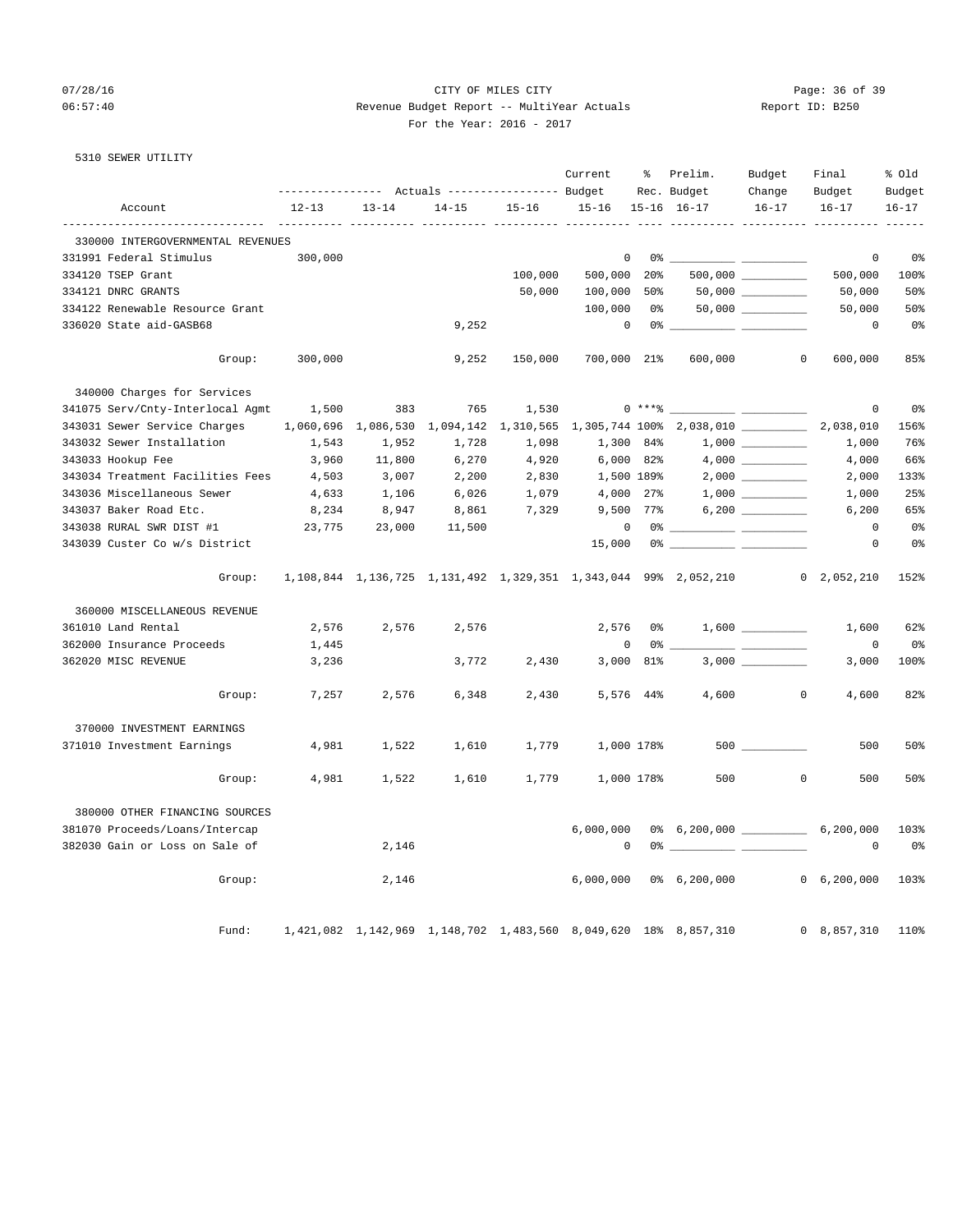# 07/28/16 Page: 37 of 39 06:57:40 Revenue Budget Report -- MultiYear Actuals Report ID: B250 For the Year: 2016 - 2017

| 5510 AMBULANCE FUND               |           |           |                           |                |             |                     |                       |                      |                                |                |
|-----------------------------------|-----------|-----------|---------------------------|----------------|-------------|---------------------|-----------------------|----------------------|--------------------------------|----------------|
|                                   |           |           |                           |                | Current     |                     | % Prelim.             | Budget               | Final                          | % Old          |
|                                   |           |           |                           |                |             |                     | Rec. Budget           | Change               | Budget                         | Budget         |
| Account                           | $12 - 13$ | $13 - 14$ | $14 - 15$                 | $15 - 16$      | $15 - 16$   |                     | 15-16 16-17           | $16 - 17$            | $16 - 17$                      | $16 - 17$      |
| 310000 TAXES                      |           |           |                           |                |             |                     |                       |                      |                                |                |
| 311010 Real Property Taxes        | 6,650     | 6,787     | 6,839                     | 8,328          |             | 8,366 100%          |                       | 8,366                | 8,366                          | 100%           |
| 311020 Personal Property Taxes    | 340       | 267       | 269                       | 256            |             | 273 94%             |                       |                      | 273                            | 100%           |
| 312000 Penalty & Interest on      | 30        | 33        | 19                        | 21             |             | 30 70%              |                       |                      | 30                             | 100%           |
| Group:                            | 7,020     | 7,087     | 7,127                     | 8,605          |             | 8,669 99%           | 8,669                 | $\mathbf{0}$         | 8,669                          | 100%           |
| 330000 INTERGOVERNMENTAL REVENUES |           |           |                           |                |             |                     |                       |                      |                                |                |
| 331040 Medicaid Supplemental      | 6,832     |           | 12,796                    |                | 6,398       |                     | $0\%$ and $0\%$       |                      | 6,398                          | 100%           |
| 336020 State aid-GASB68           |           |           | 31,697                    |                | $\mathbf 0$ |                     |                       |                      | $\mathbf 0$                    | 0 <sup>°</sup> |
| Group:                            | 6,832     |           | 44,493                    |                | 6,398       | 0%                  | 6,398                 | $\mathbf{0}$         | 6,398                          | 100%           |
| 340000 Charges for Services       |           |           |                           |                |             |                     |                       |                      |                                |                |
| 341075 Serv/Cnty-Interlocal Agmt  | 20,500    | 26,200    | 32,005                    | 27,095         | 31,000 87%  |                     |                       |                      | 72,000                         | 232%           |
| 342026 Ambulance Charges          | 739,540   | 806,392   | 898,445                   | 736,690        | 830,204     | 89%                 |                       |                      | 830,000                        | 99%            |
| 342027 Ambulance Standby          | 5,800     | 7,000     | 7,135                     | 4,145          |             | 5,000 83%           |                       |                      | 5,000                          | 100%           |
| Group:                            | 765,840   | 839,592   | 937,585                   | 767,930        | 866,204 89% |                     | 907,000               | $\mathbf{0}$         | 907,000                        | 104%           |
| 360000 MISCELLANEOUS REVENUE      |           |           |                           |                |             |                     |                       |                      |                                |                |
| 362020 MISC REVENUE               |           | 7,825     | 25,152                    | $\overline{4}$ |             | $0***8$             |                       |                      | 0                              | 0%             |
| 366010 Misc- From Charge off      | 1,558     | 1,348     | 8,949                     | 1,291          |             | 2,500 52%           |                       |                      | 2,500                          | 100%           |
| Group:                            | 1,558     | 9,173     | 34,101                    | 1,295          |             | 2,500 52%           | 2,500                 | $\circ$              | 2,500                          | 100%           |
| 380000 OTHER FINANCING SOURCES    |           |           |                           |                |             |                     |                       |                      |                                |                |
| 381070 Proceeds/Loans/Intercap    |           |           |                           |                |             | $\mathbf{0}$<br>0 % |                       | $230,000$ __________ | 230,000 ******                 |                |
| Group:                            |           |           |                           |                |             | $\mathbf 0$<br>0%   | 230,000               | $\mathbf{0}$         | 230,000 ******                 |                |
| Fund:                             | 781,250   |           | 855,852 1,023,306 777,830 |                |             |                     | 883,771 88% 1,154,567 |                      | $0 \quad 1,154,567 \quad 130\$ |                |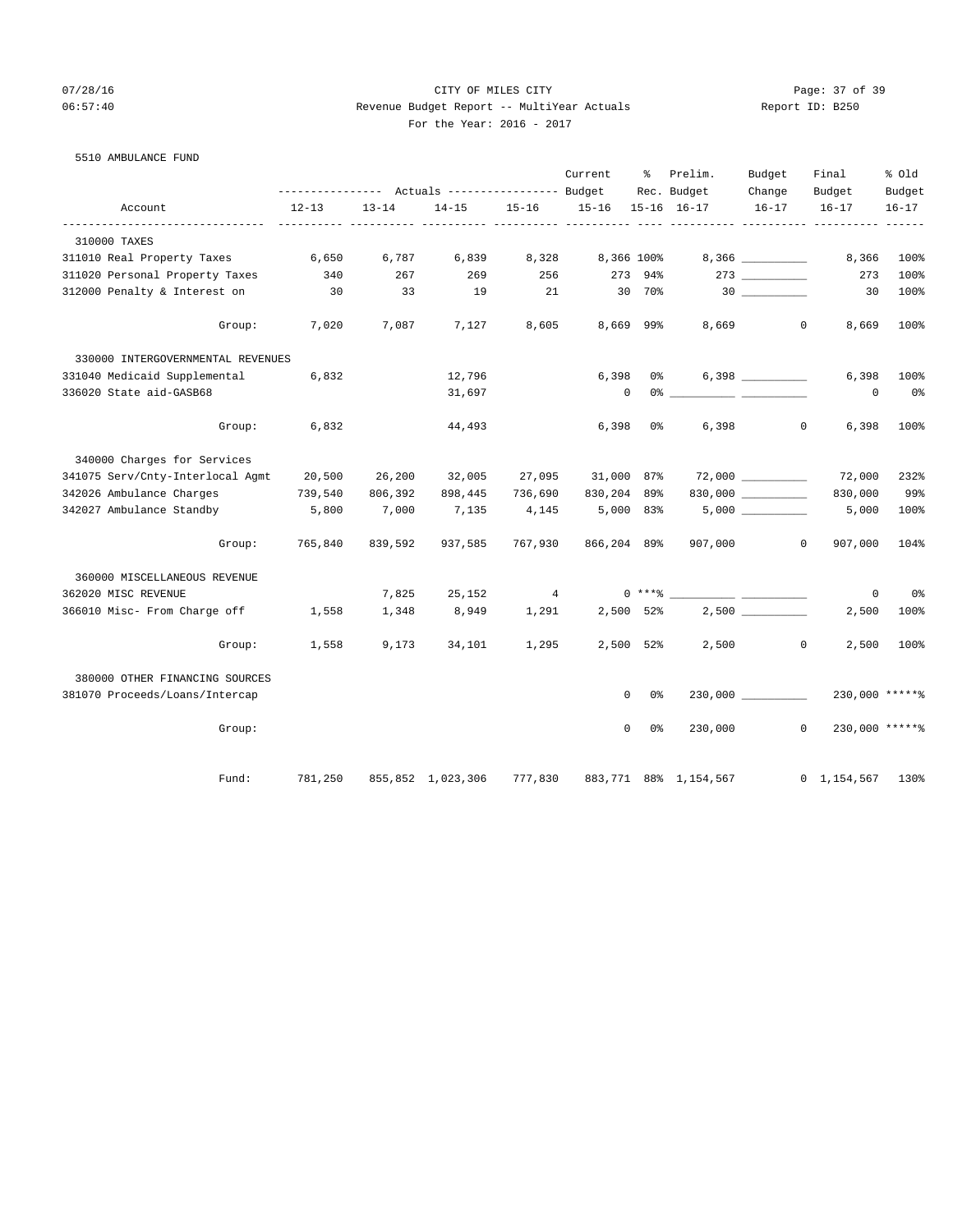# 07/28/16 Page: 38 of 39 06:57:40 Revenue Budget Report -- MultiYear Actuals Report ID: B250 For the Year: 2016 - 2017

|  | 5610 AIRPORT OPERATING |
|--|------------------------|
|  |                        |

|                                   | ---------------    Actuals ----------------    Budget |           |           | Current                          | ៖             | Prelim.<br>Rec. Budget | Budget<br>Change                                                                                                                                                                                                                                                                                                                                                   | Final<br>Budget                                                                                                                                                                                                                                                                                                                                                                                                       | % old<br>Budget         |                |
|-----------------------------------|-------------------------------------------------------|-----------|-----------|----------------------------------|---------------|------------------------|--------------------------------------------------------------------------------------------------------------------------------------------------------------------------------------------------------------------------------------------------------------------------------------------------------------------------------------------------------------------|-----------------------------------------------------------------------------------------------------------------------------------------------------------------------------------------------------------------------------------------------------------------------------------------------------------------------------------------------------------------------------------------------------------------------|-------------------------|----------------|
| Account                           | $12 - 13$                                             | $13 - 14$ | $14 - 15$ | $15 - 16$                        | $15 - 16$     |                        | $15 - 16$ $16 - 17$                                                                                                                                                                                                                                                                                                                                                | $16 - 17$                                                                                                                                                                                                                                                                                                                                                                                                             | $16 - 17$               | $16 - 17$      |
| 310000 TAXES                      |                                                       |           |           | ----- ----                       |               |                        |                                                                                                                                                                                                                                                                                                                                                                    |                                                                                                                                                                                                                                                                                                                                                                                                                       |                         |                |
| 311010 Real Property Taxes        | 9,976                                                 | 10,126    | 10,268    | 12,491                           | 12,550 100%   |                        |                                                                                                                                                                                                                                                                                                                                                                    |                                                                                                                                                                                                                                                                                                                                                                                                                       | 14,600                  | 116%           |
| 311020 Personal Property Taxes    | 510                                                   | 399       | 404       | 384                              | 399           | 96%                    |                                                                                                                                                                                                                                                                                                                                                                    |                                                                                                                                                                                                                                                                                                                                                                                                                       | 500                     | 125%           |
| 312000 Penalty & Interest on      | 38                                                    | 40        | 29        | 31                               | 40            | 78%                    |                                                                                                                                                                                                                                                                                                                                                                    |                                                                                                                                                                                                                                                                                                                                                                                                                       | 40                      | 100%           |
| Group:                            | 10,524                                                | 10,565    | 10,701    | 12,906                           | 12,989 99%    |                        | 15,140                                                                                                                                                                                                                                                                                                                                                             |                                                                                                                                                                                                                                                                                                                                                                                                                       | $\circ$<br>15,140       | 116%           |
| 330000 INTERGOVERNMENTAL REVENUES |                                                       |           |           |                                  |               |                        |                                                                                                                                                                                                                                                                                                                                                                    |                                                                                                                                                                                                                                                                                                                                                                                                                       |                         |                |
| 331127 FAA AIP17-2017             |                                                       |           |           |                                  |               | 0<br>0 <sup>o</sup>    |                                                                                                                                                                                                                                                                                                                                                                    |                                                                                                                                                                                                                                                                                                                                                                                                                       |                         | 99,000 ******  |
| 331129 Federal Aeronautics Admin  |                                                       | 292,066   |           | 50,166 3,659,592 3,558,496 103%  |               |                        |                                                                                                                                                                                                                                                                                                                                                                    |                                                                                                                                                                                                                                                                                                                                                                                                                       | 252,800                 | $7\%$          |
| 334032 Aero Grant 016-2015        |                                                       |           |           | 81,407                           |               |                        |                                                                                                                                                                                                                                                                                                                                                                    |                                                                                                                                                                                                                                                                                                                                                                                                                       | 0                       | 0%             |
| 334060 Coal Impact                |                                                       |           |           |                                  |               |                        |                                                                                                                                                                                                                                                                                                                                                                    |                                                                                                                                                                                                                                                                                                                                                                                                                       | 0                       | 0%             |
| 336020 State aid-GASB68           |                                                       |           | 2,054     |                                  |               |                        | $\begin{picture}(150,10) \put(0,0){\vector(1,0){100}} \put(15,0){\vector(1,0){100}} \put(15,0){\vector(1,0){100}} \put(15,0){\vector(1,0){100}} \put(15,0){\vector(1,0){100}} \put(15,0){\vector(1,0){100}} \put(15,0){\vector(1,0){100}} \put(15,0){\vector(1,0){100}} \put(15,0){\vector(1,0){100}} \put(15,0){\vector(1,0){100}} \put(15,0){\vector(1,0){100}}$ |                                                                                                                                                                                                                                                                                                                                                                                                                       | 0                       | 0%             |
| Group:                            |                                                       | 292,066   |           |                                  |               |                        | 52,220 3,907,117 3,806,021 103% 351,800                                                                                                                                                                                                                                                                                                                            |                                                                                                                                                                                                                                                                                                                                                                                                                       | $\circ$<br>351,800      | 9%             |
| 340000 Charges for Services       |                                                       |           |           |                                  |               |                        |                                                                                                                                                                                                                                                                                                                                                                    |                                                                                                                                                                                                                                                                                                                                                                                                                       |                         |                |
| 341075 Serv/Cnty-Interlocal Agmt  | 24,471                                                | 26,528    | 24,852    | 30,425                           | 26,528 115%   |                        |                                                                                                                                                                                                                                                                                                                                                                    |                                                                                                                                                                                                                                                                                                                                                                                                                       | 30,424                  | 114%           |
| 343018 Sale of Street & Roadway   | 882                                                   | 2,231     |           |                                  | 40,000        |                        |                                                                                                                                                                                                                                                                                                                                                                    | $\frac{1}{1-\frac{1}{1-\frac{1}{1-\frac{1}{1-\frac{1}{1-\frac{1}{1-\frac{1}{1-\frac{1}{1-\frac{1}{1-\frac{1}{1-\frac{1}{1-\frac{1}{1-\frac{1}{1-\frac{1}{1-\frac{1}{1-\frac{1}{1-\frac{1}{1-\frac{1}{1-\frac{1}{1-\frac{1}{1-\frac{1}{1-\frac{1}{1-\frac{1}{1-\frac{1}{1-\frac{1}{1-\frac{1}{1-\frac{1}{1-\frac{1}{1-\frac{1}{1-\frac{1}{1-\frac{1}{1-\frac{1}{1-\frac{1}{1-\frac{1}{1-\frac{1}{1-\frac{1}{1-\frac{1$ | 0                       | 0%             |
| 343061 Landing Fees               | 1,313                                                 | 920       | 1,527     | 2,621                            |               | 2,500 105%             |                                                                                                                                                                                                                                                                                                                                                                    |                                                                                                                                                                                                                                                                                                                                                                                                                       | 3,000                   | 120%           |
| 343062 Aviation Fuel              | 781,785                                               | 372,566   | 358,822   | 411,474                          | 390,000 106%  |                        |                                                                                                                                                                                                                                                                                                                                                                    |                                                                                                                                                                                                                                                                                                                                                                                                                       | 440,000                 | 112%           |
| 343064 Hangar Rent                | 28,266                                                | 37,159    | 50,707    | 58,564                           | 62,733 93%    |                        |                                                                                                                                                                                                                                                                                                                                                                    |                                                                                                                                                                                                                                                                                                                                                                                                                       | 53,376                  | 85%            |
| 343065 Building Rentals           | 38,887                                                | 34,907    | 16,276    | 12,875                           | 12,526 103%   |                        |                                                                                                                                                                                                                                                                                                                                                                    |                                                                                                                                                                                                                                                                                                                                                                                                                       | 13,898                  | 110%           |
| 343067 Other - Miscellaneous      | 13,306                                                |           |           | 2,029                            |               | $0***8$                |                                                                                                                                                                                                                                                                                                                                                                    | $4,800$ __________                                                                                                                                                                                                                                                                                                                                                                                                    |                         | $4,800$ *****% |
| Group:                            | 888,910                                               | 474,311   | 452,184   | 517,988                          | 534,287 97%   |                        | 545,498                                                                                                                                                                                                                                                                                                                                                            |                                                                                                                                                                                                                                                                                                                                                                                                                       | $\mathbf{0}$<br>545,498 | 102%           |
| 360000 MISCELLANEOUS REVENUE      |                                                       |           |           |                                  |               |                        |                                                                                                                                                                                                                                                                                                                                                                    |                                                                                                                                                                                                                                                                                                                                                                                                                       |                         |                |
| 361010 Land Rental                | 28,858                                                | 20,955    | 20,753    | 22,407                           | 26,784 84%    |                        |                                                                                                                                                                                                                                                                                                                                                                    |                                                                                                                                                                                                                                                                                                                                                                                                                       | 24,780                  | 92%            |
| 362020 MISC REVENUE               | 2,280                                                 | 3,008     | 4,925     | 245                              |               | 600 41%                |                                                                                                                                                                                                                                                                                                                                                                    |                                                                                                                                                                                                                                                                                                                                                                                                                       | 200                     | 33%            |
| Group:                            | 31,138                                                | 23,963    | 25,678    | 22,652                           | 27,384 83%    |                        | 24,980                                                                                                                                                                                                                                                                                                                                                             |                                                                                                                                                                                                                                                                                                                                                                                                                       | $\mathbf 0$<br>24,980   | 91%            |
| 370000 INVESTMENT EARNINGS        |                                                       |           |           |                                  |               |                        |                                                                                                                                                                                                                                                                                                                                                                    |                                                                                                                                                                                                                                                                                                                                                                                                                       |                         |                |
| 371010 Investment Earnings        | 253                                                   | 156       | 42        | 31                               |               | 156 20%                |                                                                                                                                                                                                                                                                                                                                                                    |                                                                                                                                                                                                                                                                                                                                                                                                                       | 150                     | 96%            |
| Group:                            | 253                                                   | 156       | 42        | 31                               |               | 156 20%                | 150                                                                                                                                                                                                                                                                                                                                                                |                                                                                                                                                                                                                                                                                                                                                                                                                       | $\mathbf 0$<br>150      | 96%            |
| 380000 OTHER FINANCING SOURCES    |                                                       |           |           |                                  |               |                        |                                                                                                                                                                                                                                                                                                                                                                    |                                                                                                                                                                                                                                                                                                                                                                                                                       |                         |                |
| 381071 MT Aero Loan 016-2015      |                                                       |           |           | 169,530                          | 43,222 392% _ |                        |                                                                                                                                                                                                                                                                                                                                                                    |                                                                                                                                                                                                                                                                                                                                                                                                                       | 0                       | 0 <sup>8</sup> |
| Group:                            |                                                       |           |           | 169,530                          | 43,222 392%   |                        | 0                                                                                                                                                                                                                                                                                                                                                                  |                                                                                                                                                                                                                                                                                                                                                                                                                       | $\mathbf 0$<br>0        | 0%             |
| Fund:                             | 930,825                                               | 801,061   |           | 540,825 4,630,224 4,424,059 105% |               |                        | 937,568                                                                                                                                                                                                                                                                                                                                                            |                                                                                                                                                                                                                                                                                                                                                                                                                       | 0<br>937,568            | 21%            |